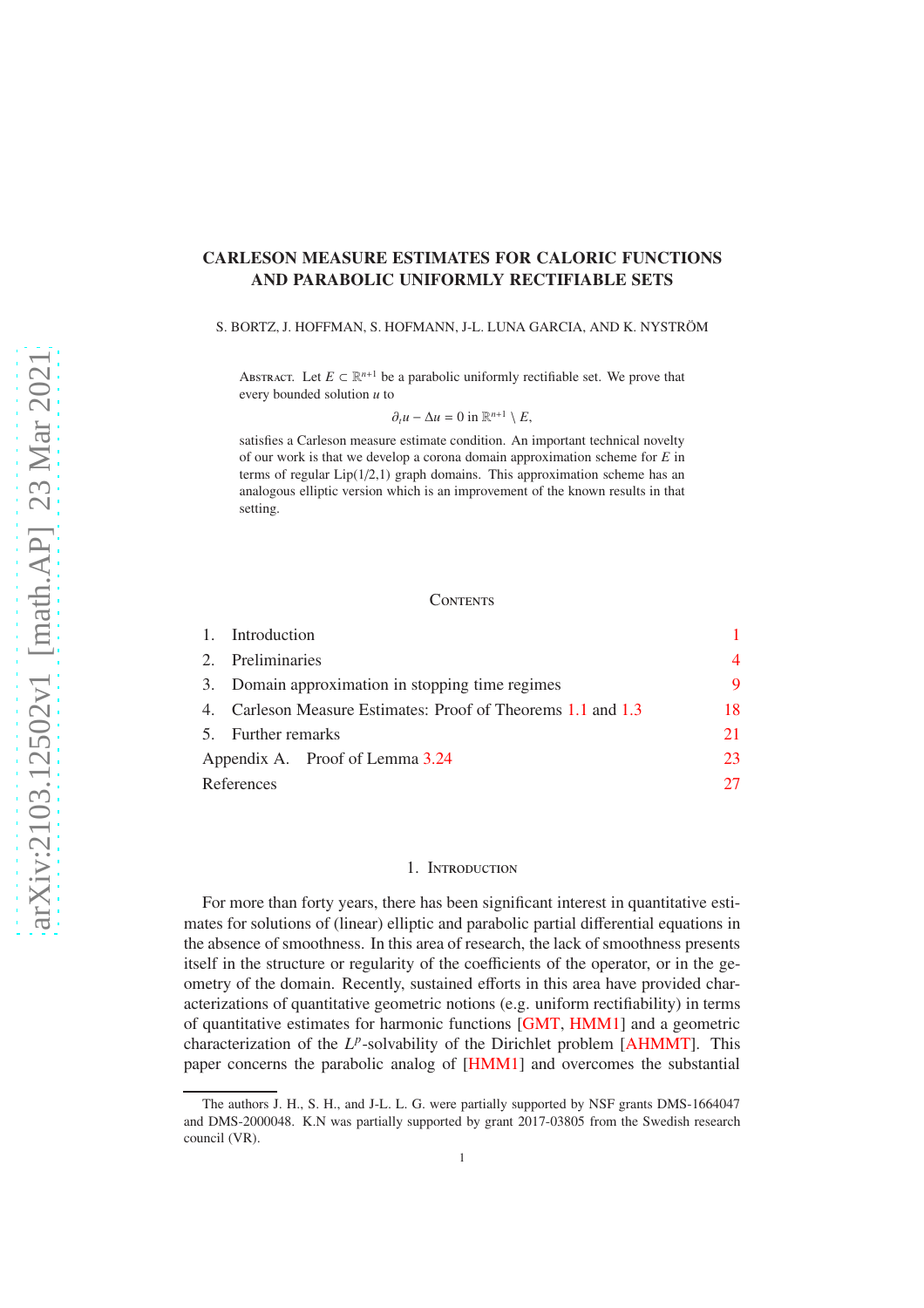<span id="page-1-3"></span>difficulty introduced by the distinguished time direction and the anisotropic scaling. To deal with this difficulty, we are forced to build appropriate approximating domains with better properties than would be enjoyed by the parabolic analogues of the chord-arc domains constructed in [\[HMM1\]](#page-27-1). In particular, our construction improves on that of [\[HMM1\]](#page-27-1), even in the elliptic setting. We shall discuss these issues in more detail momentarily.

We shall prove the following.

<span id="page-1-0"></span>Theorem 1.1 (A Carleson Measure Estimate for Bounded Caloric Functions). *Let n* ≥ 2*. Let*  $E \subset \mathbb{R}^{n+1}$  *be a set which is uniformly rectifiable in the parabolic sense. Then for any solution to*  $(\partial_t - \Delta_X)u = 0$  *in*  $\mathbb{R}^{n+1} \setminus E$  *with*  $u \in L^{\infty}(\mathbb{R}^{n+1} \setminus E)$  *it holds that*

<span id="page-1-2"></span>(1.2) 
$$
\sup_{(t,X)\in E, r>0} r^{-n-1} \iint_{B((t,X),r)} |\nabla u|^2 \delta(s,Y) dY ds \leq C ||u||^2_{L^{\infty}(E^c)},
$$

*where*  $\delta(s, Y) := \text{dist}((s, Y), E)$ *, and C* depends only dimension and the parabolic *UR constants for E.*

Here, and below,  $dist((s, Y), E)$  is the parabolic distance from  $(s, Y)$  to the given set  $E$ , and the ball  $B((t, X), r)$  is defined with respect to the parabolic metric; see  $(2.1)$  and  $(2.2)$  below.

In the case that  $\Omega$  is an open set, the following holds.

<span id="page-1-1"></span>**Theorem 1.3.** *Let*  $n \geq 2$ *. Let*  $\Omega \subset \mathbb{R}^{n+1}$  *be an open set for which*  $\partial \Omega$  *is uniformly rectifiable in the parabolic sense. Then for any solution to*  $(\partial_t - \Delta_X)u = 0$  *in*  $\Omega$  *with*  $u \in L^{\infty}(\Omega)$  *it holds that* 

$$
\sup_{(t,X)\in E,r>0}r^{-n-1}\iint_{B((t,X),r)\cap\Omega}|\nabla u|^2\delta(s,Y)\,dY\,ds\leq C||u||^2_{L^\infty(\Omega)},
$$

*where C depends only dimension and the parabolic UR constants for*  $\partial Ω$ *. Here,*  $\delta(s, Y) := \text{dist}((s, Y), \partial \Omega)$  *the parabolic distance to*  $\partial \Omega$ *.* 

The notion of parabolic uniform rectifiability was introduced in [\[HLN1,](#page-27-2) [HLN2\]](#page-27-3) and is defined below, but we provide some context here. In a series of works J. Lewis and his collaborators [\[H1,](#page-27-4) [H2,](#page-27-5) [HL1,](#page-27-6) [HL2,](#page-27-7) [LM,](#page-27-8) [LS\]](#page-27-9), showed that the 'good' parabolic graphs for parabolic singular integrals and parabolic potential theory are regular  $Lip(1/2,1)$  graphs, that is, graphs which are  $Lip(1/2,1)$  (in time-space coordinates) and which possess extra regularity in time in the sense that a (non-local) half-order time-derivative of the defining function of the graph is in the space of functions of parabolic bounded mean oscillation. This is in contrast to the elliptic setting, where one often views Lipschitz graphs as the 'good' graphs for singular integrals and potential theory (because of the works [\[CMM,](#page-26-2) [CDM,](#page-26-3) [CS,](#page-26-4) [Dahl,](#page-26-5) [D\]](#page-26-6)), and where the *BMO* estimate for the gradient is an automatic consequence of Rademacher's theorem and the inclusion of *L* ∞ in *BMO*. The definition of par-abolic uniform rectifiability in [\[HLN1,](#page-27-2) [HLN2\]](#page-27-3) is given in terms of parabolic " $\beta$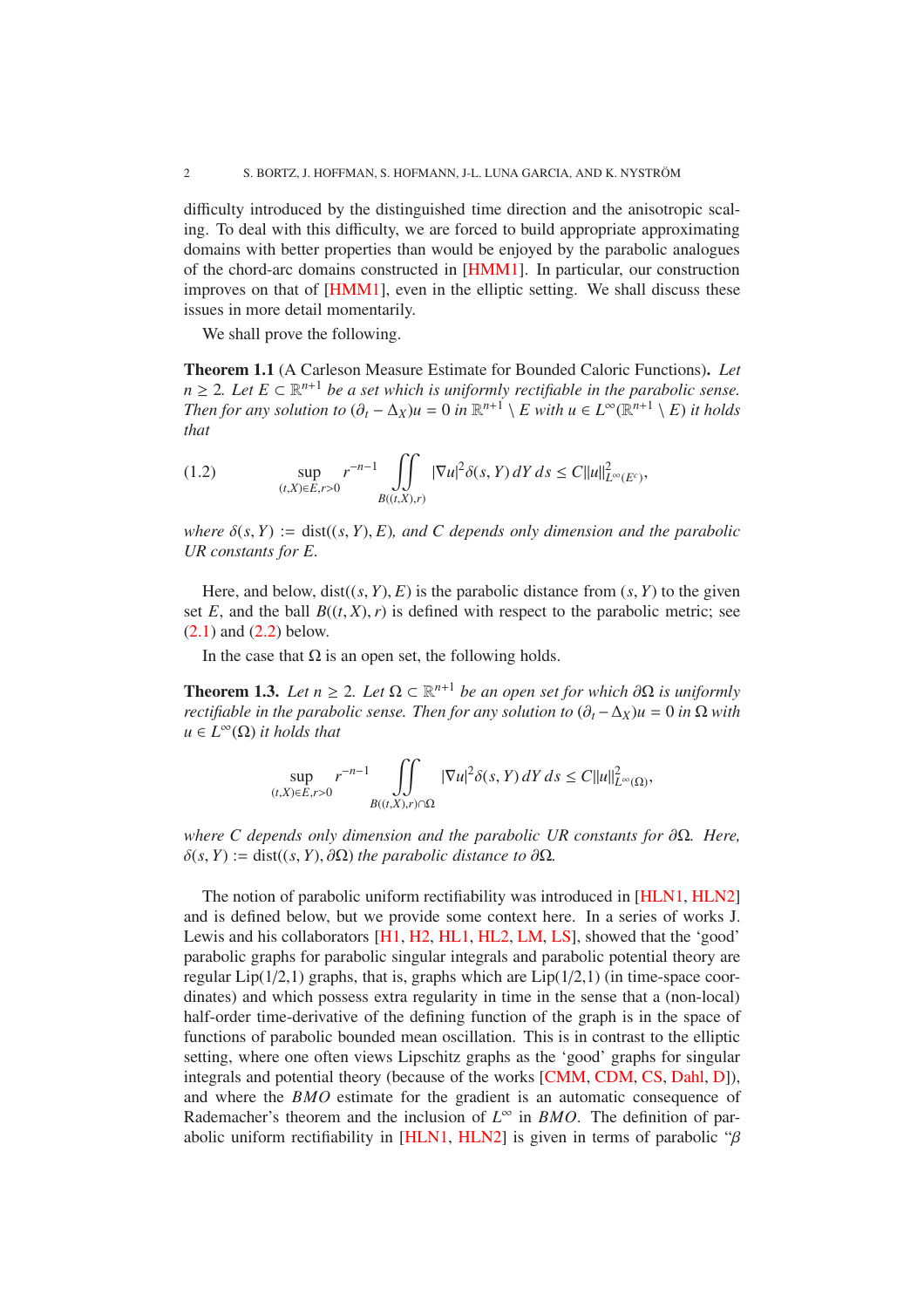<span id="page-2-3"></span>numbers<sup>[1](#page-2-0)</sup>" but in this paper we do not work with this definition directly. Instead, we here work with an equivalent notion of parabolic uniform rectifiability in terms of the existence of appropriate corona decompositions recently established in [\[BHHLN1,](#page-26-7) [BHHLN3\]](#page-26-8). However, it is worth remarking that the graph of a  $Lip(1/2,1)$  function is parabolic uniformly rectifiable if and only if the function has a half-order time derivative in parabolic BMO. In contrast to the case of 'elliptic' uniform rectifiablity, which has reached a state of maturity that includes numerous interesting characterizations, this is not the case for parabolic uniform rectifiablity. In fact, beyond [\[HLN1,](#page-27-2) [HLN2\]](#page-27-3) the only correct and more systematic studies of parabolic uniformly rectifiable sets can be found in [\[BHHLN1,](#page-26-7) [BHHLN3\]](#page-26-8)<sup>[2](#page-2-1)</sup>. In [\[BHHLN1,](#page-26-7) [BHHLN3\]](#page-26-8) parabolic uniform rectifiability is characterized in terms of a bilateral coronaization by regular  $Lip(1/2,1)$  graphs (Lemma [2.14\)](#page-6-0), and this characterization is the starting point for the analysis in this paper. In general there are many interesting open problems in this and related areas, and it should be emphasized that parabolic uniform rectifiability is *significantly* different to its 'elliptic' counterpart, see [\[BHHLN1,](#page-26-7) Observation 4.19].

To give an idea of the methods involved in the proof of Theorem [1.1,](#page-1-0) the primary novelty of our work is a 'corona domain approximation scheme' (Proposition [3.25\)](#page-15-0) in terms of regular Lip(1/2,1) graph *domains*. This is in contrast to the (elliptic) NTA domain approximations produced in [\[HMM1\]](#page-27-1) for uniformly rectifiable sets. In fact, our proof here carries over without modification<sup>[3](#page-2-2)</sup> to the elliptic setting, providing an (improved) approximation by Lipschitz domains. In [\[HMM1\]](#page-27-1) the authors use Whitney cubes to construct these NTA domains using 'dyadic sawtooths' and exploiting an elliptic bilateral corona decomposition. The heuristic in the elliptic setting is that these 'sawtooth domains' inherit many essential properties of the original boundary. In contrast, in the parabolic setting the analogous constructions do not necessarily inherit even the most basic properties. One of the most readily apparent difficulties in the parabolic setting comes from the fact that the natural 'lower dimensional parabolic measure' can easily fail to see relatively nice sets. In particular, given a cube (with respect to the standard coordinates) in  $\mathbb{R}^{n+1}$ , two of the faces (those orthogonal to the time axis) have zero natural 'parabolic surface measure', which says that, not only does the boundary of a cube fail to be uniformly rectifiable in the parabolic sense, it fails even to have the Ahlfors-David regularity property. The method outlined in this paper circumvents this difficulty by 'lifting' the graphs in the parabolic bilateral corona decomposition (Lemma [2.14\)](#page-6-0) in a manner that respects the stopping time regimes and thereby produces the graph domains rather directly. We also point out that, while the analogous elliptic results (in [\[HMM1\]](#page-27-1)) proceed along the lines of 'extrapolation of Carleson measures' it was later seen in [\[HMM2\]](#page-27-10) that this was unnecessary and a more direct approach is available. Therefore, upon proving Proposition [3.25,](#page-15-0) the proof of Theorem [1.1](#page-1-0) proceeds as in [\[HMM2\]](#page-27-10).

<span id="page-2-0"></span><sup>&</sup>lt;sup>1</sup>These  $\beta$  numbers can be traced back to the work of P. Jones [\[J\]](#page-27-11).

<sup>&</sup>lt;sup>2</sup>There are works of J. Rivera-Noriega in this area, but these articles have significant gaps or no proofs. Some of these gaps are outlined in [\[BHHLN1,](#page-26-7) [BHHLN3,](#page-26-8) [BHHLN2\]](#page-26-9).

<span id="page-2-2"></span><span id="page-2-1"></span> ${}^{3}$ Except that the technical Lemma [3.24](#page-14-0) is no longer needed.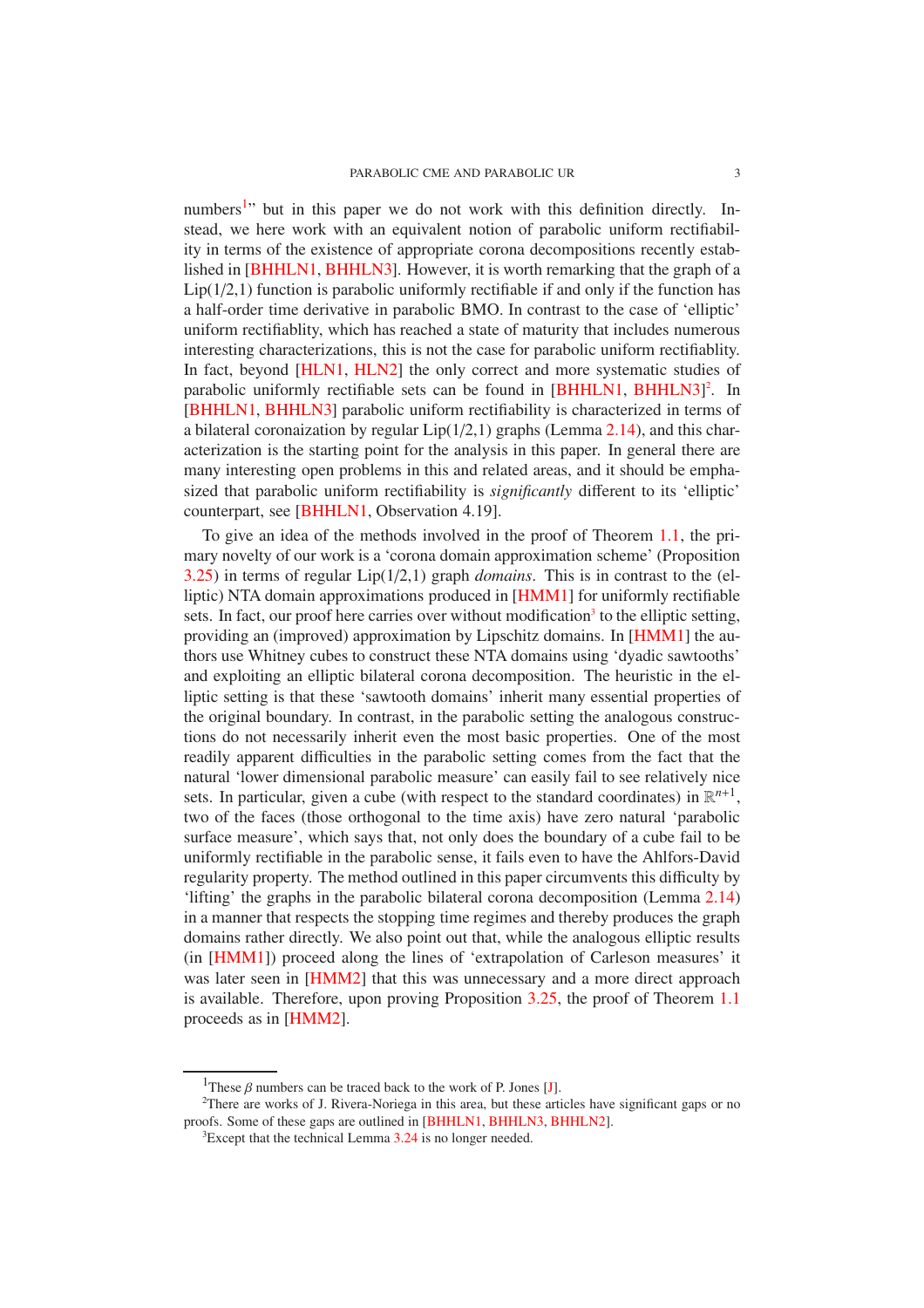### <span id="page-3-6"></span>4 S. BORTZ, J. HOFFMAN, S. HOFMANN, J-L. LUNA GARCIA, AND K. NYSTROM¨

Let us provide some motivation for the estimate in Theorem [1.1.](#page-1-0) As remarked above, (elliptic) uniform rectifiability has been characterized by various properties of harmonic functions and among these characterizations is the elliptic version of the Carleson measure estimate in Theorem [1.1](#page-1-0) (see [\[GMT,](#page-27-0) [HMM1\]](#page-27-1)). We therefore expect that the estimate in Theorem [1.1](#page-1-0) is a significant step in characterizing parabolic uniform rectifiability by properties of caloric functions. We suspect that additional considerations/conditions will need to be made, as was the case for non-symmetric operators in the elliptic setting [\[AGMT\]](#page-26-10), in the converse, 'freeboundary' direction, due to the lack of self adjointness of the heat operator. In domains that are sufficiently nice topologically, the estimate in Theorem [1.1](#page-1-0) (and its elliptic analogue) is also intimately tied to the solvability of the  $L^p$ -Dirichlet boundary value problem in the parabolic setting [\[DPP,](#page-27-12) [GH\]](#page-27-13) (see [\[KKoPT,](#page-27-14) [KKiPT\]](#page-27-15), and related work in [\[DKP,](#page-26-11) [HLe,](#page-27-16) [Z\]](#page-27-17) for the elliptic theory). Indeed, in the case of regular  $Lip(1/2,1)$  graph domains it is known that estimate  $(1.2)$  for bounded nullsolutions to general parabolic operators of the form  $\mathcal{L} = \partial_t - \text{div}_X A \nabla_X$  is equivalent to the solvability of the  $L^p$ -Dirchlet boundary value problem for some  $p > 1$  [\[DPP\]](#page-27-12) (boundary value problem means the data is prescribed on the lateral boundary). In fact, merely<sup>[4](#page-3-3)</sup> assuming parabolic Ahlfors-David regularity and a 'backwards thickness condition' (also of Ahlfors-David regular type), the solvability of the *L p* - Dirichlet boundary value problem is implied by a stronger estimate where the *L* ∞ norm on the right hand side of [\(1.2\)](#page-1-2) is replaced by the (boundary) *BMO* norm of the data, see [\[GH\]](#page-27-13). This stronger estimate is unlikely<sup>[5](#page-3-4)</sup> to hold in the present setting due to the lack of (non-tangential) accessibility to the boundary.

The rest of this paper is organized as follows. In Section [2](#page-3-0) we introduce the notions and notation used throughout the paper. In Section [3](#page-8-0) we construct approximating domains, each adapted to a particular stopping time regime in the parabolic bilateral corona decomposition, Lemma [2.14.](#page-6-0) In Section [4](#page-17-0) we prove the main theorems of the paper (Theorems [1.1](#page-1-0) and [1.3\)](#page-1-1) using the constructions produced in Section [3.](#page-8-0) In Section [5](#page-20-0) we discuss some possible extensions of the results here.

## <span id="page-3-1"></span>2. Preliminaries

<span id="page-3-0"></span>Throughout this paper, we work in  $\mathbb{R}^{n+1}$  identified<sup>[6](#page-3-5)</sup> with  $\mathbb{R} \times \mathbb{R}^n = \{(t, X) : t \in$  $\mathbb{R}, X \in \mathbb{R}^n$  and  $n \in \mathbb{N}, n \ge 2$ . We use the notation

(2.1) 
$$
\text{dist}(A, B) := \inf_{(t, X) \in A, (s, Y) \in B} |X - Y| + |t - s|^{1/2},
$$

to denote the parabolic distance between *A* and *B*,  $A, B \subseteq \mathbb{R}^{n+1}$ . We also use the notation  $B((t, X), r)$  for the parabolic ball centered at  $(t, X)$  with radius  $r > 0$ , that is,

<span id="page-3-2"></span>(2.2) 
$$
B((t, X), r) := \{(s, Y) : dist((t, X), (s, Y)) < r\}.
$$

Given a  $E \subset \mathbb{R}^{n+1}$  we let diam(*E*) denote its the diameter, or parabolic diameter, defined with respect to the parabolic metric.

<sup>&</sup>lt;sup>4</sup>In particular, without assuming that the domain is the region above a regular Lip( $1/2,1$ ) graph.

<span id="page-3-4"></span><span id="page-3-3"></span><sup>5</sup>The elliptic analogue does not hold (in general) in the complement of uniformly rectifiable set.

<span id="page-3-5"></span><sup>&</sup>lt;sup>6</sup>We apologize for the departure from the usual notation  $(X, t)$ , but we will often be working with graphs and it is convenient to have the 'last' variable as the graph variable.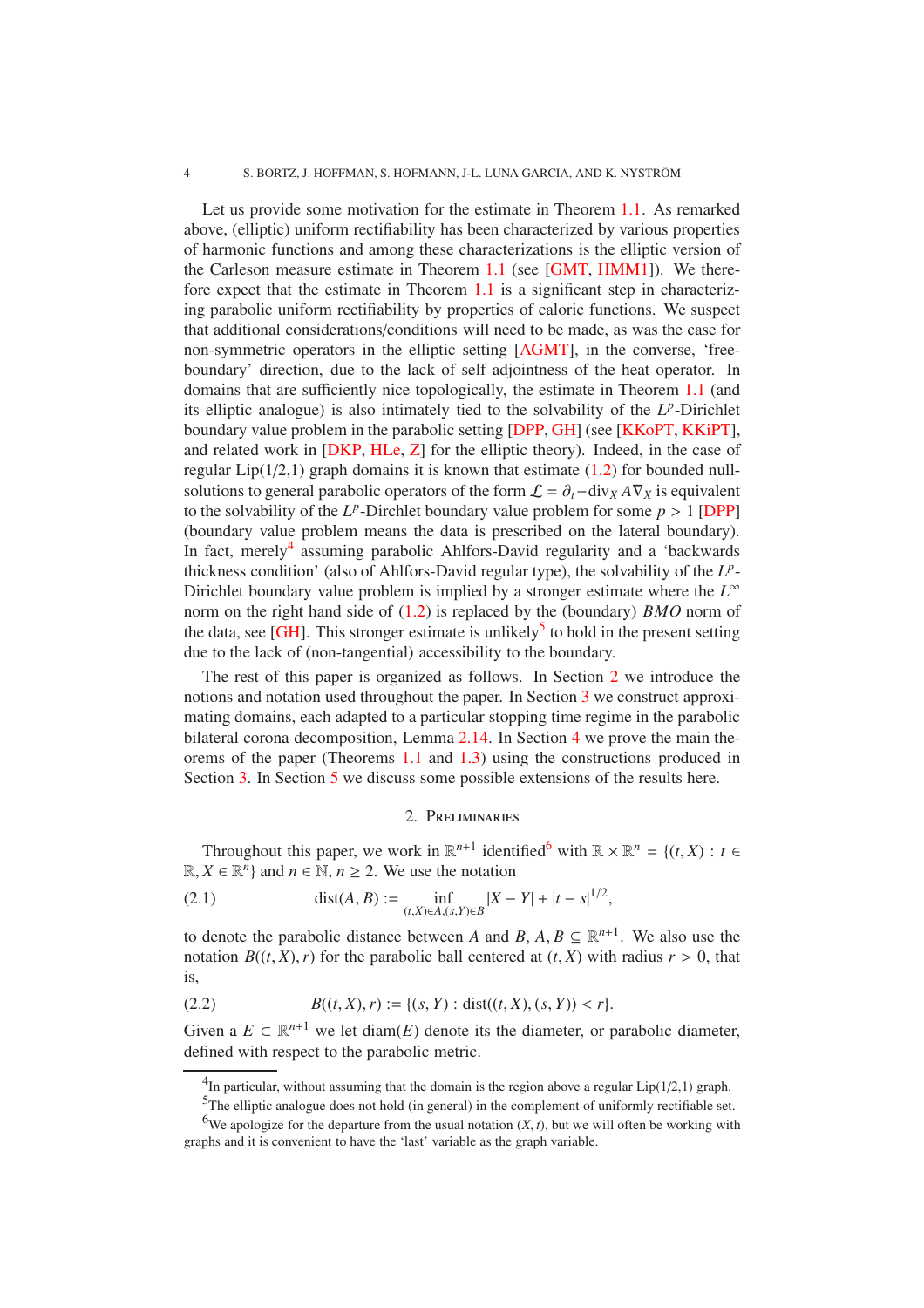<span id="page-4-3"></span>**Definition 2.3** (Parabolic Hausdorff measure). Given  $s > 0$  we let  $\mathcal{H}_{p}^{s}$  denote the *s*-dimensional parabolic Hausdorff measure. More specifically, for a set  $E \subset \mathbb{R}^{n+1}$ and  $\epsilon > 0$  we define

$$
\mathcal{H}_{p,\epsilon}^{s}(E) := \inf \left\{ \sum_{i} \text{diam}(E_{i})^{s} : E \subseteq \cup_{i} E_{i}, \text{diam}(E_{i}) \leq \epsilon \right\},\
$$

and

$$
\mathcal{H}_p^s(E) := \lim_{\epsilon \to 0^+} \mathcal{H}_{p,\epsilon}^s(E) = \limsup_{\epsilon \to 0^+} \mathcal{H}_{p,\epsilon}^s(E).
$$

The following family of planes will be important in this work.

Definition 2.4 (*t*-independent planes). We say that an *n*-dimensional plane *P* in  $\mathbb{R}^{n+1}$  is *t*-independent if it contains a line in the *t*-direction. Equivalently, if  $\vec{v}$  is the normal vector to *P* then  $\vec{v} \cdot (1, \vec{0}) = 0$ .

The following local energy (Caccioppoli) inequality holds for solutions to the heat equation.

<span id="page-4-2"></span>**Lemma 2.5** (Caccioppoli Inequality). Let  $B = B((t, X), r)$  and suppose that u is a *solution to*  $(\partial_t - \Delta_X)u = 0$  *in*  $(1 + \alpha)B$ *, for some*  $\alpha > 0$  *then* 

$$
\int_B |\nabla_X u(t,X)|^2\,dX\,dt\lesssim r^{-2}\int_{(1+\alpha)B}|u|^2\,dX\,dt,
$$

*where the implicit constant depends on dimension and* α*.*

<span id="page-4-0"></span>**Definition 2.6** (Ahlfors-David Regular). We say a  $E \subset \mathbb{R}^{n+1}$  is (parabolic) Ahlfors-David regular, written *E* is ADR, if it is closed and there exists a constant  $C > 0$ such that

*C*<sup>-1</sup> $r^{n+1}$  ≤  $\mathcal{H}_{p}^{n+1}(B((t, X), r) \cap E)$  ≤  $Cr^{n+1}$ ,  $\forall (t, X) \in E, r \in (0, \text{diam}(E)).$ 

We will call the *C* of Definition [2.6](#page-4-0) the Ahlfors-David regularity constant and if a particular constant depends on the Ahlfors-David regularity constant, we will say that the constant 'depends on ADR'. We will sometimes write  $\sigma := \mathcal{H}_p^{n+1}|_E$ , to denote the 'surface measure' on  $E$ . (The underlying set defining  $\sigma$  will always be clear from context.)

An ADR set *E* can be viewed as a space of homogeneous type  $(E, dist, \sigma)$ , with homogeneous dimension  $n + 1$ . All such sets have a nice filtration, which we will refer to as the 'dyadic cubes' on *E*.

<span id="page-4-1"></span>**Lemma 2.7** ([\[Chr,](#page-26-12) [DS1,](#page-26-13) [DS2,](#page-26-14) [HK\]](#page-27-18)). Assume that  $E \subset \mathbb{R}^{n+1}$  is (parabolic) ADR *in the sense of Definition [2.6](#page-4-0) with constant C. Then E admits a parabolic dyadic decomposition in the sense that there exist constants*  $a_0 > 0$ *,*  $\gamma > 0$  *and*  $c_* < \infty$ *, such that for each*  $k \in \mathbb{Z}$  *there exists a collection of Borel sets,*  $\mathbb{D}_k$ *, which we will call (dyadic) cubes, such that*

$$
\mathbb{D}_k := \{ Q_j^k \subset E : j \in \mathfrak{I}_k \},
$$

*where*  $\mathfrak{I}_k$  *denotes some (countable) index set depending on k, satisfying* 

(*i*)  $E = \bigcup_j Q_j^k$  *for each*  $k \in \mathbb{Z}$ *.*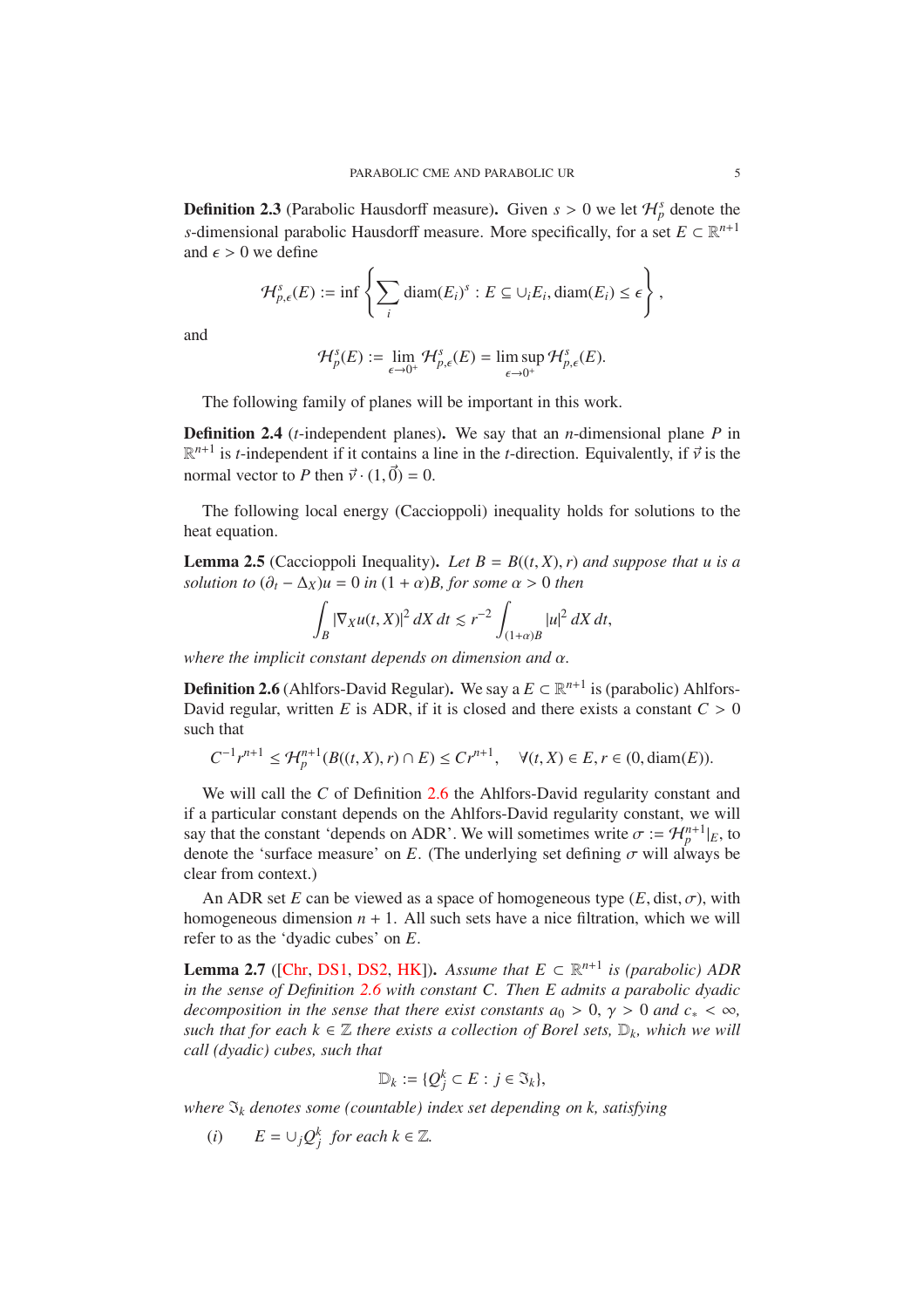- <span id="page-5-1"></span>(*ii*) *If*  $m \geq k$  then either  $Q_i^m \subset Q_j^k$  or  $Q_i^m \cap Q_j^k = \emptyset$ .
- (*iii*) *For each* (*j, k*) *and each*  $m < k$ , *there is a unique i such that*  $Q_j^k \subset Q_i^m$ .
- (*iv*) diam  $(Q_j^k) \le c_* 2^{-k}$ .
- (v) Each  $Q_j^k$  contains  $E \cap B((t_j^k, Z_j^k), a_0 2^{-k})$  for some  $(t_j^k, Z_j^k) \in E$ .
- $E({t, Z) \in Q_j^k : dist((t, Z), E \setminus Q_j^k) \le \varrho 2^{-k}}$ )  $\le c_* \varrho^{\gamma} E(Q_j^k)$ , *for all k, j and for all*  $\rho \in (0, \alpha)$ *.*

*Remark* 2.8. We denote by  $D = D(E)$  the collection of all  $Q_j^k$ , i.e.,

$$
\mathbb{D}:=\cup_k \mathbb{D}_k.
$$

Given a cube  $O \in \mathbb{D}$ , we set

$$
\mathbb{D}_{\mathcal{Q}} \coloneqq \left\{ \mathcal{Q}' \in \mathbb{D} : \mathcal{Q}' \subseteq \mathcal{Q} \right\}.
$$

For a dyadic cube  $Q \in \mathbb{D}_k$ , we let  $\ell(Q) := 2^{-k}$ , and we will refer to this quantity as the size or side-length of *Q*. Evidently,  $\ell(Q) \sim \text{diam}(Q)$  with constant of comparison depending at most on *n* and *C*. Note that (*iv*) and (*v*) of Lemma [2.7](#page-4-1) imply that for each cube  $Q \in D_k$ , there is a point  $(t_O, X_O) \in E$ , and a ball  $B((t_O, X_O), r)$  such that  $r \approx 2^{-k} \approx \text{diam}(Q)$  and

(2.9) 
$$
E \cap B((t_Q, X_Q), r) \subset Q \subset E \cap B((t_Q, X_Q), Cr)
$$

for some uniform constant *C*. We shall refer to the point  $(t<sub>0</sub>, X<sub>0</sub>)$  as the center of *Q*. Given a dyadic cube *Q* ⊂ *E* and  $K > 1$ , we define the *K* 'dilate' of *Q* by

$$
(2.10) \t KQ := \{(t, X) \in E : dist((t, X), E) < (K - 1) \operatorname{diam}(Q)\}.
$$

Throughout the paper we assume that *E* is uniformly rectifiable in the parabolic sense. We nominally define this notion in language that will be meaningful to those intimately familiar with the work of David and Semmes, but we will here not discuss and introduce all the relevant terminology (the interested reader may consult [\[BHHLN1,](#page-26-7) Definition 4.]), as it will not be used in the present work. In fact, the reader can safely ignore the following definition, as parabolic uniform rectifiability is equivalent to the existence of a bilateral corona decomposition [\[BHHLN3,](#page-26-8) Theorem 3.3] (see Lemma [2.14](#page-6-0) below) and the latter is the formulation of parabolic uniform rectifiability that we will actually use throughout the paper.

Definition 2.11 (Uniformly Rectifiable in the Parabolic sense (P-UR)). We say a set  $E \subset \mathbb{R}^{n+1}$  is uniformly rectifiable in the parabolic sense (P-UR) if *E* is ADR and satisfies the (2, 2) geometric lemma with respect to *t*-independent planes and the measure  $\mathcal{H}_{p}^{n+1}$ . See [\[BHHLN1,](#page-26-7) Definition 4.1]<sup>[7](#page-5-0)</sup>. We say that a constant depends on P-UR if it depends on the ADR and Carleson measure constant in the definition of the (2, 2) geometric lemma (with respect to *t*-independent planes and the measure  $\mathcal{H}_{p}^{n+1}$ ).

In order to state the bilateral corona decomposition, we need to define regular Lip(1/2,1) graphs and coherent subsets of dyadic cubes.

<span id="page-5-0"></span><sup>&</sup>lt;sup>7</sup>In [\[BHHLN1\]](#page-26-7), a different measure was used in place of  $\mathcal{H}_p^{n+1}$ , but these measures are equivalent when the set  $E$  is P-UR (with respect to either measure). See [\[BHHLN3,](#page-26-8) Corollary B.2].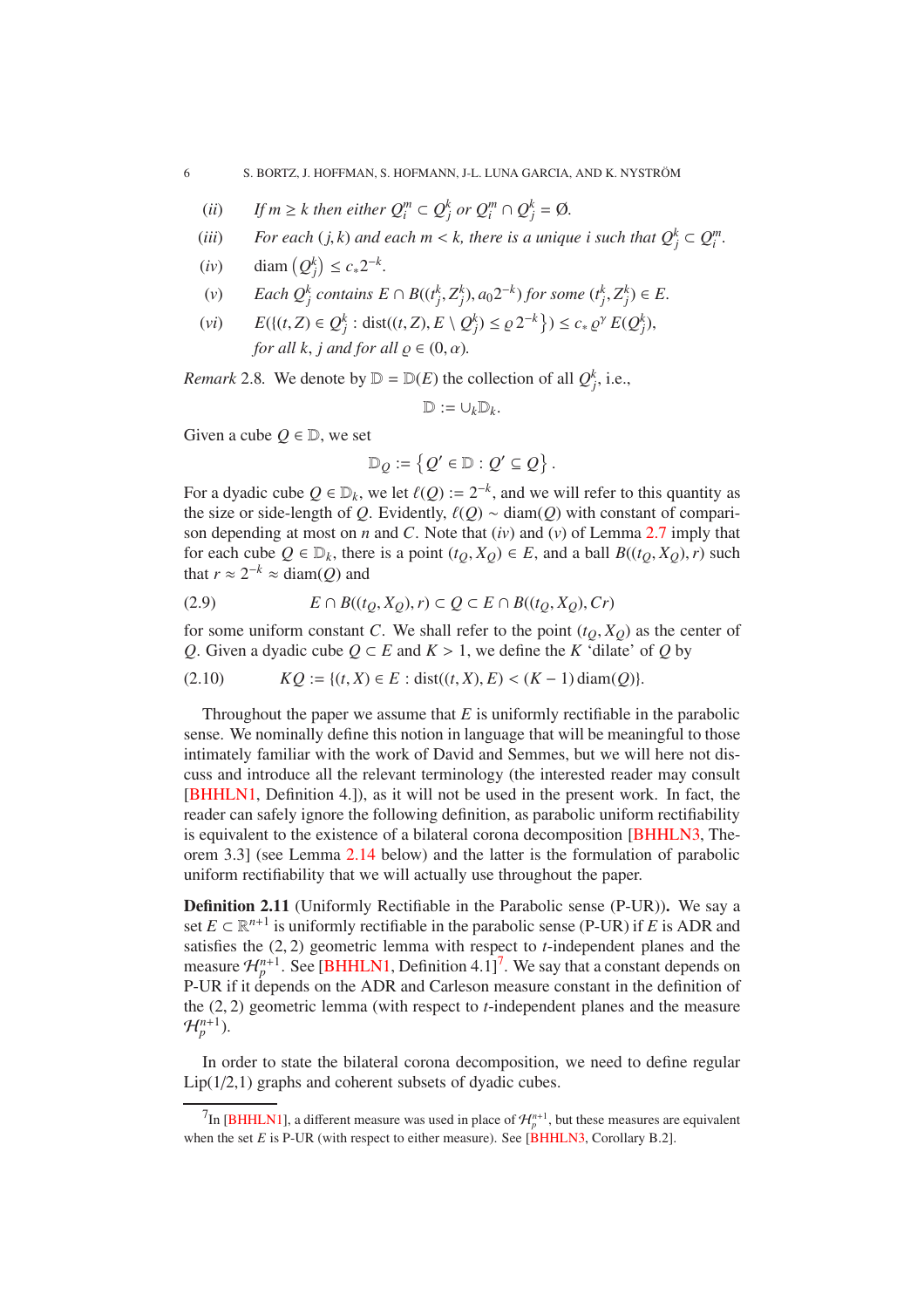<span id="page-6-2"></span>**Definition 2.12** (Regular Lip(1/2,1) graphs). We say that  $\Gamma$  is a regular Lip(1/2,1) graph if there exists a *t*-independent plane *P* and a function  $\psi : P \to P^{\perp}$  such that,

$$
\Gamma = \{ (p, \psi(p)) : p \in P \},\
$$

where, upon identifying  $P$  with  $\mathbb{R}^n = \mathbb{R} \times \mathbb{R}^{n-1} = \{(t, x') : t \in \mathbb{R}, x' \in \mathbb{R}^{n-1}\}\)$ , there exists two constants  $b_1$ ,  $b_2$  such that  $\psi$  has two properties:

•  $\psi$  is a Lip(1/2,1) function with constant bounded by  $b_1$ , that is

$$
|\psi(t, x') - \psi(s, y')| \le b_1(|x' - y'| + |t - s|^{1/2}), \quad \forall (t, x'), (s, y') \in \mathbb{R}^n.
$$

• ψ has a half-order time derivative in parabolic-*BMO* with parabolic-*BMO* norm bounded by  $b_2$ , that is,

$$
||D_t^{1/2}\psi||_{P\text{-}BMO(\mathbb{R}^n)}\leq b_2,
$$

where *P*-*BMO* is the space of bounded mean oscillation with respect to parabolic balls (or cubes) and  $D_t^{1/2}\psi(t, x')$  denotes the half-order time derivative. The half-order time derivative of  $\psi$  can be defined by the Fourier transform or by

$$
D_t^{1/2}\psi(t,x') := \hat{c} \text{ p.v.} \int_{\mathbb{R}} \frac{\psi(s,x') - \psi(t,x')}{|s-t|^{3/2}} dt, \quad \forall t \in \mathbb{R}, \forall x' \in \mathbb{R}^{n-1},
$$

where  $\hat{c}$  is an appropriate constant.

<span id="page-6-1"></span>Definition 2.13 (Coherency [\[DS2\]](#page-26-14)). Suppose *E* is a *d*-dimensional ADR set with dyadic cubes  $D(E)$ . Let  $S \subset D(E)$ . We say that S is "coherent" if the following conditions hold:

- (*a*) S contains a unique maximal element *Q*(S) which contains all other elements of S as subsets.
- (*b*) If *Q* belongs to **S**, and if  $Q \subset \widetilde{Q} \subset Q(\mathbf{S})$ , then  $\widetilde{Q} \in \mathbf{S}$ .
- (*c*) Given a cube  $O \in S$ , either all of its children belong to S, or none of them do.

We say that S is "semi-coherent" if only conditions (*a*) and (*b*) hold.

The following is the bilateral corona decomposition.

<span id="page-6-0"></span>**Lemma 2.14** ([\[BHHLN3,](#page-26-8) Theorem 3.3]). *Suppose that*  $E \subset \mathbb{R}^{n+1}$  is *P-UR. Given any positive constant*  $\eta \ll 1$  *and*  $K := \eta^{-1}$ *, there are constants*  $C_{\eta} = C_{\eta}(\eta, n, ADR, P\text{-}UR)$ *and*  $b_2 = b_2(n, ADR, P-UR)$  *and a disjoint decomposition*  $D(E) = G \cup B$ *, satisfying the following properties.*

- (1) *The "Good"collection* G *is further subdivided into disjoint 'stopping time regimes',*  $G = \bigcup_{S^* \in S} S^*$  *such that each such regime*  $S^*$  *is coherent.*
- (2) *The "Bad" cubes, as well as the maximal cubes Q*(S ∗ ) *satisfy a Carleson packing condition:*

$$
\sum_{Q' \subset Q, \, Q' \in \mathcal{B}} \sigma(Q') + \sum_{\mathbf{S}^* : Q(\mathbf{S}^*) \subset Q} \sigma\big(Q(\mathbf{S}^*)\big) \leq C_\eta \sigma(Q), \quad \forall Q \in \mathbb{D}(E).
$$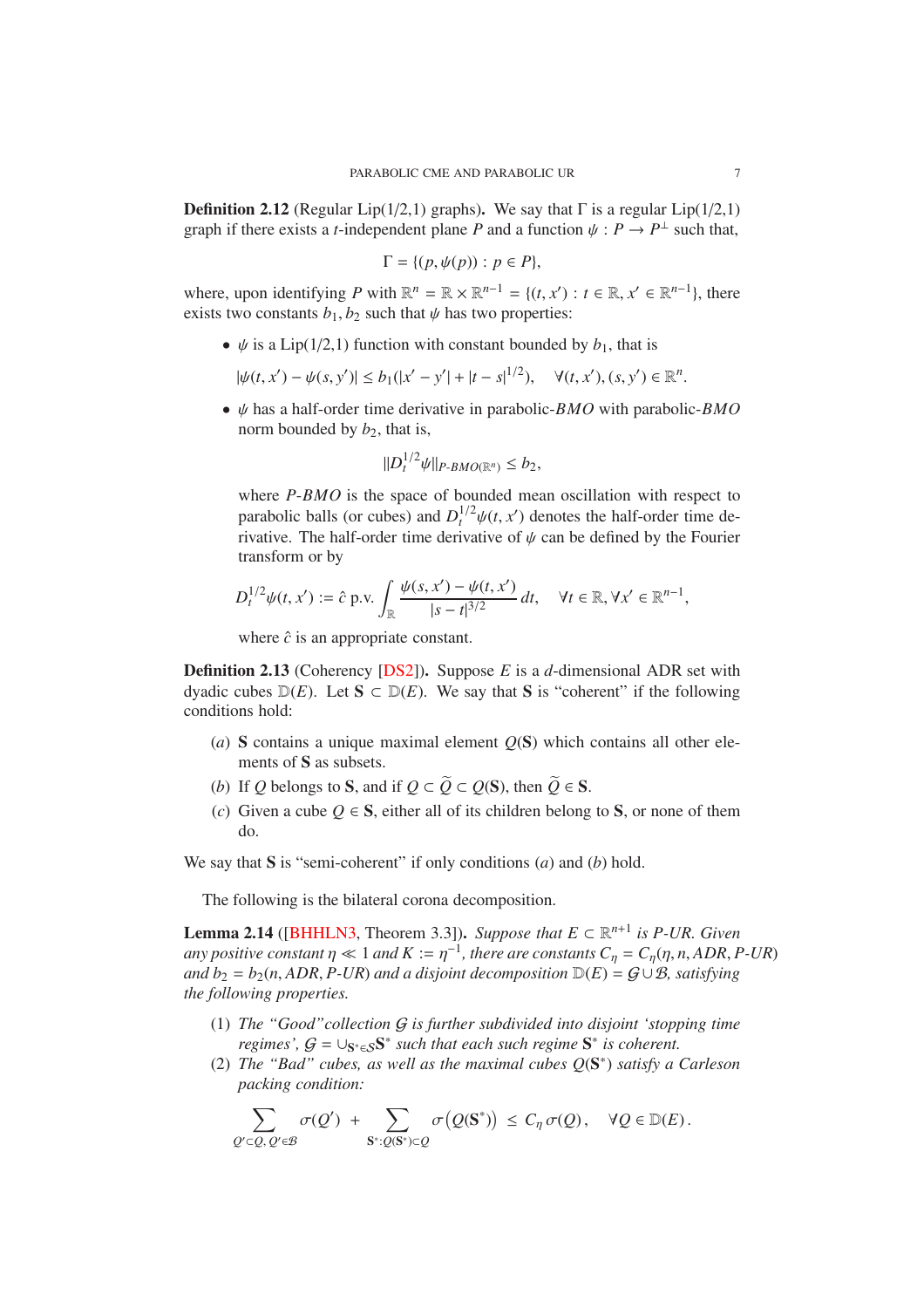- 8 S. BORTZ, J. HOFFMAN, S. HOFMANN, J-L. LUNA GARCIA, AND K. NYSTRÖM
	- (3) *For each*  $S^*$ *, there is a regular Lip(1/2,1) graph*  $\Gamma_{S^*}$ *, where the function defining the graph has Lip*(1/2,1) constant at most  $\eta$  (that is,  $b_1 \leq \eta$ ) and *whose half-order time derivative has P-BMO norm bounded by b<sub>2</sub>, such that, for every*  $Q \in \mathbf{S}^*$ *,*
- (2.15) sup (*t*,*X*)∈*KQ*  $dist((t, X), \Gamma_{\mathbf{S}^*}) + \text{sup}$ (*s*,*Y*)∈*B* ∗ *<sup>Q</sup>*∩Γ<sup>S</sup> ∗  $dist((s, Y), E) < \eta \, \text{diam}(Q)$ ,

*where*  $B_Q^* := B(x_Q, K \operatorname{diam}(Q))$ *.* 

<span id="page-7-1"></span>*Remark* 2.16. Notice that if S is any coherent subregime<sup>[8](#page-7-0)</sup> of  $S^*$  then item (3) holds for every  $Q \in S$ . Also, note that below we may insist that *K* is large, but this should be interpreted as taking  $\eta$  small.

<span id="page-7-2"></span>Definition 2.17 (Whitney cubes and Whitney regions). Given an ADR set *E* ⊂  $\mathbb{R}^{n+1}$  we let  $W(E^c)$  be a the standard (parabolic) Whitney decomposition of  $E^c$ , that is,  $W(E^c) = \{I_i\}$  is a collection of closed parabolic dyadic cubes with disjoint interiors,  $\cup_{W(E^c)} I_i = E^c$  and for each  $I \in W(E^c)$ 

 $4 \text{ diam}(I) \leq \text{dist}(4I, E) \leq \text{dist}(I, E) \leq 100 \text{ diam}(I).$ 

(A similar construction can be found in Lemma [3.24](#page-14-0) below). For  $\eta \ll 1 \ll K$  and  $Q \in D(E)$ , we define

$$
\mathcal{W}_Q(\eta, K) = \{I \in \mathcal{W}(E^c) : \eta^{1/4} \operatorname{diam}(Q) \le \operatorname{dist}(I, E) \le \operatorname{dist}(I, Q) \le K^{1/4} \operatorname{diam}(Q)\}
$$

and

$$
\mathcal{W}_Q^*(\eta, K) = \{I \in \mathcal{W}(E^c) : \eta^4 \operatorname{diam}(Q) \le \operatorname{dist}(I, E) \le \operatorname{dist}(I, Q) \le K \operatorname{diam}(Q)\}.
$$

Comparing volumes, we see that  $\#W_Q \leq C(n, \eta, K)$  (here and in the sequel we use the notation #*A* to denote the cardinality of a finite set *A*). For  $\eta \ll 1 \ll K$  and  $Q \in \mathbb{D}(E)$ , we set

$$
U_Q(\eta, K) = \bigcup_{I \in \mathcal{W}_Q(\eta, K)} I
$$

and

$$
U^*_Q(\eta, K) = \bigcup_{I \in {}'\!W^*_Q(\eta, K)} I.
$$

*Remark* 2.18. The reader may readily verify that the Whitney regions  $U_Q$  and  $U_Q^*$ have bounded overlaps, that is,

$$
\sum_{Q \in \mathbb{D}(E)} 1_{U_Q}(t, X) + \sum_{Q \in \mathbb{D}(E)} 1_{U_Q^*}(t, X) \lesssim 1, \quad \forall (t, X) \in \mathbb{R}^{n+1},
$$

where the implicit constant depend on dimension, ADR, η and *K*.

<span id="page-7-0"></span><sup>&</sup>lt;sup>8</sup>This means  $S \subseteq S^*$  and S satisfies the coherency conditions in Definition [2.13.](#page-6-1)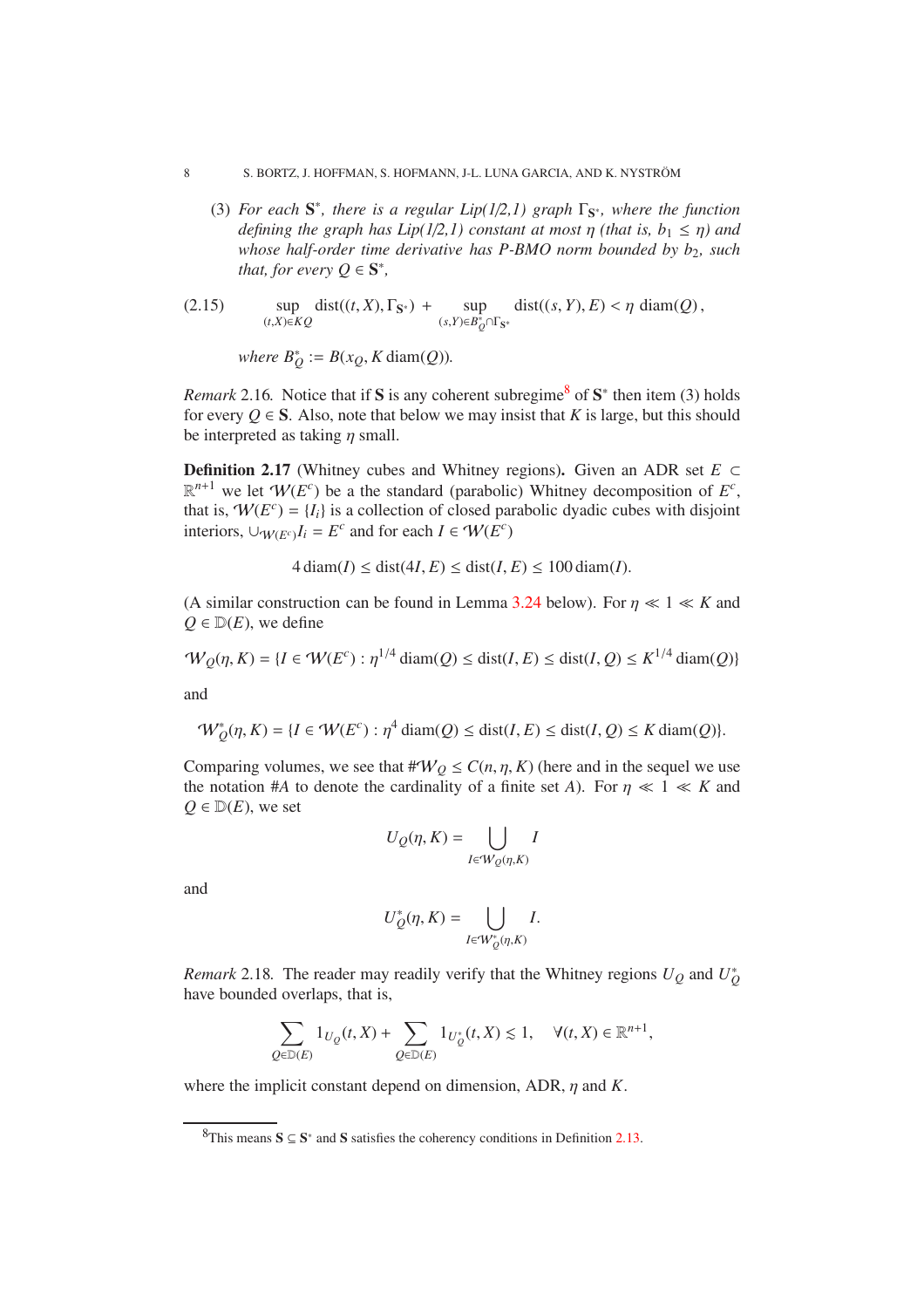#### 3. Domain approximation in stopping time regimes

<span id="page-8-3"></span><span id="page-8-0"></span>In this section we assume that *E* has a bilateral corona decomposition and we fix S, a coherent subregime of a stopping time regime  $S^*$  in the bilateral corona decomposition (by Remark [2.16](#page-7-1) the same estimates hold for  $S$ ). Our goal is to construct a family of graphs that approximate the set *E* well in the sense of Lemma [2.14](#page-6-0) (3) but have the additional property that they lie 'above' (or on) the set *E* at the scale and location of the maximal cube  $\mathcal{Q}_S$ . Other important properties of the construction will also be established including containment properties with respect to the Whitney regions defined above (see Definition [2.17\)](#page-7-2). In the sequel will often insist on further smallness of  $\eta$  depending on dimension and the ADR constant for *E*. Compared to [\[HMM1\]](#page-27-1), the constructions outlined in this section are the main novelties of this paper.

Let  $Q_s$  :=  $O(S)$  be the maximal cube in the coherent subregime under consideration. Recall that  $S \subseteq S^*$  and that there exists a regular Lip(1/2,1) graph,  $\Gamma_{S^*}$ , such that Lemma  $2.14$  (3) holds for  $S^*$  and hence also for S. Without loss of generality we may assume that the *t*-independent plane over which  $\Gamma := \Gamma_{S^*}$  is defined, is  $\mathbb{R}^n \times \{0\}$ . Let  $f : \mathbb{R}^n \to \mathbb{R}$  be the regular Lip(1/2,1) function that defines  $\Gamma_{\mathbf{S}^*}$ , that is,

$$
\Gamma := \Gamma_{\mathbf{S}^*} = \{ (t, x', f(t, x')) : (t, x') \in \mathbb{R}^n \}.
$$

We define the  $\mathbb{R}^{n+1}$ -valued function

$$
F(t, x') = (t, x', f(t, x')).
$$

Inspired by constructions in [\[DS1\]](#page-26-13), we define the 'stopping time distance' *d* :  $\mathbb{R}^{n+1} \to \mathbb{R}$  by  $9$ 

$$
d[(t, X)] = \inf_{Q \in S} [\text{dist}((t, X), Q) + \text{diam}(Q)].
$$

Given  $\alpha \in [7/8, 31/32]$  we introduce

$$
g_{\alpha}(t, x') := f(t, x') + \eta^{\alpha} d[F(t, x')]
$$

and

$$
G_{\alpha}(t, x') := (t, x', g_{\alpha}(t, x')).
$$

As  $\alpha \in [7/8, 31/32]$ , below we will drop the subscript  $\alpha$  and all constants will be independent of  $\alpha$ .

We first prove that  $g$  is  $Lip(1/2,1)$ .

<span id="page-8-2"></span>**Lemma 3.1.** *If*  $\eta^{7/8} \leq 1/2$ , *then g is a Lip*( $1/2,1$ ) *function with constant less than*  $3\eta^{\alpha}$ , and the function

$$
G(t, x') := (t, x', g(t, x'))
$$

*satisfies*

$$
(1/2)d[F(t, x')] \le d[G(t, x')] \le 2d[F(t, x')].
$$

*Proof.* Note first that *d* is  $Lip(1/2,1)$  (on  $\mathbb{R}^{n+1}$ ) with constant no more than 1, that is, |*d*[(*t*, *X*)] − *d*[(*s*, *Y*)]| ≤ dist((*t*, *X*), (*s*, *Y*)). This follows from the fact that *d* is the

<span id="page-8-1"></span><sup>9</sup>Note that we take the stopping time distance in the *subregime*.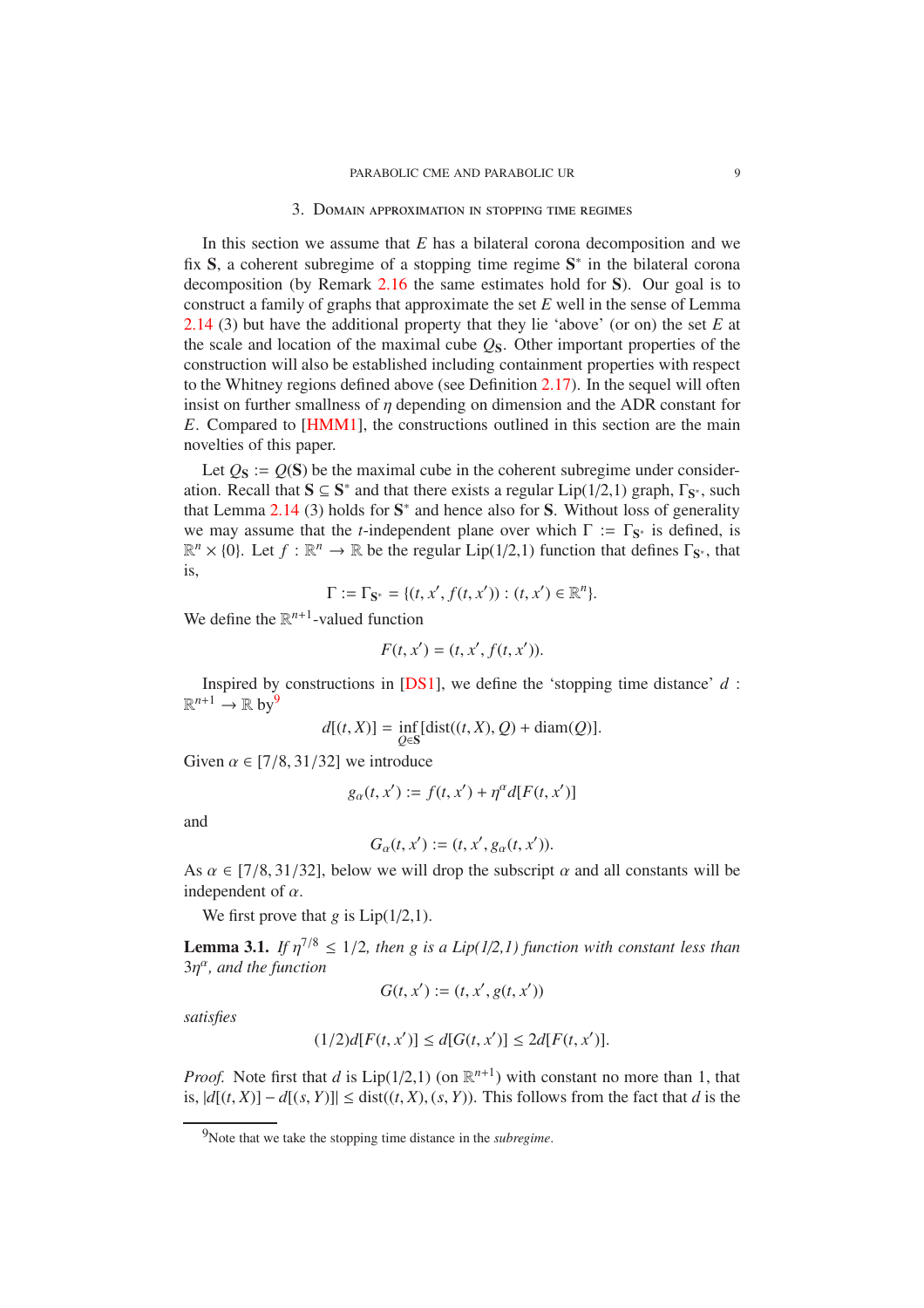infimum of non-negative  $Lip(1/2,1)$  functions with constant 1. Using this we see that

$$
|g(t, x') - g(s, y')| \le |f(t, x') - f(s, y')| + \eta^{\alpha}|d[(t, x', f(t, x'))] - d[(s, y', f(s, y')]]
$$
  
\n
$$
\le \eta[|t - s|^{1/2} + |x' - y'|]
$$
  
\n
$$
+ \eta^{\alpha}[|t - s|^{1/2} + |x' - y'| + |f(t, x') - f(s, y')|]
$$
  
\n
$$
\le 3\eta^{\alpha}[|t - s|^{1/2} + |x' - y'|].
$$

To deduce the inequalities involving  $d[G(t, x')]$  and  $d[F(t, x')]$  we consider two cases. If  $d[F(t, x')] = 0$  then  $G(t, x') = F(t, x')$  so that  $d[G(t, x')] = 0$ . Otherwise,  $d[F(t, x')] > 0$ , and using that *d* is Lip(1/2,1) with constant 1, we have

$$
|d[F(t, x')] - d[G(t, x')]| \leq \text{dist}(F(t, x'), G(t, x')) = |f(t, x') - g(t, x')|
$$
  

$$
\leq \eta^{\alpha} d[F(t, x')] \leq (1/2) d[F(t, x')].
$$

From this we easily obtain

$$
(1/2)d[F(t, x')] \le d[G(t, x')] \le 2d[F(t, x')].
$$

|  | ___ |  |
|--|-----|--|
|  |     |  |
|  |     |  |

We will use the following elementary lemma several times.

<span id="page-9-2"></span>**Lemma 3.2.** *If*  $\Gamma'$  *is the graph of a Lip*(1/2,1) *function*  $\varphi$  *with Lip*(1/2,1) *norm less than* 1/2*, then*

$$
(1/2)|x_n - \varphi(t, x')| \le \text{dist}\left((t, X), \Gamma'\right) \le |x_n - \varphi(t, x')|,
$$

*for all*  $(t, X) = (t, x', x_n)$ *.* 

*Proof.* The inequality on the right hand side is trivial. To prove the inequality on the left hand side, we can, after a translation, assume that  $(t, x', \varphi(t, x')) = (0, 0, 0)$ . Furthermore, we can without loss of generality assume that  $x_n \ge 0$  (the case  $x_n < 0$ ) is treated in the same way). Then  $|x_n - \varphi(0,0)| = x_n$ . If  $(s, y') \in \mathbb{R}^n$  satisfies  $|y'| + |s|^{1/2} > x_n$ , then

dist
$$
((t, X), (s, y', \varphi(s, y')) \ge |y'| + |s|^{1/2} \ge x_n
$$
.

If  $(s, y') \in \mathbb{R}^n$  satisfies  $|y'| + |s|^{1/2} \le x_n$ , then  $|\varphi(s, y')| \le (1/2)x_n$  and hence

$$
dist((t, X), (s, y', \varphi(s, y')) \ge |x_n - \varphi(s, y')| \ge (1 - 1/2)x_n = 1/2x_n.
$$

These estimates prove the lemma.

We will need the following properties of the stopping time distance.

<span id="page-9-3"></span>**Lemma 3.3.** *Let*  $A > 1$ *. If*  $(t, X) \in \mathbb{R}^{n+1}$  *satisfies*  $0 < 2d[(t, X)] \leq A \operatorname{diam}(Q_S)$ *, then there exists*  $Q^* \in \mathbf{S}$  *such that* 

<span id="page-9-0"></span>
$$
(3.4) \qquad \operatorname{dist}((t, X), Q^*) \le 2d[(t, X)] \le A \operatorname{diam}(Q^*) \le C_{n, ADR}d[(t, X)].
$$

*If d*[(*t*, *X*)] = 0*, then there exists, for every*  $\epsilon \in (0, A \text{ diam}(Q_S))$ *,*  $Q_{\epsilon} \in S$  *such that* 

<span id="page-9-1"></span>(3.5) 
$$
\text{dist}((t, X), Q_{\epsilon}) \leq \epsilon < A \text{ diam}(Q_{\epsilon}) \leq C_{n, ADR} \epsilon.
$$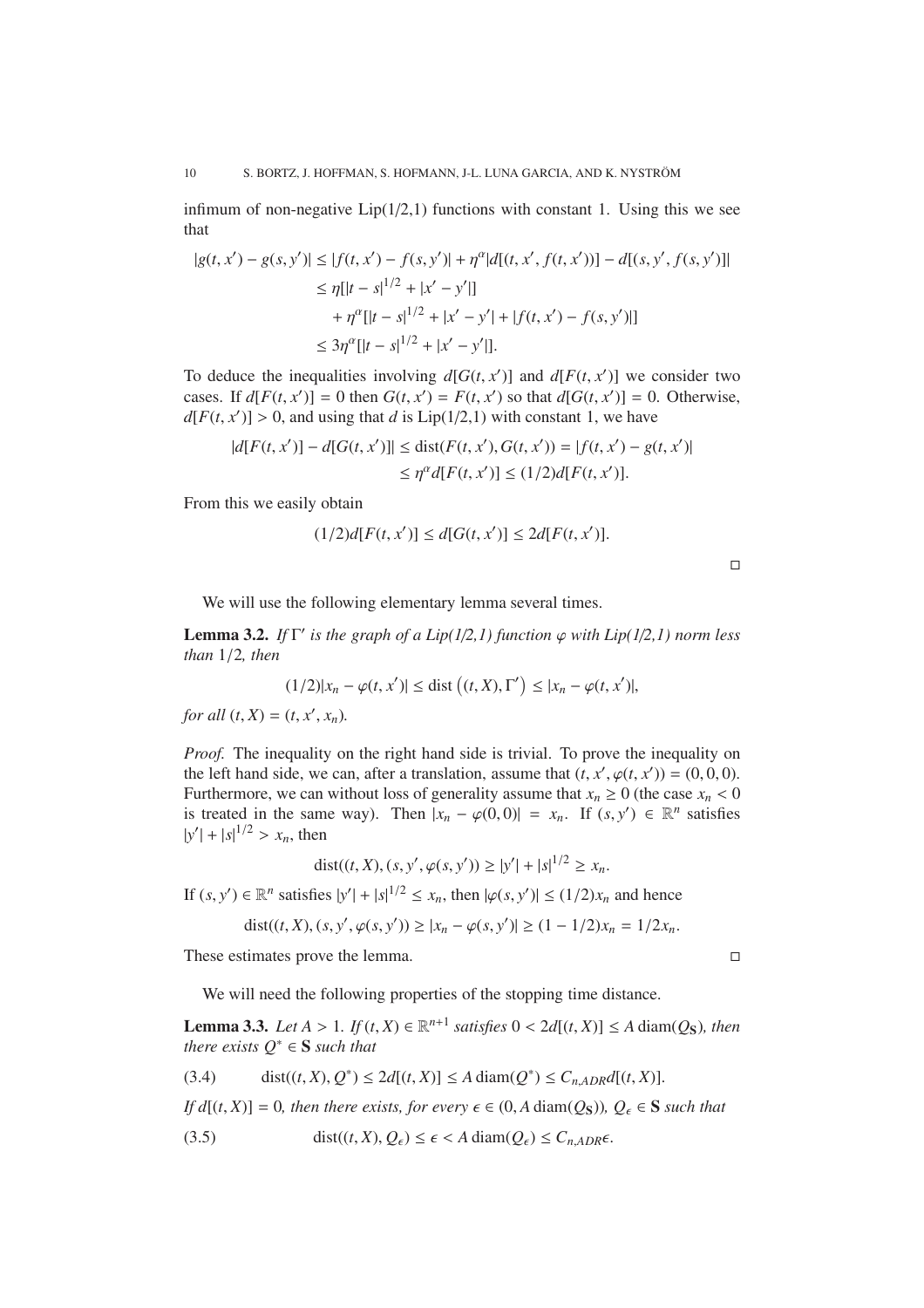*Proof.* We start with proving [\(3.4\)](#page-9-0). By definition there exists  $Q \in S$  such that

<span id="page-10-0"></span>
$$
dist((t, X), Q) + diam(Q) \le 2d[(t, X)].
$$

Let  $Q^* \in S$  be the smallest cube satisfying  $Q \subseteq Q^* \subseteq Q_S$  such that

$$
(3.6) \t A diam(Q^*) \ge 2d[(t, X)].
$$

Such a cube exists because  $Q_S$  is a 'candidate'. Notice that since  $Q^*$  contains  $Q$ ,  $dist((t, X), Q^*) \leq dist((t, X), Q) \leq 2d[(t, X)]$  which proves the first inequality in [\(3.4\)](#page-9-0). The second inequality in (3.4) holds by the choice of  $Q^*$ . To see that the last inequality holds, we first note that if  $Q^* = Q$ , then diam( $Q^*$ ) = diam( $Q$ ) ≤  $2d[(t, X)]$  and we are done. Otherwise, the child of  $Q^*$  containing  $Q$ ,  $Q'$ , fails to satisfy  $(3.6)$  and hence

$$
A \operatorname{diam}(Q^*) \leq_{n, ADR} A \operatorname{diam}(Q') \leq 2d[(t, X)].
$$

Since  $A > 1$ , it holds that diam( $Q^*$ )  $\leq_{n, ADR} d[(t, X)]$  (with the implicit constant independent of *A*). This proves [\(3.4\)](#page-9-0).

To verify [\(3.5\)](#page-9-1), note that by definition there exists  $Q \in S$  such that

 $dist((t, X), Q) + diam(Q) \le \epsilon \le A \text{ diam}(Q_S).$ 

This allows us to repeat the argument above to produce  $Q_{\epsilon}$ . . — Первый проста проста проста проста проста проста проста проста проста проста проста проста проста проста п<br>Село в село в село в село в село в село в село в село в село в село в село в село в село в село в село в село

<span id="page-10-1"></span>**Lemma 3.7.** *If* (*t*, *X*) ∈ *B*((*t*<sub>*Q*S</sub></sub>, *X*<sub>*Q*S</sub>), (1/4)*K* diam(*Q*<sub>S</sub>)) ∩ *E with* (*t*, *X*) = (*t*, *x*<sup>*'*</sup>, *x<sub>n</sub>*) *then*

 $dist((t, X), \Gamma) \leq \eta d[(t, X)]$ 

*and*

$$
|x_n - f(t, x')| \lesssim \eta d[(t, X)].
$$

*Here the implicit constants depend only on dimension and ADR.*

*Proof.* The second inequality follows from the first and Lemma [3.2.](#page-9-2) If  $d[(t, X)] =$ 0, then Lemma [3.3](#page-9-3) gives that for  $n \in \mathbb{N}$ , we have  $(t, X) \in KQ_{1/n}$  for some  $Q_{1/n} \in S$ with diam( $Q_{1/n}$ )  $\approx 1/n$ . Then using Lemma [2.14\(](#page-6-0)3) we have dist((*t*, *X*),  $\Gamma$ )  $\leq 1/n$ for all *n* and hence  $(t, X) \in \Gamma$ . This proves the lemma in the case  $d[(t, X)] = 0$ .

Now assume  $d[(t, X)] > 0$  and note that that  $2d[(t, X)] < (K - 1)$  diam( $O<sub>S</sub>$ ), if  $K > 6$ . Applying Lemma [3.3](#page-9-3) there exists  $Q^*$  such that

$$
dist((t, X), Q^*) \le (K - 1) diam(Q^*) \le d[(t, X)].
$$

Then Lemma [2.14\(](#page-6-0)3) gives

$$
dist((t, X), \Gamma) \le \eta \operatorname{diam}(Q^*) \lesssim \eta d[(t, X)],
$$

as desired.

Let

$$
\Gamma^+ := \{ (t, x', g(t, x')) : (t, x') \in \mathbb{R}^n \}
$$

denote the graph of *g*. We first prove that we did not lose too much by modifying *f* and that, in fact, *E* lies below  $\Gamma^+$  (near  $Q_S$ ).

<span id="page-10-2"></span>**Lemma 3.8.** *If* (*t*, *X*) ∈ *B*((*t*<sub>QS</sub>, *X*<sub>QS</sub>), (1/4)*K* diam( $Q$ S)) ∩ *E* with (*t*, *X*) = (*t*, *x'*, *x<sub>n</sub>*), *then*

(a) 
$$
\frac{1}{8} \eta^{\alpha} d[(t, X)] \leq \text{dist}((t, X), \Gamma^+) \leq 3\eta^{\alpha} d[(t, X)],
$$
 and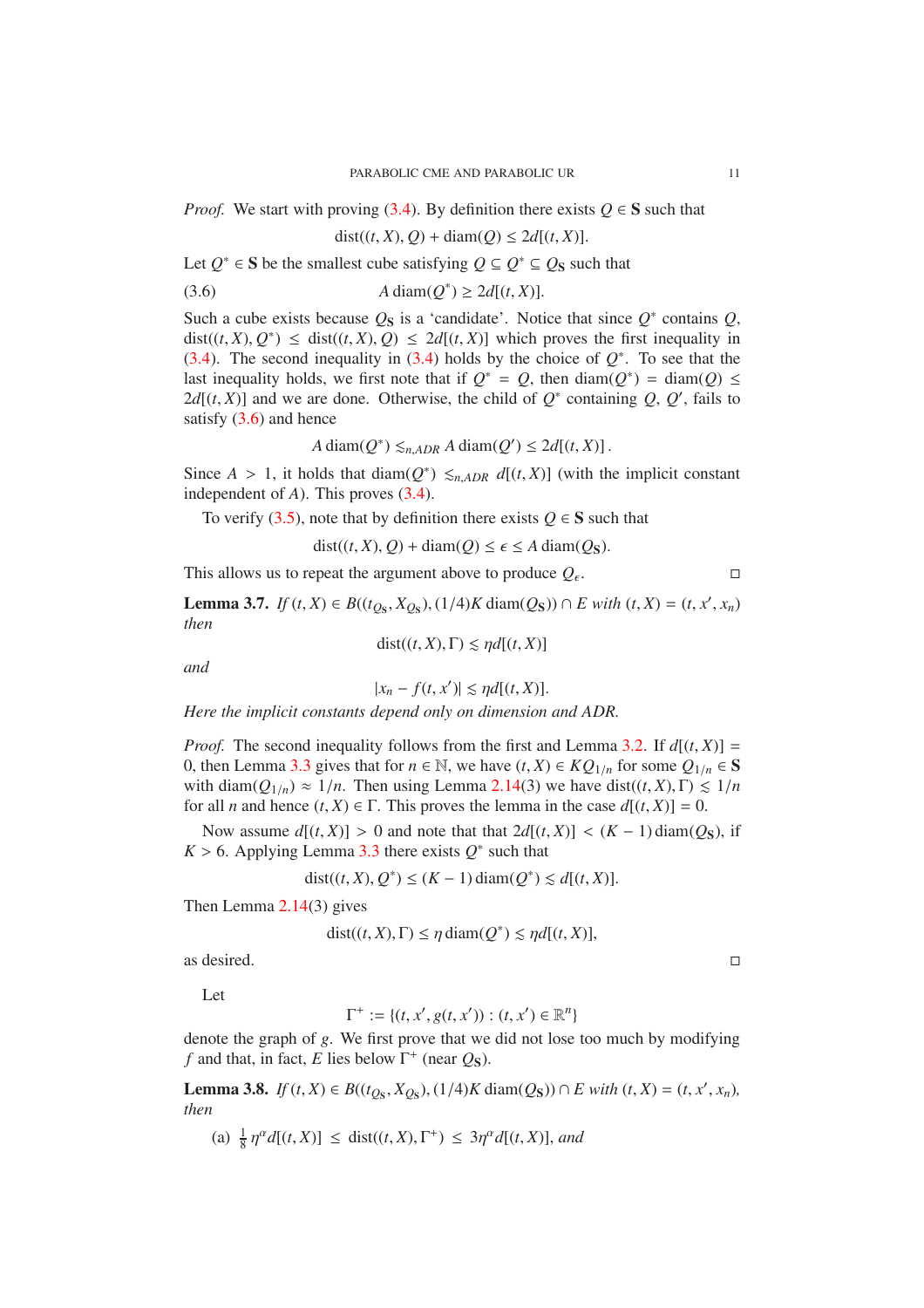<span id="page-11-3"></span>(b)  $x_n \leq g(t, x') - \frac{1}{4}$  $\frac{1}{4} \eta^{\alpha} d[(t, X)].$ 

*Proof.* If  $d[(t, X)] = 0$ , then  $d[F(t, x')] = 0$  by Lemma [3.7,](#page-10-1) and

<span id="page-11-0"></span> $(t, X) = (t, x', f(t, x')) = (t, x', g(t, x')).$ 

This implies (a) and (b).

Assume  $d[(t, X)] > 0$ . Lemma [3.7](#page-10-1) yields the estimate

(3.9) 
$$
|x_n - f(t, x')| \le C \eta d[(t, X)].
$$

If  $C\eta$  < 1/2, then following the lines of the proof of Lemma [3.1,](#page-8-2) we have that

$$
(3.10) \qquad (1/2)d[(t, X)] \le d[F(t, x')] \le 2d[(t, X)].
$$

Thus, by definition of *g*,

<span id="page-11-1"></span>
$$
g(t, x') - x_n = \eta^{\alpha} d[F(t, x')] + (f(t, x') - x_n)
$$
  
 
$$
\geq \frac{\eta^{\alpha}}{2} d[(t, X)] - C\eta d[(t, X)] \geq \frac{\eta^{\alpha}}{4} d[(t, X)],
$$

provided  $C\eta \leq \eta^{\alpha}/4$ . This proves (b), and when combined with Lemma [3.2,](#page-9-2) it gives the lower bound in (a). To verify the upper bound in (a), we use  $(3.9)$  and  $(3.10)$  to write

$$
|g(t, x') - x_n| \le \eta^{\alpha} d[F(t, x')] + |f(t, x') - x_n|
$$
  

$$
\le 2\eta^{\alpha} d[(t, X)] + C\eta d[(t, X)] \le 3\eta^{\alpha} d[(t, X)].
$$

We remind the reader that we have previously defined certain Whitney regions (see Definition [2.17\)](#page-7-2). We now investigate how these Whitney regions interact with the graphs we are constructing. First we need to see how they interact with the original graph Γ. As in the elliptic setting [\[HMM1\]](#page-27-1), we have the following.

<span id="page-11-2"></span>**Lemma 3.11.** *If*  $Q \in S$  *and*  $I \in W_Q$  *then I is either above or below*  $\Gamma$  *(it does not meet* Γ*). Moreover, the we have the estimate*

$$
dist(I, \Gamma) \ge \eta^{1/2} \operatorname{diam}(Q).
$$

*Proof.* The first statement, about the cubes being above or below the graph, follows from the estimate. Suppose for the sake of contradiction that there exists  $I \in W_0, Q \in S$  such that dist(*I*,  $\Gamma$ ) <  $\eta^{1/2}$  diam(*Q*) and let  $(s, Y) \in \Gamma$  be such that  $\text{dist}((s, Y), I) \leq \eta^{1/2} \text{diam}(Q)$ . By construction  $\text{dist}((t, Z), (t_Q, X_Q)) \leq K^{1/4} \text{diam}(Q)$ . for all  $(t, Z) \in I$  and hence

dist
$$
((s, Y), (t_Q, X_Q)) \le \eta^{1/2} \operatorname{diam}(Q) + C K^{1/4} \operatorname{diam}(Q) \le K^{1/4} \operatorname{diam}(Q).
$$

Then by Lemma [2.14\(](#page-6-0)3), dist( $(s, Y), E$ )  $\leq \eta \operatorname{diam}(Q)$ . Choosing  $(t_0, Z_0) \in I$  such that dist((*t*<sub>0</sub>, *Z*<sub>0</sub>), (*s*, *Y*)) = dist((*s*, *Y*), *I*)  $\leq \eta^{1/2}$  diam(*Q*), we have that

 $dist(I, E) \leq dist((t_0, Z_0), (s, Y)) + dist((s, Y), E)$ 

$$
\leq \eta^{1/2} \operatorname{diam}(Q) + \eta \operatorname{diam}(Q) \leq 2\eta^{1/2} < \eta^{1/4},
$$

provided  $\eta^{1/4}$  < 1/2. This violates that  $I \in W_Q$ .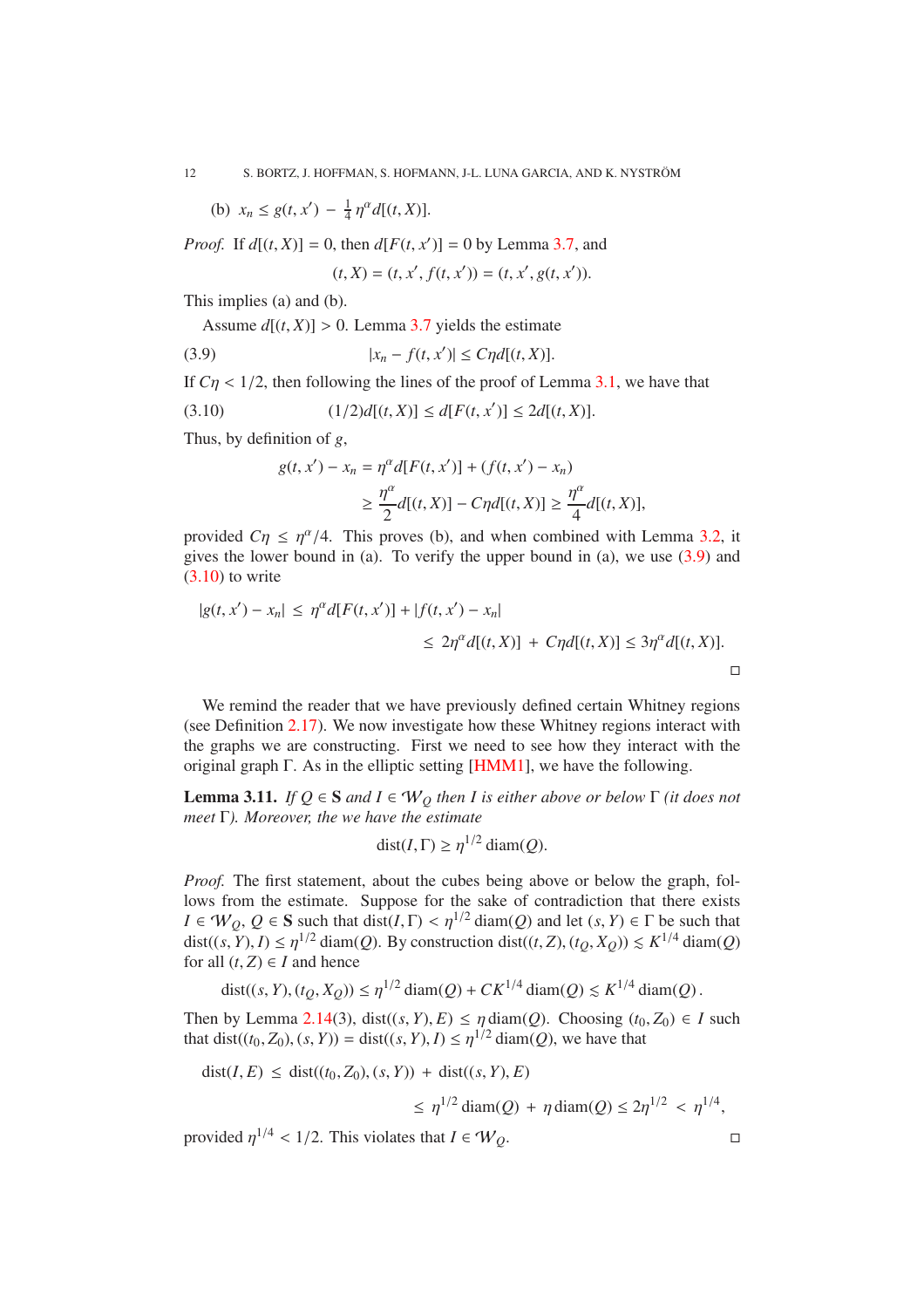In light of Lemma [3.11,](#page-11-2) for  $Q \in S$  we have that  $W_Q = W_Q^+ \cup W_Q^-$  where  $W_Q^+$ is the collection of Whitney cubes above  $\Gamma$  and  $W_Q^-$  is the collection of Whitney cubes below Γ. We then define

$$
U_Q^{\pm} := \bigcup_{I \in W_Q^{\pm}} I.
$$

The following lemma says that the  $U_Q^+$  still lies above  $\Gamma^+$  and, when  $(t, X) \in U_Q^+$ the distance from  $(t, X)$  to  $\Gamma^+$  is roughly the distance to *E*.

<span id="page-12-3"></span>**Lemma 3.12.** *Let*  $Q \in S$ *. If*  $\eta$  *is sufficiently small, then*  $U_Q^+$  *lies above*  $\Gamma^+$  *and* 

<span id="page-12-0"></span>(3.13)  $x_n - g(t, x') \ge (1/2) \text{dist}((t, X), \Gamma), \quad \forall (t, X) = (t, x', x_n) \in U_Q^+$ . *Moreover,*

(3.14) dist 
$$
(t, X)
$$
,  $\Gamma^+$   $\approx$  dist  $((t, X), E)$   $(t, X) \in U_Q^+$ ,

*where the implicit constants depend on dimension, ADR,* η *and K.*

*Proof.* Recall that  $\eta = K^{-1}$ . Let  $(t, X) = (t, x', x_n) \in I$  for some  $I \in W_Q^+$ . As dist((*t*, *X*), (*t*<sub>Q</sub>, *X*<sub>Q</sub>))  $\le K^{1/4}$  diam(*Q*) and  $Q \in S$  we have

(3.15) 
$$
\text{dist}((t, X), \Gamma) \le (K^{1/4} + \eta) \text{diam}(Q) \le K^{1/4} \text{diam}(Q).
$$

Using Lemma [3.2,](#page-9-2)

<span id="page-12-1"></span>
$$
|(t, X) - F(t, x')| \leq K^{1/4} \operatorname{diam}(Q),
$$

and therefore dist( $F(t, x')$ ,  $Q$ )  $\le K^{1/4}$  diam( $Q$ ). It follows that  $d[F(t, x')] \le K^{1/4}$  diam( $Q$ ), and using Lemma [3.11](#page-11-2)

$$
x_n - f(t, x') \ge \text{dist}((t, X), \Gamma) \ge \eta^{1/2} \text{diam}(Q)
$$
  

$$
\ge \eta^{1/2} K^{-1/4} d[F(t, x')] \approx \eta^{3/4} d[F(t, x')].
$$

By definition of *g* and that  $\alpha \geq \frac{7}{8}$ , Lemma [3.2](#page-9-2) implies that

<span id="page-12-2"></span>
$$
(3.16) \quad x_n - g(t, x') = x_n - f(t, x') - \eta^{\alpha} d[F(t, x')] \ge (1/2)(x_n - f(t, x'))
$$

$$
\ge (1/2) \operatorname{dist}((t, X), \Gamma) \ge (1/2)\eta^{1/2} \operatorname{diam}(Q),
$$

where the next-to-last inequality yields  $(3.13)$ , and where we have used Lemma [3.11](#page-11-2) in the last step. In particular,  $U_Q^+$  lies above  $\Gamma^+$ . Using [\(3.15\)](#page-12-1) and the last inequality in [\(3.16\)](#page-12-2), and then the properties of the Whitney cubes in  $W_Q$ , we have

dist
$$
((t, X), \Gamma) \approx_{\eta, K} \text{diam}(Q) \approx_{\eta, K} \text{dist}((t, X), E)
$$
.

Combining [\(3.16\)](#page-12-2) and the last displayed estimate, and using Lemma [3.2](#page-9-2) we obtain

dist((*t*, *X*),  $\Gamma^+$ )  $\geq (1/2)(x_n - g(t, x')) \geq (1/4) \text{dist}((t, X), \Gamma) \approx_{\eta, K} \text{dist}((t, X), E)$ and

$$
dist((t, X), \Gamma^+) \le x_n - g(t, x') \le x_n - f(t, x') \le 2 \text{ dist}((t, X), \Gamma) \approx dist((t, X), E).
$$
  
This proves the lemma.

We also require that close to  $Q_S$ , the region above  $\Gamma^+$  shall be contained in a collection of Whitney regions associated to  $Q \in S$ . This can be done using the Whitney regions  $U_Q^*$ .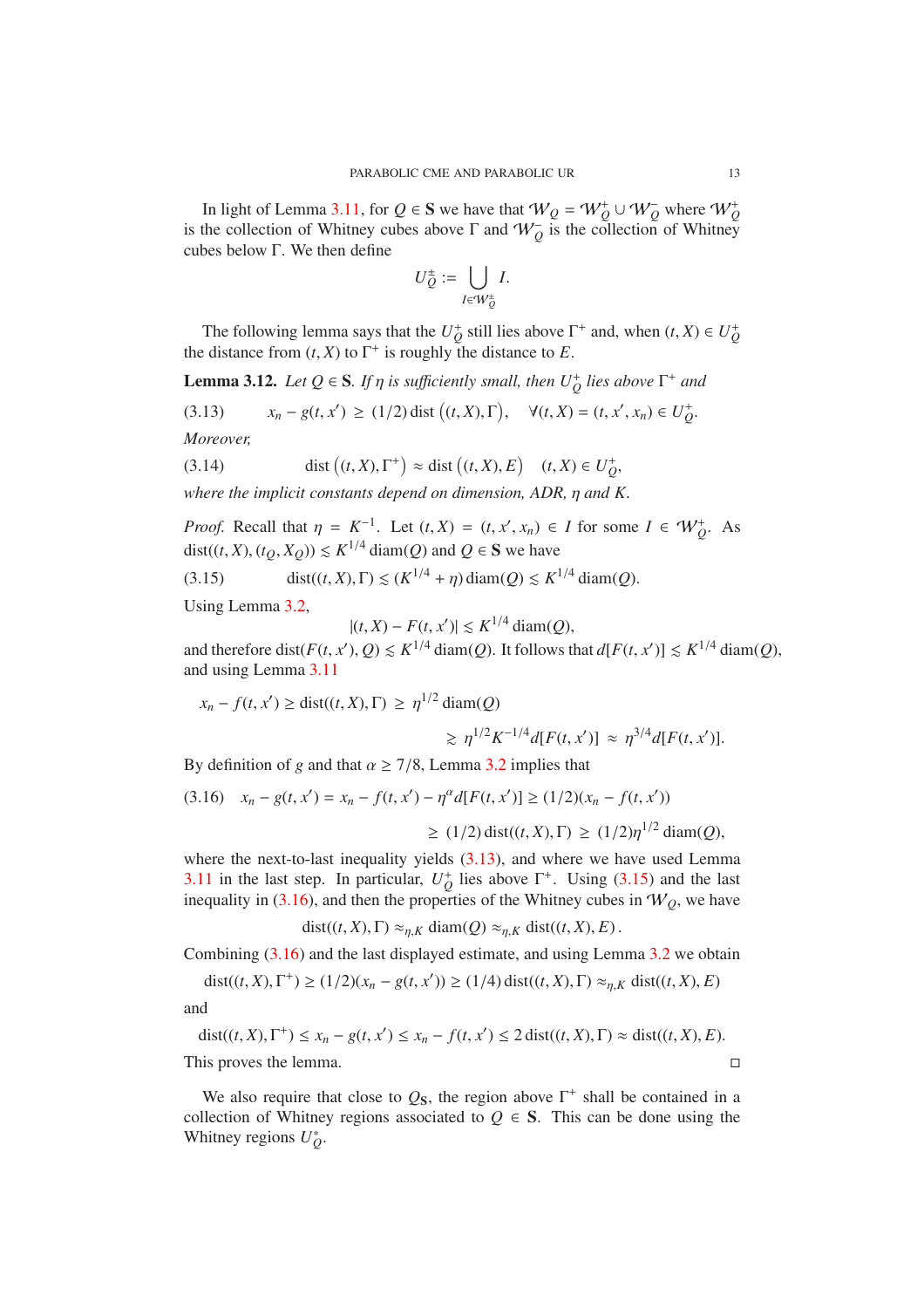<span id="page-13-4"></span>**Lemma 3.17.** *Suppose*  $(t, X) = (t, x', x_n)$  *satisfies*  $x_n > g(t, x')$  *and* 

<span id="page-13-0"></span>
$$
(t, X) \in B\big((t_{Q_\mathbf{S}}, X_{Q_\mathbf{S}}), (1/32)K \operatorname{diam}(Q_\mathbf{S})\big)
$$

.

*Then*

(3.18) 
$$
\operatorname{dist}((t, X), E) \ge \operatorname{dist}((t, X), \Gamma^+)
$$

*and there exists*  $Q^* \in \mathbf{S}$  *such that*  $(t, X) \in U_{Q^*}^*$ .

*Proof.* Let  $(t, X)$  be as above. By Lemma [3.8,](#page-10-2) we see that  $d[(t, X)] \neq 0$ . To prove [\(3.18\)](#page-13-0), we note that if  $(s, Y)$  is the closest point to  $(t, X)$  in  $E$ , then

dist 
$$
((t, X), (s, Y)) \leq dist((t, X), (t_{Q_s}, X_{Q_s})) < (K/32) diam(Q_s).
$$

Thus dist((*s*, *Y*), ( $t_{Q_s}$ ,  $X_{Q_s}$ )) < (*K*/16) diam( $Q_s$ ), so in particular,

$$
(s,Y)\in B\bigl((t_{Q_\mathbf{S}},X_{Q_\mathbf{S}}),(K/4)\operatorname{diam}(Q_\mathbf{S})\bigr)\cap E\,.
$$

By Lemma [3.8\(](#page-10-2)b),  $(s, Y)$  lies below  $\Gamma^+$  and hence the line segment between  $(s, Y)$ and  $(t, X)$  meets  $\Gamma^+$ . This proves [\(3.18\)](#page-13-0).

To prove the existence of  $Q^* \in \mathbf{S}$  such that  $(t, X) \in U^*_{Q^*}$  we break the proof into cases.

**Case 1**:  $x_n - g(t, x') \ge \eta^3 d[(t, X)]$ . In this case, by [\(3.18\)](#page-13-0) and Lemma [3.2,](#page-9-2)

$$
\text{dist}\left((t, X), E\right) \geq \text{dist}\left((t, X), \Gamma^+\right) \geq (1/2) \eta^3 d[(t, X)].
$$

Since  $d[(t, X)]$  ≤  $(K/32+1)$  diam $(Q<sub>S</sub>)$  <  $((K−1)/2)$  diam $(Q<sub>S</sub>)$ , we may use Lemma [3.3](#page-9-3) to produce  $Q^*$  with

$$
\text{dist}\left((t, X), Q^*\right) \le (K - 1) \text{diam}(Q^*) \lesssim_{n, ADR} d[(t, X)].
$$

Thus,

$$
(t, X) \in B\big((t_{Q^*}, X_{Q^*}), K \operatorname{diam}(Q^*)\big)
$$

and

dist 
$$
((t, X), E) \ge \eta^3 d[(t, X)] \ge \eta^3 (K - 1) diam(Q^*) \approx \eta^2 diam(Q),
$$

where the implicit constants depend on dimension and ADR. Letting  $I \in W$  be such that  $(t, X) \in I$  it follows that  $I \in W_Q^*$ , provided  $\eta$  is sufficiently small.

**Case 2:**  $x_n - g(t, x') \leq \eta^3 d[(t, X)]$ . In this case, note that

<span id="page-13-1"></span>(3.19) 
$$
\text{dist}\left((t, X), G(t, x')\right) \leq x_n - g(t, x') \leq \eta^3 d[(t, X)].
$$

Thus, since *d* is Lipschitz with norm 1 with respect to dist( $\cdot$ ), we have, for  $\eta^3 < 1/2$ ,

$$
(3.20) \t(1/2)d[(t,X)] \le d[G(t,x')] \le 2d[(t,X)].
$$

In particular,  $d[G(t, x')] > 0$ . Notice then that

<span id="page-13-2"></span>
$$
d[G(t, x')] \le 2d[(t, X)] \le (K/16 + 2)\operatorname{diam}(Q_S) \le \frac{K-1}{8}\operatorname{diam}(Q_S),
$$

provided that *K* is large enough, and Lemma [3.3](#page-9-3) then yields  $Q^* \in S$  such that

(3.21) 
$$
\text{dist}(G(t, x'), Q^*) \le \frac{(K-1)}{4} \text{diam}(Q^*) \approx d[G(t, x')].
$$

Combining the latter estimate with  $(3.19)$  and  $(3.20)$ , we see that

<span id="page-13-3"></span>
$$
(t,X)\in B\big((t_{Q^*},X_{Q^*}),((K-1)/2)\,\text{diam}(Q^*)\big).
$$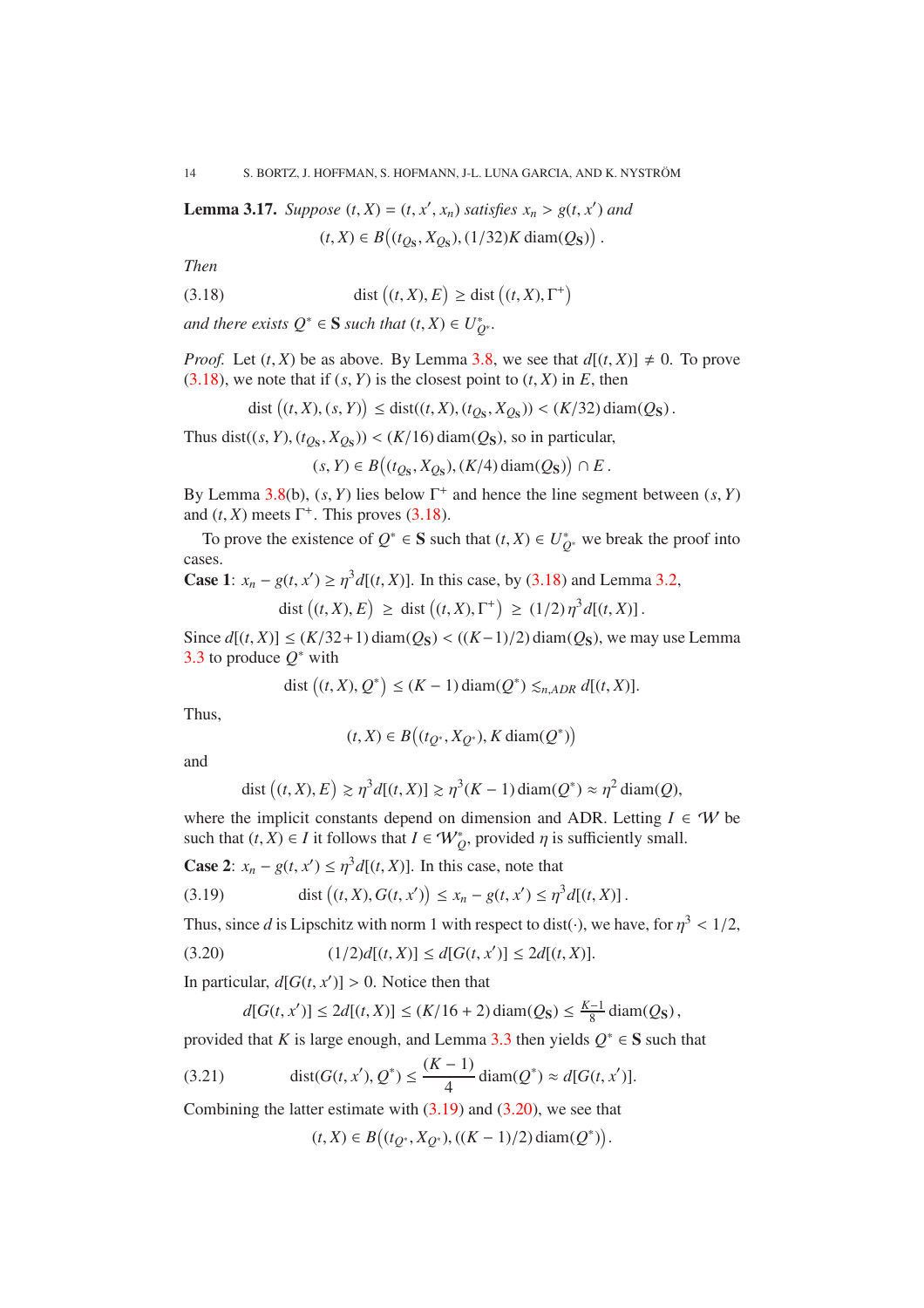<span id="page-14-1"></span>*Claim* 3.22. For  $\eta$  chosen small enough  $(\eta^2 < 1/2)$  will suffice at this stage),  $dist(G(t, x'), E) \geq \eta^2 d[G(t, x')]$ .

Taking the claim for granted momentarily, by  $(3.19)$ ,  $(3.20)$ , and  $(3.21)$ , we have

dist((*t*, *X*), *E*) ≥ dist(*G*(*t*, *x*<sup>'</sup>), *E*) − dist((*t*, *X*), *G*(*t*, *x*<sup>'</sup>))

$$
\geq \text{dist}(G(t, x'), E) - \eta^3 d[(t, X)] \geq \eta^2 d[(t, X)] \approx \eta^2 [G(t, x')]
$$

$$
\gtrsim \eta^2(K-1)\operatorname{diam}(Q^*) \approx \eta \operatorname{diam}(Q^*)
$$

and the lemma is proved. It remains to prove Claim [3.22.](#page-14-1)

*Proof of Claim 3.22.* Let 
$$
(s, Y) = (s, y', y_n) \in E
$$
 be such that

 $dist(G(t, x'), (s, Y)) = dist(G(t, x'), E)$ .

Assume, for the sake of obtaining a contradiction, that

$$
dist(G(t, x'), (s, Y)) < \eta^2 d[G(t, x')].
$$

Then for  $\eta^2$  < 1/2, since *d* is Lipschitz with norm 1 with respect to dist( $\cdot$ ), we have  $d[G(t, y')] \leq 2d[(s, Y)].$ 

Hence, under the current assumption that 
$$
dist(G(t, x'), (s, Y)) < \eta^2 d[G(t, x')]
$$
,

$$
|y'-x'|+|t-s|^{1/2}<2\eta^2d[(s,Y)].
$$

Since *g* is  $Lip(1/2,1)$  with constant  $3\eta^{\alpha}$  (in particular less than 1)

$$
dist(G(t, x'), G(s, y')) \lesssim \eta^2 d[(s, Y)].
$$

Thus,

$$
|y_n - g(s, y')| =
$$
dist  $((s, Y), G(s, y')) \leq \eta^2 d[(s, Y)],$ 

.

which contradicts the conclusion of Lemma [3.8,](#page-10-2) provided that

(3.23) 
$$
(s, Y) \in B((t_{Qs}, X_{Qs}), (K/4) \text{diam}(Qs))
$$

Indeed, the latter is true, as we now show. Recall that by hypothesis

<span id="page-14-2"></span> $(t, X)$  ∈  $B((t_{Qs}, X_{Qs}), (K/32)$  diam $(Q<sub>S</sub>)$ ).

Moreover, in the scenario of Case 2,

dist 
$$
((t, X), G(t, x')) = x_n - g(t, x') < \eta^3 d[(t, X)] \leq diam(Q_S)
$$
,

and therefore

$$
dist(G(t, x'), (t_{Qs}, X_{Qs})) < (K/16) \operatorname{diam}(Qs).
$$

Since  $(s, Y)$  is the closest point on *E* to  $G(t, x')$ , it must be that

 $(s, Y) \in B((t_{Qs}, X_{Qs}), (K/8) \text{ diam}(Qs)).$ 

In particular,  $(3.23)$  holds, and this proves the claim.

 $\Box$ 

Our next goal is to produce a regular version of the graphs we have constructed above. The vehicle for this regularization is the following lemma.

<span id="page-14-0"></span>**Lemma 3.24.** *Let*  $h : \mathbb{R}^n \to \mathbb{R}$ *,*  $h(t, x') \ge 0$ *, be a Lip(1/2,1) function with Lip(1/2,1) constant (at most)* 1. There exists a function  $H : \mathbb{R}^n \to \mathbb{R}$  such that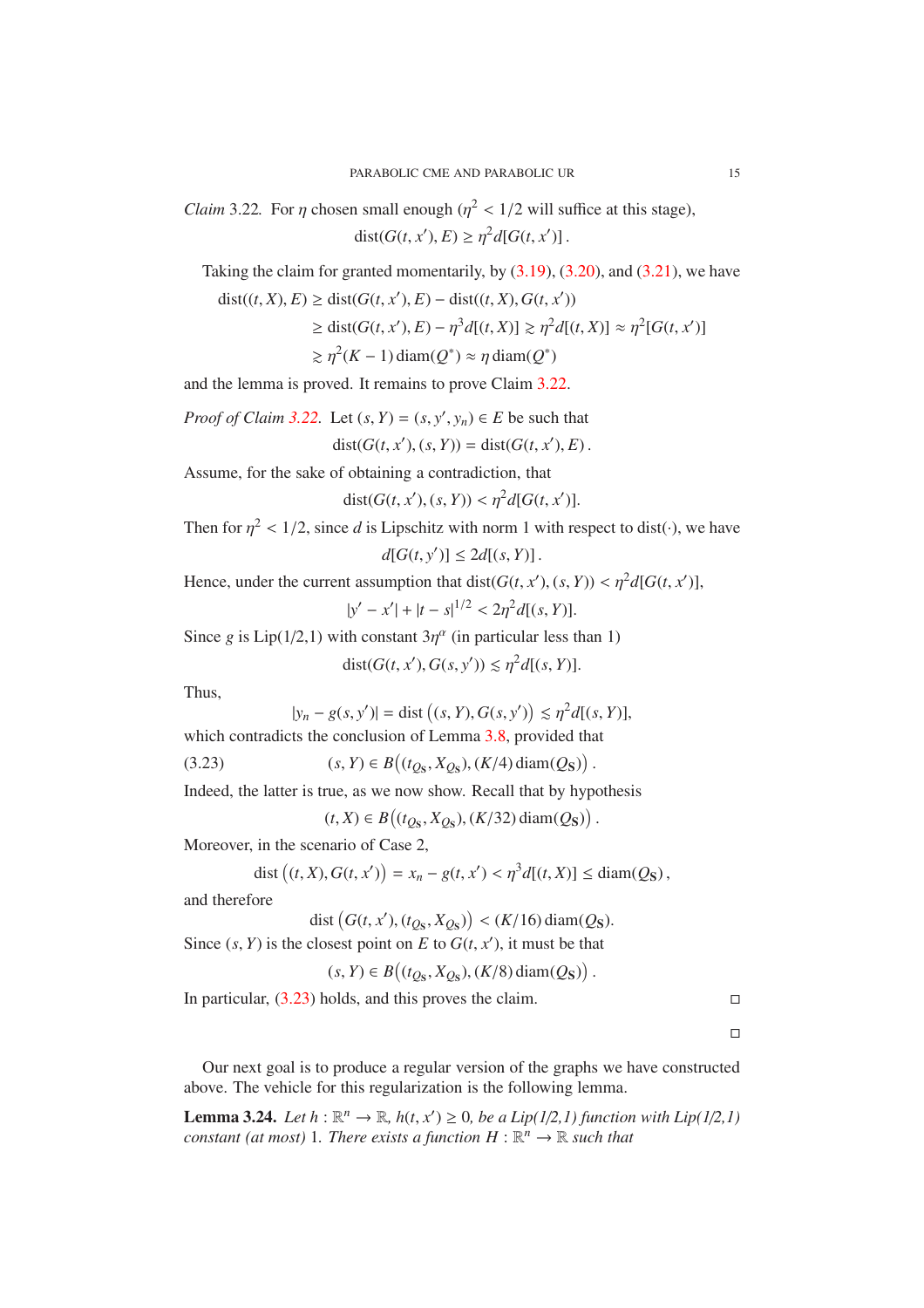- (1)  $c_1h(t, x') \leq H(t, x') \leq c_2h(t, x')$  *for all*  $(t, x') \in \mathbb{R}^n$ .
- (2) *If*  $Z = \{(t, x') : h(t, x') = 0\}$  *then*

$$
h(t, x')^{2m-1}|\partial_t^m H(t, x')| + h(t, x')^{m-1}|\nabla_{x'}^m H(t, x')| \le c_{n,m}, \quad \forall (t, x') \in Z^c, m \in \mathbb{N}.
$$

(3)  $H \in Lip(1/2, 1)$  *with constant less than c*<sub>3</sub>*.* 

*Here c*1, *c*2, *c*<sup>3</sup> *depend on dimension alone and cn*,*<sup>m</sup> depends on dimension and m. Moreover, H enjoys the estimate*

$$
||D_t^{1/2}H||_{P\text{-}BMO} \le c_4,
$$

*where c*<sup>4</sup> *depends only on dimension.*

The proof has many 'standard' elements (if one knows where to look), but is a little lengthy. The proof can be found in the appendix.

Now we are ready to create our regularized graph. Let  $h(t, x') := (1/2)d[F(t, x')]$ and let  $H(t, x')$  be the function provided<sup>[10](#page-15-1)</sup> by Lemma [3.24.](#page-14-0) We define two functions

$$
\psi_{\eta, \mathbf{S}}^{\pm}(t, x) := f(t, x) \pm \eta^{15/16} H(t, x').
$$

We hope that it is clear to the reader that the function

$$
g_{\alpha}^-(t,x') := f(t,x') - \eta^{\alpha}d[F(t,x')]
$$

has properties analogous to those of  $g_{\alpha}(t, x')$  except that  $g_{\alpha}^-$  is below f and E, that the cubes in  $W_Q^-$  are below the graph of  $g_\alpha^-$ , etc.. We next deduce that  $\psi_{\eta,S}^{\pm}$  has the same properties as the functions  $g_\alpha$  (and  $g_\alpha^-$ ), enumerated below.

<span id="page-15-0"></span>**Proposition 3.25.** Let E be uniformly rectifiable in the parabolic sense. Let  $D(E)$  =  $G \cup \mathcal{B}, G = \cup_{S^* \in S} S^*, \{\Gamma_{S^*}\}_{S^* \in S}$  *be the bilateral corona decomposition of E given by Lemma* [2.14,](#page-6-0) with constants  $\eta \ll 1$  *and*  $K = \eta^{-1}$ , *and*  $b_2$ *. Let*  $M_0$  *be the constant from Lemma [4.1](#page-17-1) below, with*  $\tilde{b}_1 = 2$  *and*  $\tilde{b}_2 = 1 + b_2$ . If  $\eta$  is sufficiently small, *depending only on dimension and ADR, then the following holds.*

*Let* S <sup>∗</sup> ∈ S*. Then for every coherent subregime* S *of* S ∗ *, there is a t-independent plane P<sub>S</sub>* and two regular parabolic graphs  $\Gamma_S^{\pm}$  over P<sub>S</sub> given by functions  $\psi_{\eta,S}^{\pm}$ ,  $with \|\psi_{\eta,S}^{\pm}\|_{Lip(1/2,1)} \leq C_n \eta^{15/16} \text{ and } \|D_t^{1/2} \psi_{\eta,S}^{\pm}\|_{P-BMO} \leq (1+b_2)$ *, with the following properties (in the coordinates given by*  $P_S \oplus P_S^{\perp}$ *):* 

(1) *If*  $Q \in S$ *, then*  $W_Q$  *has a disjoint decomposition*  $W_Q = W_Q^+ \cup W_Q^-$ *, and if we let*  $U_Q^{\pm} := \cup_{I \in \mathcal{W}_Q^{\pm}} I$ *, then* 

$$
U_{Q}^{\pm} \subseteq B((t_{Q_{\rm S}}, X_{Q_{\rm S}}), K^{3/4} \operatorname{diam}(Q_{\rm S})) \cap \{\pm x_n > \pm \psi_{\eta, \rm S}^{\pm}(t, x')\}.
$$

*Here the notation*  $\{\pm x_n > \pm \psi_{\eta, S}^{\pm}(t, x')\}$  *means* 

$$
\{(t, X) = (t, x', x_n) : \pm x_n > \pm \psi_{\eta, S}^{\pm}(t, x')\}.
$$

*In particular,*

$$
\bigcup_{Q\in\mathbf{S}} U^{\pm}_Q \subseteq B((t_{Q_\mathbf{S}}, X_{Q_\mathbf{S}}), K^{3/4} \operatorname{diam}(Q_\mathbf{S})) \cap \{\pm x_n > \pm \psi_{\eta,\mathbf{S}}^{\pm}(t, x')\}.
$$

<span id="page-15-1"></span><sup>&</sup>lt;sup>10</sup>See the proof of Lemma [3.1,](#page-8-2) from which one can easily deduce that  $d[F(t, x')]$  has Lip(1/2,1) norm less than  $1 + \eta$  and hence  $h(t, x')$  has Lip(1/2,1) norm less than 1. This allows one to apply Lemma [3.24.](#page-14-0)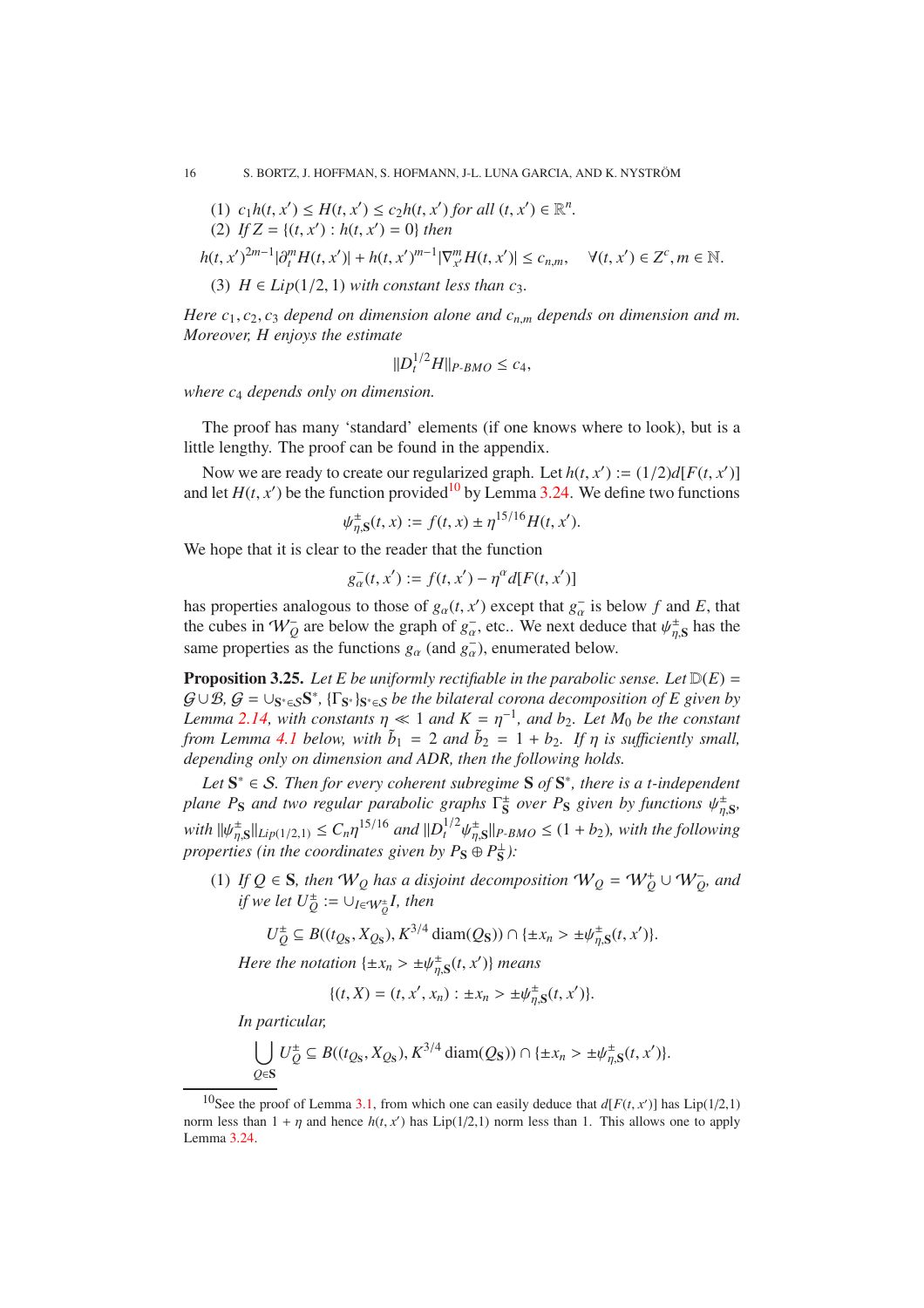(2) *If* (*t*, *X*) ∈  $\bigcup_{Q \in \mathbf{S}} U_Q^{\pm}$  *then* 

dist((*t*, *X*), *E*)  $\approx_{\eta}$  dist((*t*, *X*),  $\Gamma_{\mathbf{S}}^{\pm}$ ).

(3) *If*  $(t, X) \in B((t_{Q_s}, X_{Q_s}), (K/32) \text{ diam}(Q_s)) \cap {\{\pm x_n > \pm \psi_{\eta, S}^{\pm}(t, x')\}},\text{ then}$ 

 $dist((t, X), E) \geq dist((t, X), \Gamma_{\mathbf{S}}^{\pm}).$ 

- (4)  $B((t_{Q_s}, X_{Q_s}), (K/32) \text{ diam}(Q_s)) \cap {\{\pm x_n > \pm \psi_{\eta, S}^{\pm}(t, x')\}} \subseteq \bigcup_{Q \in S} U_Q^*$ .
- <span id="page-16-2"></span>(5) *There exist*  $(t^{\pm}_{S}, X^{\pm}_{S}) \in \Gamma_{S}^{\pm}$  *such that*

(3.26) 
$$
B((t_{Q_S}, X_{Q_S}), M_0 K^{3/4} \operatorname{diam}(Q_S)) \subset B((t_S^{\pm}, X_S^{\pm}), K^{7/8} \operatorname{diam}(Q_S))
$$
  
and

<span id="page-16-3"></span>
$$
(3.27) \tB((t_S^{\pm}, X_S^{\pm}), K^{7/8} \operatorname{diam}(Q_S)) \subset B((t_{Q_S}, X_{Q_S}), (K/32) \operatorname{diam}(Q_S)).
$$

*Proof.* Let  $\psi_{\eta, S}^{\pm}$  be as constructed before the statement of the proposition. Both  $\psi_{\eta,S}^{\pm}$  are Lip(1/2,1) with constant less than  $C\eta^{15/16}$  because f is Lip(1/2,1) with constant less than  $\eta$  and *H* has Lip(1/2,1) norm less than  $c_3 = c_3(n)$  (see Lemma [3.24\)](#page-14-0). Similarly,

$$
(3.28) \quad ||D_t^{1/2} \psi_{\eta, \mathbf{S}}^+||_{P\text{-}BMO} \le ||D_t^{1/2} f||_{P\text{-}BMO} + \eta^{15/16} ||D_t^{1/2} H||_{P\text{-}BMO}
$$
  

$$
\le ||D_t^{1/2} f||_{P\text{-}BMO} + c_4 \eta^{15/16} < b_2 + 1,
$$

provided  $\eta$  is sufficiently small. We define  $\Gamma_S^{\pm}$  to be the graphs of  $\psi_{\eta,S}^{\pm}$  (resp.).

<span id="page-16-0"></span>We claim that

(3.29) 
$$
g_{7/8}(t, x') \ge \psi_{\eta, S}^+(t, x') \ge g_{31/32}(t, x'),
$$

and

$$
(3.30) \t\t\t g_{7/8}^-(t, x') \le \psi_{\eta, \mathbf{S}}^-(t, x') \le g_{31/32}^-(t, x').
$$

Indeed, these inequalities are a result of the fact that  $\eta^{7/8} \gg \eta^{15/16} \gg \eta^{31/32}$  when η is very small, and the properties of *H* in relation to *d*. For example,

<span id="page-16-1"></span>
$$
\psi_{\eta,S}^+(t,x') - g_{31/32}(t,x') = \eta^{15/16} H(t,x') - \eta^{31/32} d[F(t,x')].
$$

Using Lemma [3.24](#page-14-0) we have

$$
d[F(t, x')] = 2h(t, x') \approx_n H(t, x').
$$

Since the constants are independent of  $\eta$  the second inequality in [\(3.29\)](#page-16-0) follows. The other inequalities are treated similarly.

With [\(3.29\)](#page-16-0)-[\(3.30\)](#page-16-1) at hand, properties (1) and (2) can be deduced directly from Lemmas [3.11](#page-11-2) and [3.12.](#page-12-3) Note that to prove property (2), we observe that  $(t, X) \in U_Q$ implies that  $(t, X)$  is above the graphs of *both g*<sub>7/8</sub> and  $g_{31/32}$ . Similarly, properties (3) and (4) can be deduced from  $(3.29)$  (or  $(3.30)$ ), and Lemma [3.17:](#page-13-4) to prove (3) and (4) in, e.g., the context of  $\psi_{\eta,S}^+(t, x')$ , we simply observe that if  $(t, X)$  is above  $\psi_{\eta, S}^+(t, x')$ , then it is above  $g_{31/32}$ .

To prove (5), we let  $(s, Y)$  be the closest point on  $\Gamma_S$  to  $(t_{Q_S}, X_{Q_S})$  and we observe from Lemma [2.14\(](#page-6-0)3) that

$$
\text{dist}\left((t_{Q_\mathbf{S}}, X_{Q_\mathbf{S}}), (s, Y)\right) \le \eta \, \text{diam}(Q_\mathbf{S}).
$$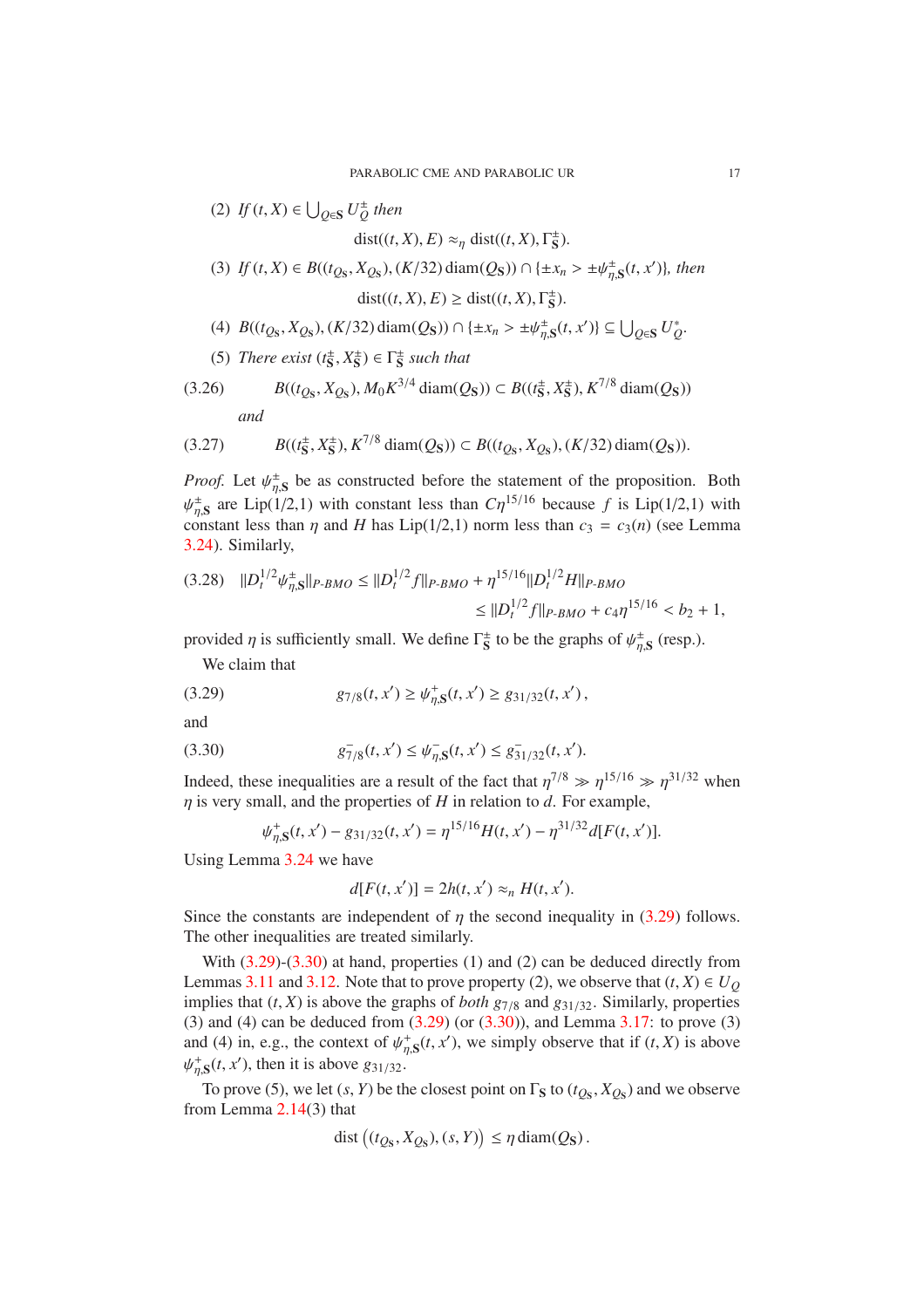<span id="page-17-2"></span>As  $(s, Y) = (s, y', y_n) = F(s, y')$  we have that

$$
H(s, y') \approx_n d[F(s, y')] \le \text{diam}(Q_S) + \eta \cdot \text{diam}(Q_S) < 2 \cdot \text{diam}(Q_S),
$$

where we have used the properties of *H* given by Lemma [3.24.](#page-14-0) Then by definition

dist 
$$
((t_{Q_s}, X_{Q_s}), (s, y', \psi_{\eta, S}^+(s, y')) \leq \text{dist } ((t_{Q_s}, X_{Q_s}), (s, Y)) + \eta^{15/16} H(s, y') \leq_n \eta^{15/16} \text{diam}(Q_s).
$$

<span id="page-17-0"></span>Setting  $(t_S^{\pm}, X_S^{\pm}) = (s, y', \psi_{\eta, S}^{\pm}(s, y'))$ , and taking  $\eta$  sufficiently small (and hence *K* sufficiently large), yield  $(5)$ .

## 4. Carleson Measure Estimates: Proof of Theorems [1.1](#page-1-0) and [1.3](#page-1-1)

Before we get into the details of proving Theorems [1.1](#page-1-0) and [1.3,](#page-1-1) we point out that the domains we produced in Proposition [3.25](#page-15-0) support (a local version of) the Carleson measure estimate.

<span id="page-17-1"></span>**Lemma 4.1** ([\[HL2,](#page-27-7) Lemma A.2]). Let  $\tilde{b}_1$ ,  $\tilde{b}_2$  be fixed non-negative constants. Sup*pose that*  $\varphi(t, x')$  *is a regular Lip*(1/2,1) *function with Lip*(1/2,1) *constant*  $\tilde{b}_1$  *and such that*  $||D_t^{1/2}\varphi||_{P\text{-}BMO} \leq \tilde{b}_2$ . Let

$$
\Omega^+ = \{ (t, X) = (t, x', x_n) : x_n > \varphi(t, x') \}.
$$

*Then there exist*  $M_0 = M_0(n, \tilde{b}_1, \tilde{b}_2) > 1$  *and*  $c_5 = c_5(n, \tilde{b}_1, \tilde{b}_2)$ *, such that if u is a bounded solution to*  $(\partial_t - \Delta_x)u = 0$  *in* 

$$
\Omega^+((t_0, X_0), M_0 r) := B((t_0, X_0), M_0 r) \cap \Omega^+,
$$

*for some*  $(t_0, X_0) \in \partial\Omega$ *, then* 

(4.2) 
$$
\iint_{B((t_0,X_0),r)\cap\Omega^+} |\nabla u(s,Y)|^2 \tilde{\delta}(s,Y) dY ds \le c_5 r^{n+1} ||u||^2_{L^{\infty}(\Omega^+((t_0,X_0),M_0r))}.
$$

*Here*  $\tilde{\delta}(s, Y) = \text{dist}((s, Y), \partial \Omega^+)$ . An analogous statement holds for bounded solu*tions to*  $(\partial_t - \Delta_x)u = 0$  *in*  $\Omega^-(t_0, X_0), M_0r) := B((t_0, X_0), M_0r) \cap \Omega^-$ , where

$$
\Omega^- = \{ (t, X) = (t, x', x_n) : x_n < \varphi(t, x') \}.
$$

*Proof.* The lemma is a consequence of [\[HL2,](#page-27-7) Lemma A.2]. However, to reduce the proof of the lemma to [\[HL2,](#page-27-7) Lemma A.2] one has to note two things. First, by using the parabolic version of the Dahlberg-Kenig-Stein pullback, the operator  $(\partial_t - \Delta)$  is transformed to an operator of the form treated in [\[HL2,](#page-27-7) Lemma A.2] in the upper half space. Furthermore,  $\Omega^+((t_0, X_0), M_0 r)$  is transformed into a region containing a Carleson region of size roughly  $M_0r$ . Second, while stated for solutions in the upper half space, [\[HL2,](#page-27-7) Lemma A.2] only uses that *u* is a solution in a Carleson region.

Now we are ready to prove Theorem [1.1.](#page-1-0)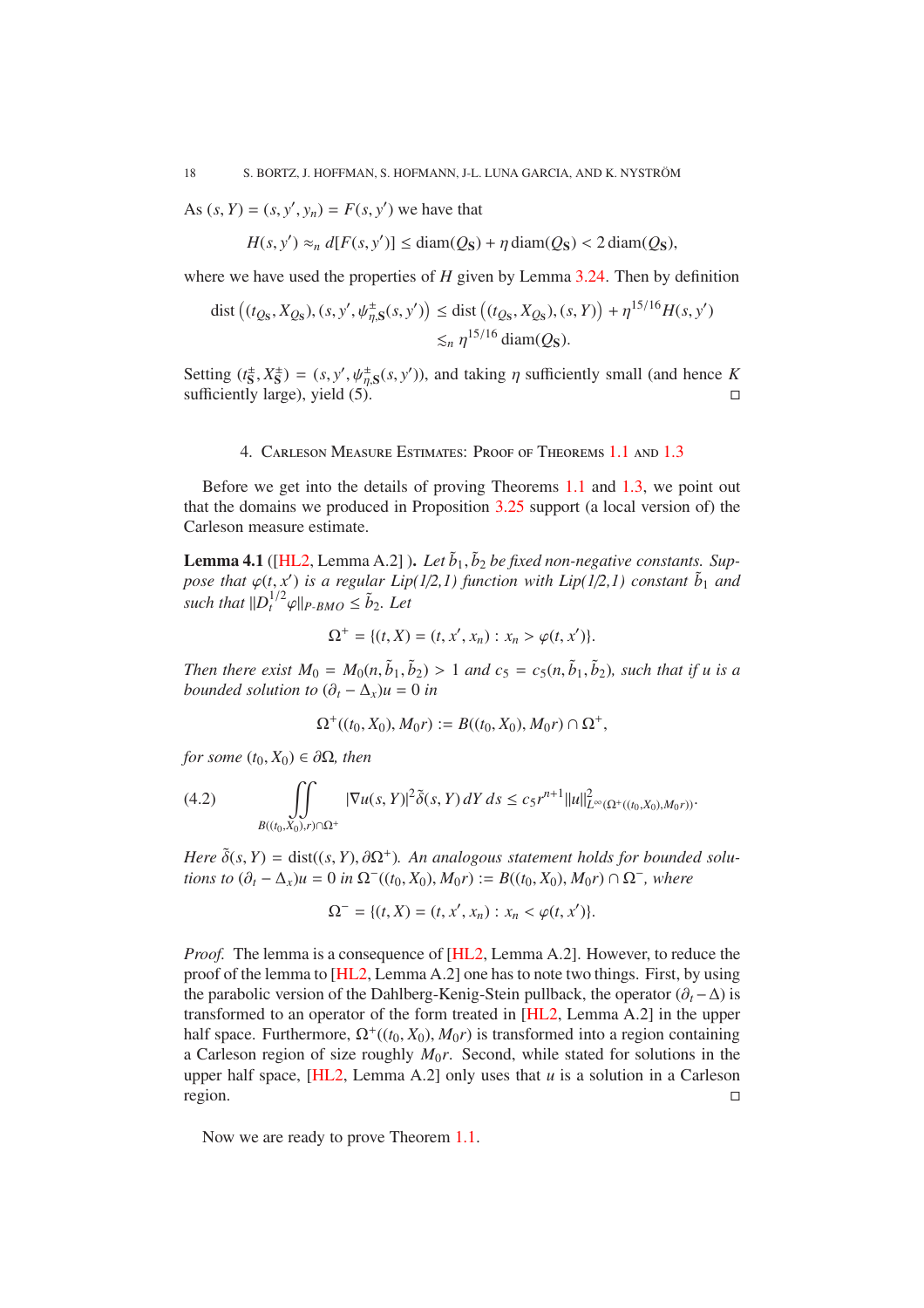<span id="page-18-5"></span>*Proof of Theorem [1.1.](#page-1-0)* Let *E* be uniformly rectifiable in the parabolic sense and let *u* be a bounded solution to  $(\partial_t - \Delta_X)u = 0$  in  $E^c$ . We may assume that  $||u||_{L^\infty(E^c)} \neq 0$ , since the conclusion of Theorem [1.1](#page-1-0) holds trivially if  $||u||_{L^{\infty}(E^c)} = 0$ . Let

$$
v:=\frac{u}{\|u\|_{L^\infty(E^c)}}.
$$

Then  $||v||_{L^{\infty}(E^c)} = 1$  and it clearly suffices to prove the theorem with *v* in place of *u*.

For each  $O \in D(E)$  we set

<span id="page-18-0"></span>
$$
\beta_Q = \iint_{U_Q} |\nabla_X v|^2 \delta(s, Y) \, dY \, ds.
$$

We first reduce the proof of the theorem to a statement concerning the  $\beta_Q$ 's.

<span id="page-18-1"></span>*Claim* 4.3*.* If there exists *C* (independent of *v*) such that

(4.4) 
$$
\sum_{Q \subseteq Q_0} \beta_Q \leq C \sigma(Q_0), \quad \forall Q_0 \in \mathbb{D}(E),
$$

then there exists  $C'$  such that

<span id="page-18-2"></span>(4.5) 
$$
\sup_{(t,X)\in E, r>0} r^{-n-1} \iint_{B((t,X),r)} |\nabla_X v|^2 \delta(s,Y) dY ds \le C'.
$$

In particular, to prove the theorem it is enough to verify [\(4.4\)](#page-18-0)

*Sketch of Proof of Claim* [4.3.](#page-18-1) To prove that [\(4.4\)](#page-18-0) implies [\(4.5\)](#page-18-2), we select a collection  $\{Q_0^i\}_i \subset \mathbb{D}(E)$ , such that, for each *i*, diam( $Q_0^i$ )  $\approx \kappa r$ , and such that the collection has uniformly bounded cardinality depending only on *n* and ADR. Furthermore,  $B((t, X), r) \cap E \subset \cup_i Q_0^i$ . Choosing  $\kappa$  large enough depending only on allowable parameters, we have that  $B((t, X), r) \setminus E \subset \cup_i \cup_{Q \subset Q_0^i} U_Q$ . We can then apply [\(4.4\)](#page-18-0) to each  $Q_0 = Q_0^i$ . We omit the routine details.

We have now reduced everything to the setting of our dyadic machinery and we are almost ready to begin employing the constructions in Proposition [3.25.](#page-15-0) Notice that these constructions are only likely to be helpful when bounding a  $\beta$ <sub>O</sub> when  $Q$ is a 'good' cube. That is why the following claim is important when handling the 'bad cubes'.

<span id="page-18-3"></span>*Claim* 4.6. There exists a constant *A* depending only dimension,  $K$ ,  $\eta$  and ADR such that

$$
\beta_Q \le A\sigma(Q).
$$

*Sketch of Proof of Claim [4.6.](#page-18-3)* The claim follows readily from Lemma [2.5](#page-4-2) and ADR as in [\[HMM1\]](#page-27-1). We omit the details.

We now prove [\(4.4\)](#page-18-0). Fix  $Q_0 \in D(E)$ . If  $Q_0 \in S^*$  for some  $S^* \in S$  we let  $S = S^* \cap D_{Q_0}$  and note that S is a coherent subregime of S<sup>\*</sup> with maximal cube  $Q_0$ .  $\mathbb{D}_{Q_0}$  has the disjoint decomposition

<span id="page-18-4"></span>(4.7) 
$$
\mathbb{D}_{Q_0} = \{Q \in \mathcal{B} : Q \subseteq Q_0\} \cup (\cup_{\mathbf{S}^* : Q(\mathbf{S}^*) \subset Q_0} \mathbf{S}^*) \cup \mathbf{S},
$$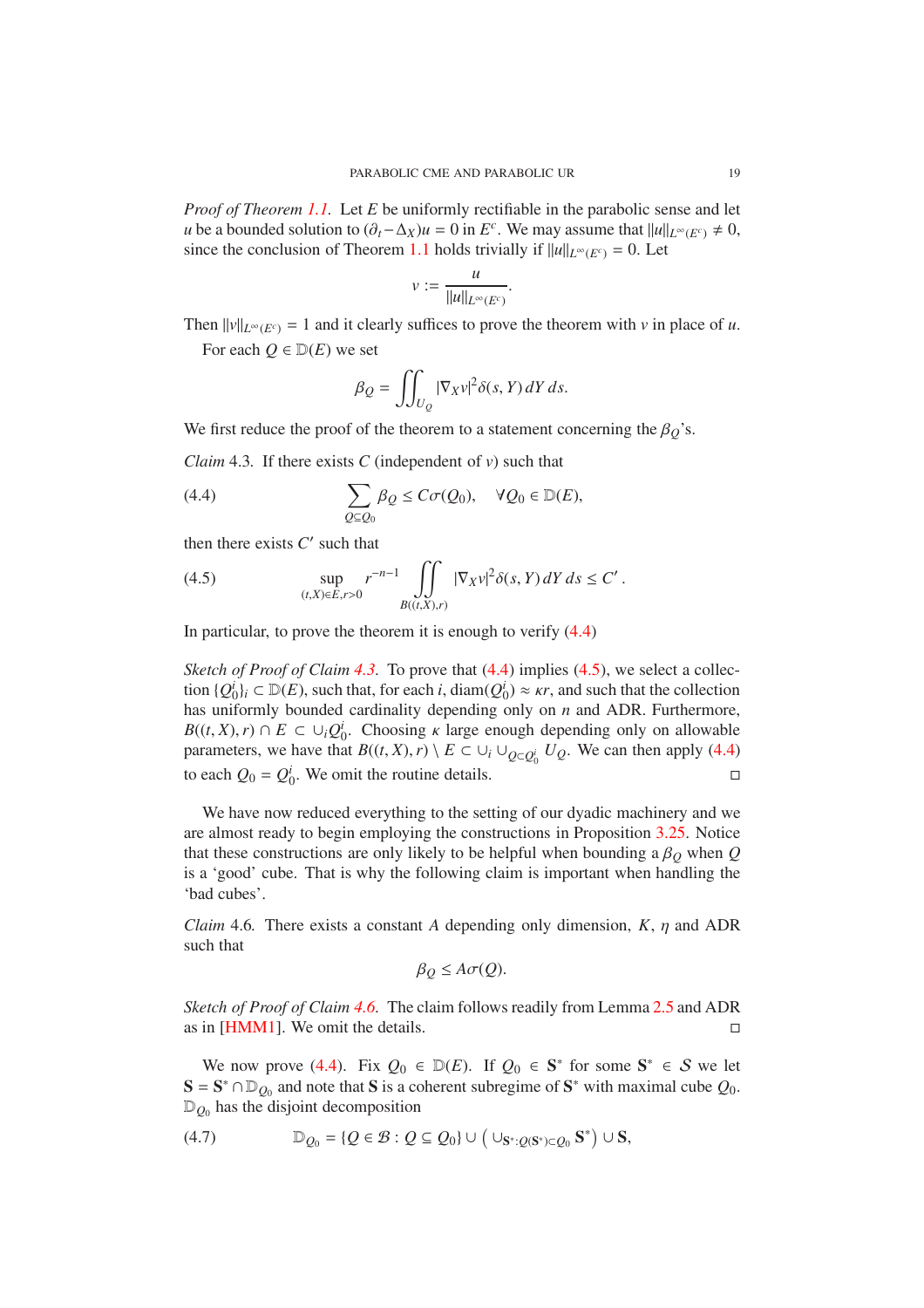where  $S = \emptyset$  if  $Q_0$  is not in a stopping time regime (i.e., if  $Q_0$  is a bad cube). By Lemma  $2.14(2)$  $2.14(2)$  and Claim  $4.6$ 

<span id="page-19-0"></span>(4.8) 
$$
\sum_{\substack{Q \subseteq Q_0 \\ Q \in \mathcal{B}}} \beta_Q \leq C \sum_{\substack{Q \subseteq Q_0 \\ Q \in \mathcal{B}}} \sigma(Q) \leq C C_{\eta,K} \sigma(Q_0).
$$

Let us suppose, for the moment, that we can show that

<span id="page-19-1"></span>(4.9) 
$$
\sum_{Q\in\mathbf{S}^*} \beta_Q \leq C\sigma\big(Q(\mathbf{S}^*)\big) \,,
$$

for all  $S^*$  such that  $Q(S^*) \subset Q_0$  and that

(4.10) 
$$
\sum_{Q \in \mathbf{S}} \beta_Q \leq C \sigma(Q(\mathbf{S})) = C \sigma(Q_0),
$$

if *Q*<sup>0</sup> is in some stopping time regime. Then, by Lemma [2.14\(](#page-6-0)2),

<span id="page-19-2"></span>
$$
\sum_{Q \in \mathbf{S}} \beta_Q + \sum_{\mathbf{S}^* : Q(\mathbf{S}^*) \subset Q_0} \sum_{Q \in \mathbf{S}^*} \beta_Q
$$
  
\$\lesssim \sigma(Q\_0) + \sum\_{\mathbf{S}^\* : Q(\mathbf{S}^\*) \subseteq Q\_0} \sigma(Q(\mathbf{S}^\*)) \lesssim (C\_{\eta,K} + 1)\sigma(Q\_0).

Combining this estimate with [\(4.8\)](#page-19-0), and using the decomposition of  $\mathbb{D}_{Q_0}$  in [\(4.7\)](#page-18-4), proves [\(4.4\)](#page-18-0) and hence the theorem. Thus, it suffices to verify [\(4.9\)](#page-19-1) and [\(4.10\)](#page-19-2). In the following we only prove  $(4.9)$  as the only change needed when proving  $(4.10)$ is to change  $S^*$  to  $S$ .

To prove [\(4.9\)](#page-19-1) we use Proposition [3.25.](#page-15-0) Fix  $S^*$  such that  $Q(S^*) \subset Q$  and let  $\psi_{\eta, S^*}^{\pm}$ be the functions from Proposition [3.25.](#page-15-0) Then by Proposition [3.25\(](#page-15-0)1), if  $Q \in S^*$ then  $U_Q = U_Q^+ \cup U_Q^-$  and hence  $\beta_Q = \beta_Q^+ + \beta_Q^-$ , where

$$
\beta_{Q}^{\pm} := \iint_{U_{Q}^{\pm}} |\nabla_{X} v|^{2} \delta(s, Y) dY ds.
$$

Clearly it is enough to show that

$$
\sum_{Q\in \mathbf{S}^*}\beta^{\pm}_Q\leq C\sigma(Q(\mathbf{S}^*)).
$$

We prove the estimate for the sum of the  $\beta_Q^+$  leaving the straightforward modification needed to handle the sum of the  $\beta_Q^-$  to the interested reader. Moreover, since the  $\{U_Q\}$ , and hence the  $\{U_Q^{\pm}\}$ , have bounded overlap it is enough to prove that

(4.11) 
$$
\iint_{Q \in \mathbb{S}^*} |\nabla_X v|^2 \delta(s, Y) dY ds \leq C\sigma(Q(\mathbf{S}^*)).
$$

Let

<span id="page-19-3"></span>
$$
\Omega_{\mathbf{S}^*}^+ = B\big((t_{\mathbf{S}^*}^+, X_{\mathbf{S}^*}^+), K^{7/8} \operatorname{diam}(Q_{\mathbf{S}^*})\big) \cap \{x_n > \psi_{\eta, \mathbf{S}^*}^+(t, x')\},\
$$
  

$$
\widetilde{\Omega}_{\mathbf{S}^*}^+ = B\big((t_{Q_{\mathbf{S}^*}}, X_{Q_{\mathbf{S}^*}}), K^{3/4} \operatorname{diam}(Q_{\mathbf{S}^*})\big) \cap \{x_n > \psi_{\eta, \mathbf{S}^*}^+(t, x')\},
$$

and

$$
\widehat{\Omega}^+_{\mathbf{S}^*} = B((t_{Q_{\mathbf{S}^*}}, X_{Q_{\mathbf{S}^*}}), M_0 K^{3/4} \operatorname{diam}(Q_{\mathbf{S}^*})) \cap \{x_n > \psi_{\eta, \mathbf{S}^*}^+(t, x')\},\
$$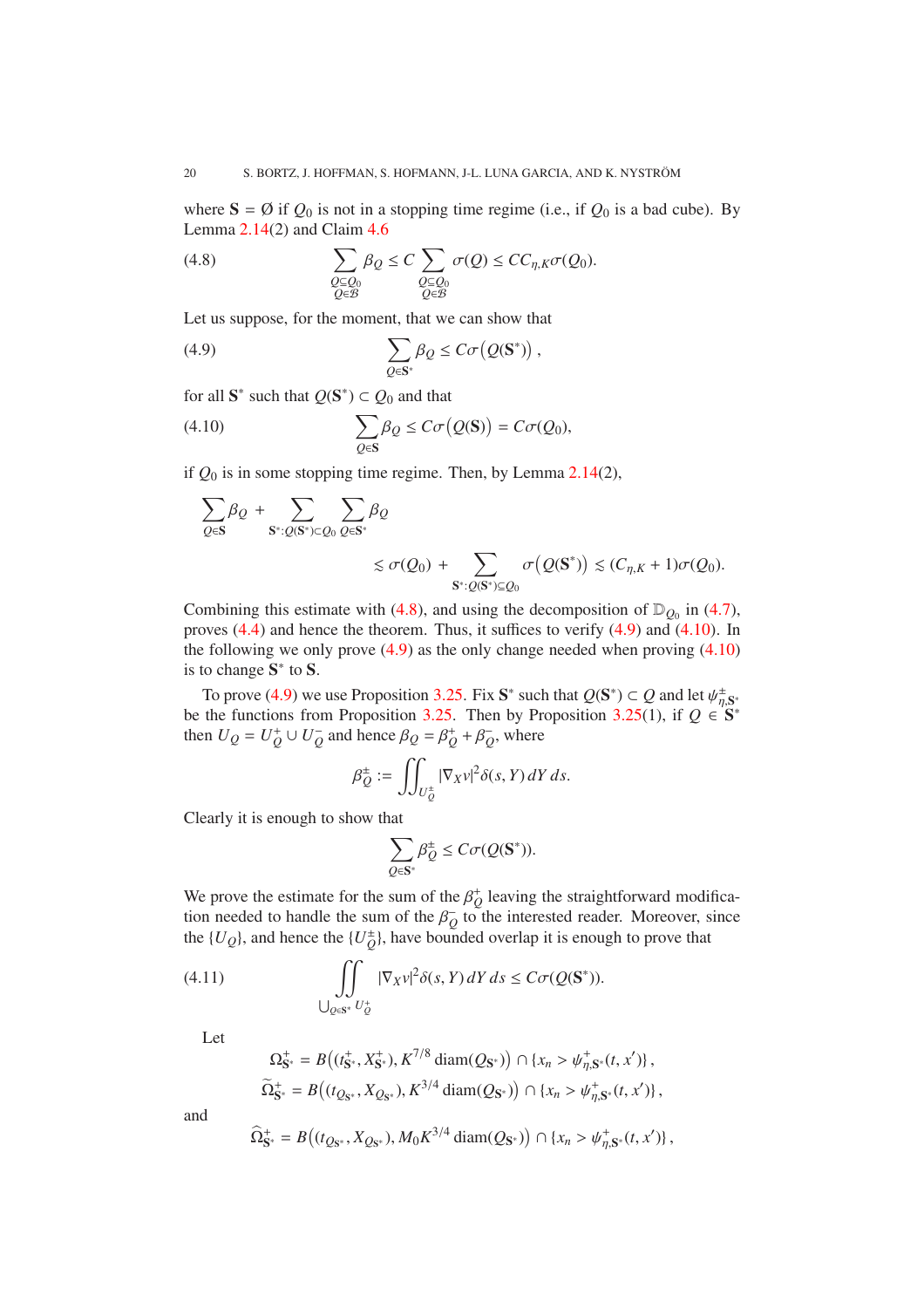<span id="page-20-2"></span>where we remind the reader that we use the coordinates  $P_{S^*} \oplus P_{S^*}^{\perp}$  and the notation  ${x_n > \psi_{\eta, S^*}^+(t, x')}$  means

$$
\{(t, x', x_n) : x_n > \psi_{\eta, \mathbf{S}^*}^+(t, x')\}.
$$

We note that  $\hat{\Omega}_{\mathbf{S}^*}^+ \subset \Omega_{\mathbf{S}^*}^+$ , by [\(3.26\)](#page-16-2). Proposition [3.25\(](#page-15-0)4) and [\(3.27\)](#page-16-3) ensure that  $\Omega_{\mathbf{S}^*}^+$  is an open subset of  $E^c$  and hence *v* is a solution in  $\Omega_{\mathbf{S}^*}^+$ . Applying Lemma [4.1](#page-17-1) we have that

<span id="page-20-1"></span>(4.12) 
$$
\iint\limits_{\widetilde{\Omega}^*_{\mathsf{S}^*}} |\nabla_X v|^2 \, \widetilde{\delta}(s, Y) \, dY \, ds \lesssim \operatorname{diam}(Q(\mathbf{S}^*))^{n+1} \approx \sigma(Q(\mathbf{S}^*)),
$$

where  $\tilde{\delta}(s, Y) = \text{dist}((s, Y), \Gamma_{\mathbf{S}^*}^+)$  and  $\Gamma_{\mathbf{S}^*}^+$  is the graph of  $\psi_{\mathbf{S}^*}^+$ . Note that if  $Q \in \mathbf{S}^*$ , then by Proposition [3.25\(](#page-15-0)1), we have that  $U^+_Q \in \widetilde{\Omega}^*_{S^*}$ . Moreover by Proposition [3.25\(](#page-15-0)2), it holds that  $\tilde{\delta}(s, Y) \approx \delta(s, Y)$  in  $\cup_{Q \in \mathbf{S}^*} U_Q^+$ . Thus,

$$
(4.13) \iint\limits_{\bigcup_{Q\in\mathbb{S}^*} U_Q^+} |\nabla_X v|^2 \, \delta(s, Y) \, dY \, ds \approx \iint\limits_{\bigcup_{Q\in\mathbb{S}^*} U_Q^+} |\nabla_X v|^2 \, \tilde{\delta}(s, Y) \, dY \, ds \le \iint\limits_{\widetilde{\Omega}_S^+} |\nabla_X v|^2 \, \tilde{\delta}(s, Y) \lesssim \sigma(Q(\mathbf{S}^*)),
$$

where we used  $(4.12)$  in the last inequality. This proves  $(4.11)$ , and the proof of the theorem is complete.

The proof of Theorem [1.3](#page-1-1) is nearly identical, the only difference being that in this case one needs to take  $W(\Omega)$ , a Whitney decomposition of  $\Omega$ , instead of  $W(E<sup>c</sup>)$ . Modulo the following remark we leave the details to the interested reader.

*Remark* 4.14*.* As in the elliptic setting, Theorem [1.3](#page-1-1) does *not* require the corkscrew condition. On the other hand, the converse of the *elliptic* version of Theorem [1.3](#page-1-1) [\[GMT,](#page-27-0) [AGMT\]](#page-26-10) requires the additional assumption of interior corkscrews. Note that when carrying out the proof of Theorem [1.3,](#page-1-1) without the corkscrew assumption it may be the case that the Whitney regions  $U_Q$  are empty for some cubes  $Q \in$  $\mathbb{D}(\partial \Omega)$ , but this does not affect the analysis above.

### 5. Further remarks

<span id="page-20-0"></span>In this section we make some remarks concerning possible extensions and consequences of Theorem [1.1](#page-1-0) and the constructions in Proposition [3.25.](#page-15-0) These extensions and consequences can be proved, or, we expect that they can be proved, largely using the tools already developed in the elliptic setting. Again, we believe that the main novelty of this paper is the approximation scheme, that is, Proposition [3.25.](#page-15-0)

The first observation is that solutions to the heat equation are (locally) smooth and that *t*-derivatives of solutions are, in fact, solutions. This allows one to produce a Caccioppoli-type inequality for the *t*-derivative which, in turn, allows one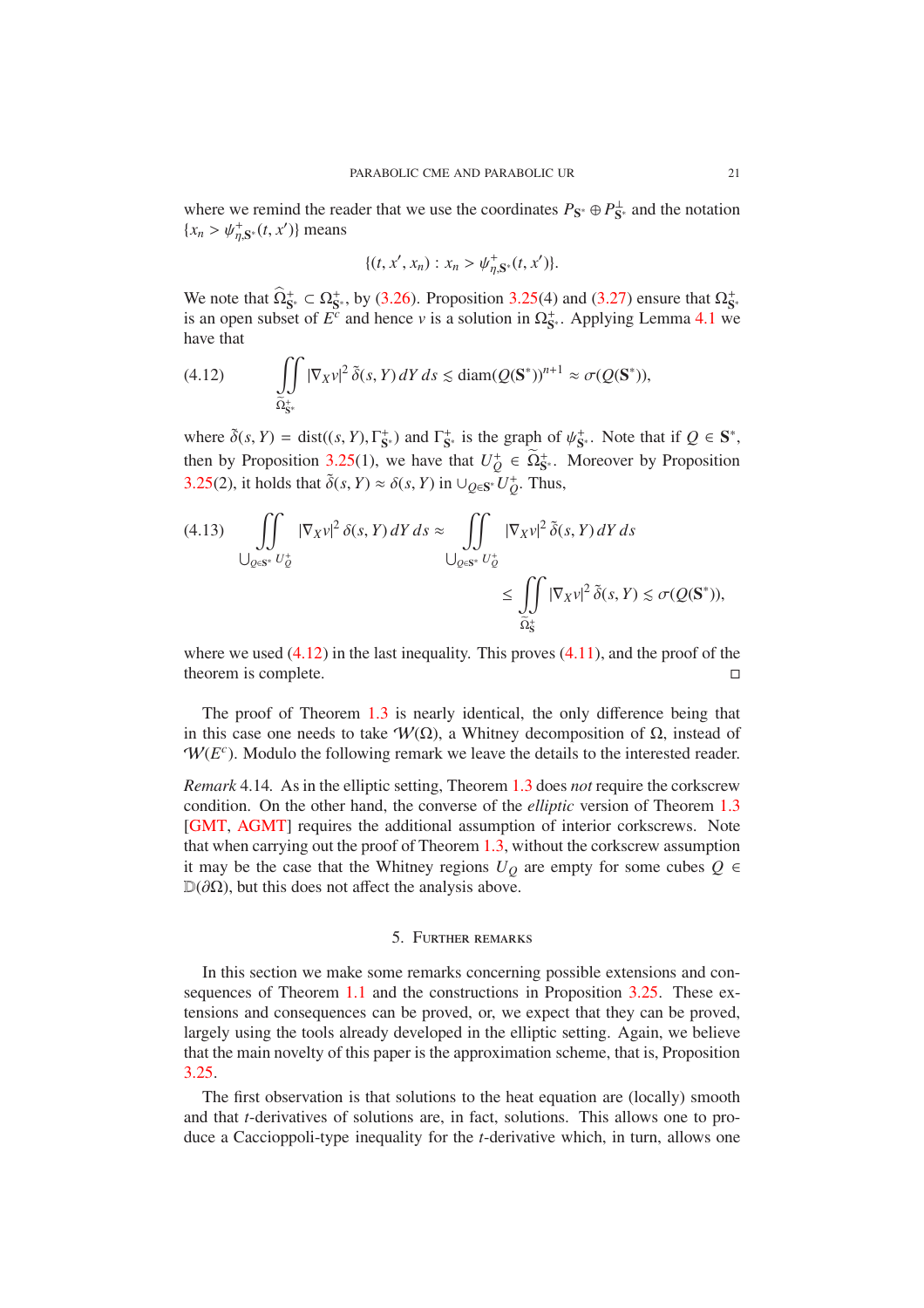<span id="page-21-2"></span>to improve the Carleson measure estimate in Theorems [1.1](#page-1-0) and [1.3](#page-1-1) to one that includes the *t*-derivative. In particular, under the same hypotheses as Theorem [1.1](#page-1-0) the estimate

<span id="page-21-1"></span>
$$
(5.1) \quad \sup_{(t,X)\in E, r>0} r^{-n-1} \iint_{B((t,X),r)} \left( |\nabla u|^2 + \delta(s,Y)^2 |\partial_s u|^2 \right) \delta(s,Y) \, dY \, ds \le C \|u\|_{L^\infty(E^c)}^2,
$$

holds with a constant *C* depending only dimension and the parabolic UR constants for *E*.

The second observation is that the proof of Theorem [1.1](#page-1-0) uses essentially three properties of *u*:

- (i) *u* ∈  $L^\infty(E^c)$ ,
- (ii) the Caccioppoli's inequality of Lemma [2.5,](#page-4-2) and
- (iii) the local square function estimate stated in Lemma [4.1.](#page-17-1)

If one wants to extend the validity of Theorem [1.1](#page-1-0) to more general parabolic equations in divergence form,

$$
\mathcal{L} = \partial_t - \text{div}_X A(t, X) \nabla_X,
$$

where *A* is a  $n \times n$  uniformly elliptic matrix, then some regularity conditions on the coefficients need to be imposed in order to guarantee property (iii). A natural sufficient condition is the parabolic analogue of the "Kenig-Pipher condition"<sup>[11](#page-21-0)</sup>. More specifically, this means that *A* satisfies

$$
|\nabla_X A(s, Y)| \delta(s, Y), \, |\partial_t A(s, Y)| \delta^2(s, Y) \in L^{\infty}(\mathbb{R}^{n+1} \setminus E),
$$

where  $\delta(s, Y) = \text{dist}((s, Y), E)$ , and that there exists a constant *M* such that

(5.2) 
$$
\sup_{(t,X)\in E, r>0} r^{-n-1} \int\int\int\limits_{B((t,X),r)} |\nabla_X A(s, Y)|^2 \delta(s, Y) dY ds \le M,
$$
  
\n
$$
\sup_{(t,X)\in E, r>0} r^{-n-1} \int\int\limits_{B((t,X),r)} |\partial_t A(s, Y)|^2 \delta^3(s, Y) dY ds \le M.
$$

In particular, our results apply to this class of coefficients.

A final observation is that it seems likely that some form of  $\epsilon$ - approximability [\[HMM1,](#page-27-1) [HMM2\]](#page-27-10) should hold in this parabolic setting along with the corresponding quantitative Fatou theorem [\[BH\]](#page-26-15). In fact, it may be more reasonable to use the dyadic constructions from [\[HMM1\]](#page-27-1) in proving these results. Indeed, our construction here would provide some of the necessary initial estimates (Theorem [1.1\)](#page-1-0), but it seems easier to deduce (parabolic) BV estimates using dyadic cubes. We also mention that is natural to use the estimate  $(5.1)$  and to prove  $\epsilon$ -approximability via a Carleson measure estimate which includes the *t*-derivative of the approximator. Note that this estimate was not included in [\[RN1\]](#page-27-19) and therefore the proof used in [\[RN1,](#page-27-19) Proposition 4.3] is valid only if one works with a vertical version of the non-tangential counting function  $N$  (or by a spatially non-tangential version based on time-slice cones with *t* fixed), rather than a fully non-tangential version.

<span id="page-21-0"></span> $11$ In fact, in [\[HL2,](#page-27-7) Lemma A.2], a slightly more general class of coefficients is permitted.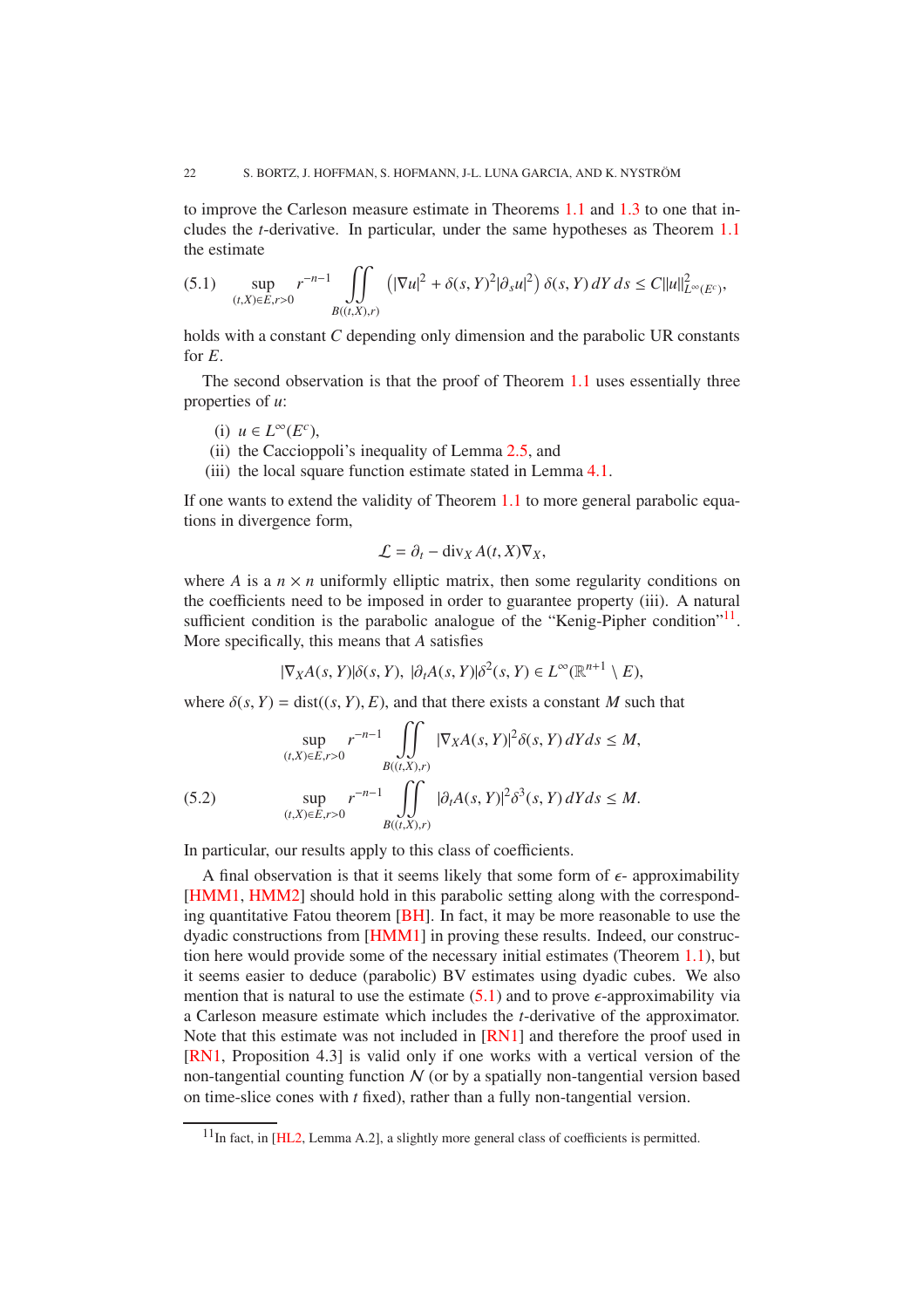## Appendix A. Proof of Lemma [3.24](#page-14-0)

<span id="page-22-5"></span><span id="page-22-0"></span>Here we give the proof of Lemma [3.24.](#page-14-0) The idea is to follow Stein's construction of the regularized distance [\[St,](#page-27-20) Chapter VI,  $\S1 \& \S2$ ] and to combine this with ideas from some of the estimates produced in [\[DS1\]](#page-26-13).

*Proof of Lemma* [3.24.](#page-14-0) let  $d := n + 1$  and  $Z = \{(t, x') : h(t, x') = 0\}$ . Then *Z* is closed since *h* is continuous. We set  $H(t, x') = 0$  for all  $(t, x') \in Z$ .

We need to define *H* off of *Z*, and following [\[DS1\]](#page-26-13), we begin by producing a Whitney-type decomposition<sup>[12](#page-22-1)</sup> of  $Z^c$  with respect to *h*. For each  $(t, x') \in Z^c$ , we let  $I_{(t,x')}$  be the largest closed (parabolic) dyadic cube containing  $(t, x')$  and satisfying

$$
diam(I_{(t,x')}) \le (1/20) \inf_{(\tau,z') \in I_{(t,x')}} h(\tau,z').
$$

Recall that the diameter is defined with respect to parabolic metric. To see that such a cube exists, set  $r = h(t, x')/2$  and note, as *h* is Lip(1/2,1) with constant 1, that  $h(t, x') \ge r$  in  $B((t, x'), r)$ . Therefore, any cube which contains  $(t, x')$  and which has diameter less than  $r/20$  is a 'candidate' for  $I_{(t,x')}$ . We conduct this construction for each  $(t, x') \in Z^c$ , and we enumerate the resulting maximal cubes (without repetition) as  ${I_i}_{i \in \Lambda}$ . We note that

(A.1) 
$$
10 \operatorname{diam}(I_i) \leq h(t, x') \leq 60 \operatorname{diam}(I_i), \quad \forall (t, x') \in 10I_i,
$$

where  $\kappa I$  is the parabolic dilation of *I* by a factor of  $\kappa$ . Indeed, if  $(t, x') \in 10I_i$  then  $(t, x')$  is at most a (parabolic) distance of 10 diam( $I_i$ ) from a point in  $I_i$  and hence, using the selection criterion for  $I_i$  and the Lip( $1/2,1$ )-condition for  $h$ ,

<span id="page-22-2"></span>
$$
h(t, x') \ge \min_{(\tau, z') \in I_i} h(\tau, z') - 10 \operatorname{diam}(I_i) \ge 10 \operatorname{diam}(I_i).
$$

To prove the upper bound in  $(A.1)$ , we note that if *I* is the parent of  $I_i$ , then *I* fails the selection criteria. Hence there exists  $(\tau, z') \in I$  such that  $h(\tau, z') < 20 \text{ diam}(I) =$  $40 \operatorname{diam}(I_i)$ , and as *h* is  $\text{Lip}(1/2,1)$  with constant 1 and  $\text{dist}((\tau, z'), (t, x')) \leq 20 \operatorname{diam}(I_i)$ , it follows that

<span id="page-22-4"></span><span id="page-22-3"></span>
$$
h(t, x') \le h(\tau, z') + 20 \operatorname{diam}(I_i) \le 60 \operatorname{diam}(I_i).
$$

Using  $(A.1)$  we have that

(A.2) 
$$
\frac{1}{6} \operatorname{diam}(I_j) \leq \operatorname{diam}(I_i) \leq 6 \operatorname{diam}(I_j),
$$

whenever  $10I_i \cap 10_i \neq \emptyset$ . By comparing volumes, it follows that  $\{10I_i\}$  have bounded overlap, with a constant depending on dimension alone, that is,

(A.3) 
$$
\sum_{i \in \Lambda} 1_{I_i}(t, x') \leq N, \quad \forall (t, x') \in \mathbb{R}^n
$$

where  $N = N(n)$ .

Let  $Q_0 = \{(t, x') \in \mathbb{R}^n : |x'|_{\infty} \leq 1/2, |t| < 1/4\}$  be the unit parabolic cube in  $\mathbb{R}^n$ . Let  $\varphi \in C_0^{\infty}(3Q_0)$ ,  $0 \le \varphi \le 1$ ,  $\varphi \equiv 1$  on 2 $Q_0$ . Clearly the Lip(1/2,1) constant of  $\varphi$ 

<span id="page-22-1"></span> $12$ In contrast to the usual Whitney decomposition, in which *h* is the distance to a closed set, the present version remains valid even in the case that *Z* is empty.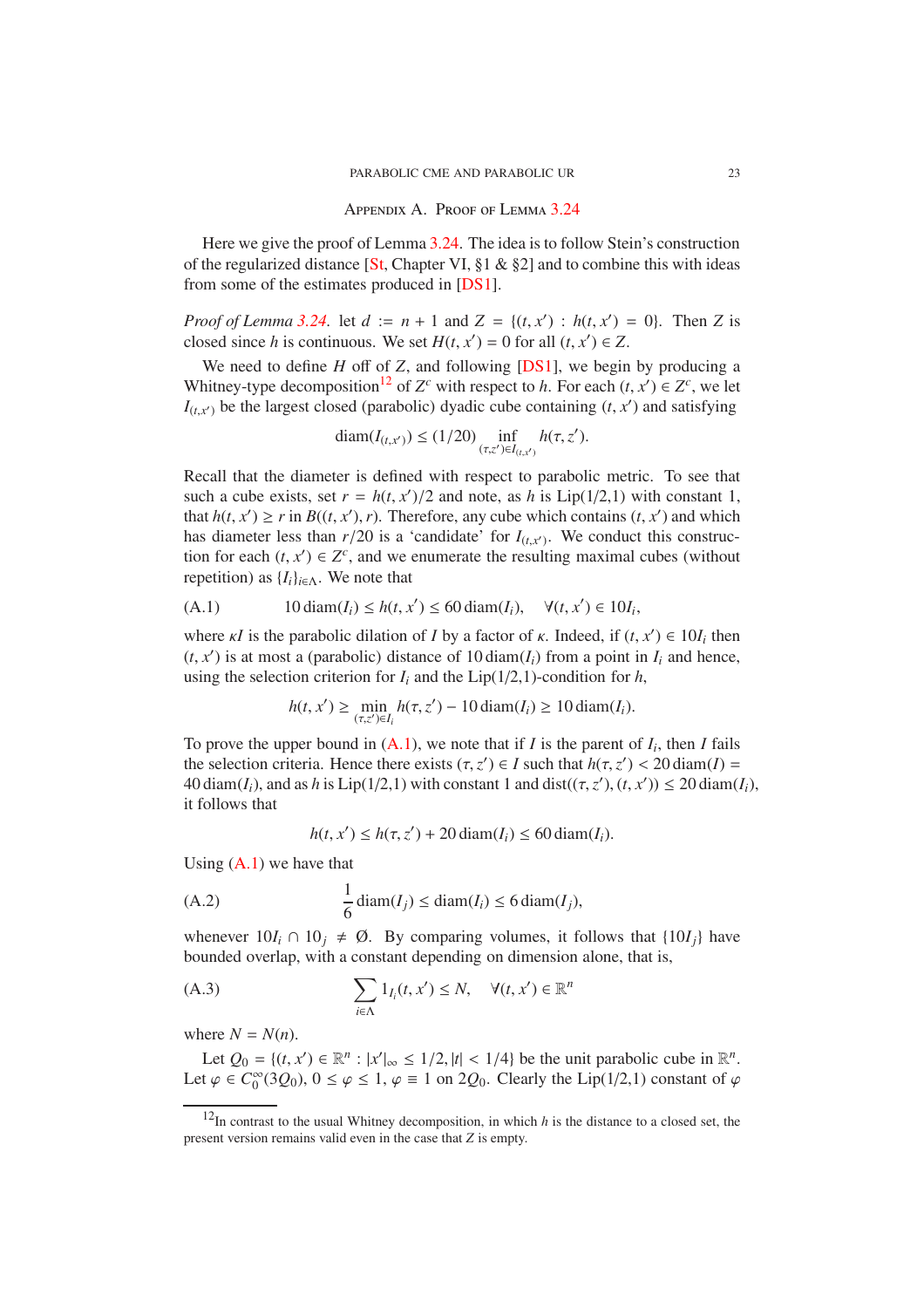<span id="page-23-1"></span>is bounded. For each  $i \in \Lambda$ , let  $(t_i, x'_i)$  be the center of  $I_i$  and  $\ell(I_i)$  be the parabolic side length of  $I_i$ , that is,  $\ell(I_i) = r_i/2$  and

$$
I_i = \{(t, x'): |x - x_i|_{\infty} < r_i, |t - t_i| < r_i^2\}.
$$

Then for  $i \in \Lambda_i$  we set

$$
\varphi_i(t,x') = \varphi\left(\frac{t-t_i}{\ell(I_i)^2}, \frac{x-x_i}{\ell(I_i)}\right).
$$

Then  $0 \leq \varphi_i \leq 1$ ,  $\varphi_i$  is supported in  $3I_i$ ,  $\varphi_i \equiv 1$  on  $2I_i$ ,  $\varphi_i$  is Lip(1/2,1) with constant less than  $\ell(I_i)^{-1} \approx_n \text{diam}(I_i)^{-1}$ , and (on all of  $\mathbb{R}^n$ ) it holds

$$
\ell(I_i)^{2m}|\partial_t^m\varphi_i| + \ell(I_i)|\nabla_{x'}\varphi_i| \approx_{n,m} \text{diam}(I_i)^{2m}|\partial_t^m\varphi_i| + \text{diam}(I_i)|\nabla_{x'}\varphi_i| \lesssim \tilde{c}_{n,m}.
$$

We now define

$$
H(t, x') := \sum_{i \in \Lambda} \text{diam}(I_i) \varphi_i(t, x').
$$

Using [\(A.1\)](#page-22-2) we see that  $3I_i$  does not meet *Z* for any  $i \in \Lambda$ , and hence  $H(t, x') = 0$ for all  $(t, x') \in Z$ . By construction, if  $(t, x') \in Z^c$  then  $(t, x') \in I_j$  for some  $j \in \Lambda$ and as  $\varphi_j(t, x') = 1$ , using also [\(A.1\)](#page-22-2), we have that

$$
H(t, x') \ge \text{diam}(I_j) \ge (1/60)h(t, x').
$$

This proves the lower bound in (1). To prove the upper bound in (1) we have by  $(A.2)$  and  $(A.3)$ 

$$
H(t, x') \le \sum_{i:3I_i \cap 3I_j \ne \emptyset} \text{diam}(Q_j) \le 6N \text{diam}(Q_i) \le (3/5)Nh(t, x'),
$$

where we used  $(A,1)$  in the last line. Having proved  $(1)$ , we see that the proof of (2) is very similar. For instance, using the bounds for the *t*-derivatives of  $\varphi_i$ , if  $(t, x')$  ∈  $Z^c$  then  $(t, x')$  ∈  $I_j$  for some  $j$ , and hence

$$
|\partial_t^m H(t, x')| \le \tilde{c}_{n,m} \sum_{i: 3I_i \cap 3I_j \neq \emptyset} \text{diam}(I_i) \text{diam}(I_i)^{-2m}
$$

$$
\lesssim CN \operatorname{diam}(I_j)^{-2m+1} \approx h(t, x')^{-2m+1}.
$$

The bound for  $|\nabla_{x'}^m H|$  has a similar proof. Finally, to see that *H* is Lip(1/2,1) we have

$$
|H(t, x') - H(s, y')| \le \sum_{i:(t, x') \in 3I_i} \text{diam}(I_i) |\varphi_i(t, x') - \varphi(s, y')|
$$
  
+ 
$$
\sum_{i:(s, y') \in 3I_i} \text{diam}(I_i) |\varphi_i(t, x') - \varphi(s, y')|
$$
  

$$
\le 2c' N[|t - s|^{1/2} + |x' - y'|],
$$

where we used that  $\varphi_i$  is a Lip(1/2,1) function with constant *c*' diam( $I_i$ )<sup>-1</sup>.

Now we get to the heart of the matter, that is, proving the half-order in time regularity of *H* (this part is not in Stein's book, but rather draws a great deal of inspiration from  $[DS1]$ ). By the results in  $[HLN1, pp. 370-373]$  it suffices to verify the Carleson measure estimate

<span id="page-23-0"></span>(A.4) 
$$
\tilde{v}(s, y', \rho) \le c_4' \rho^{n+1}, \quad \forall (s, y') \in \mathbb{R}^n, \rho > 0
$$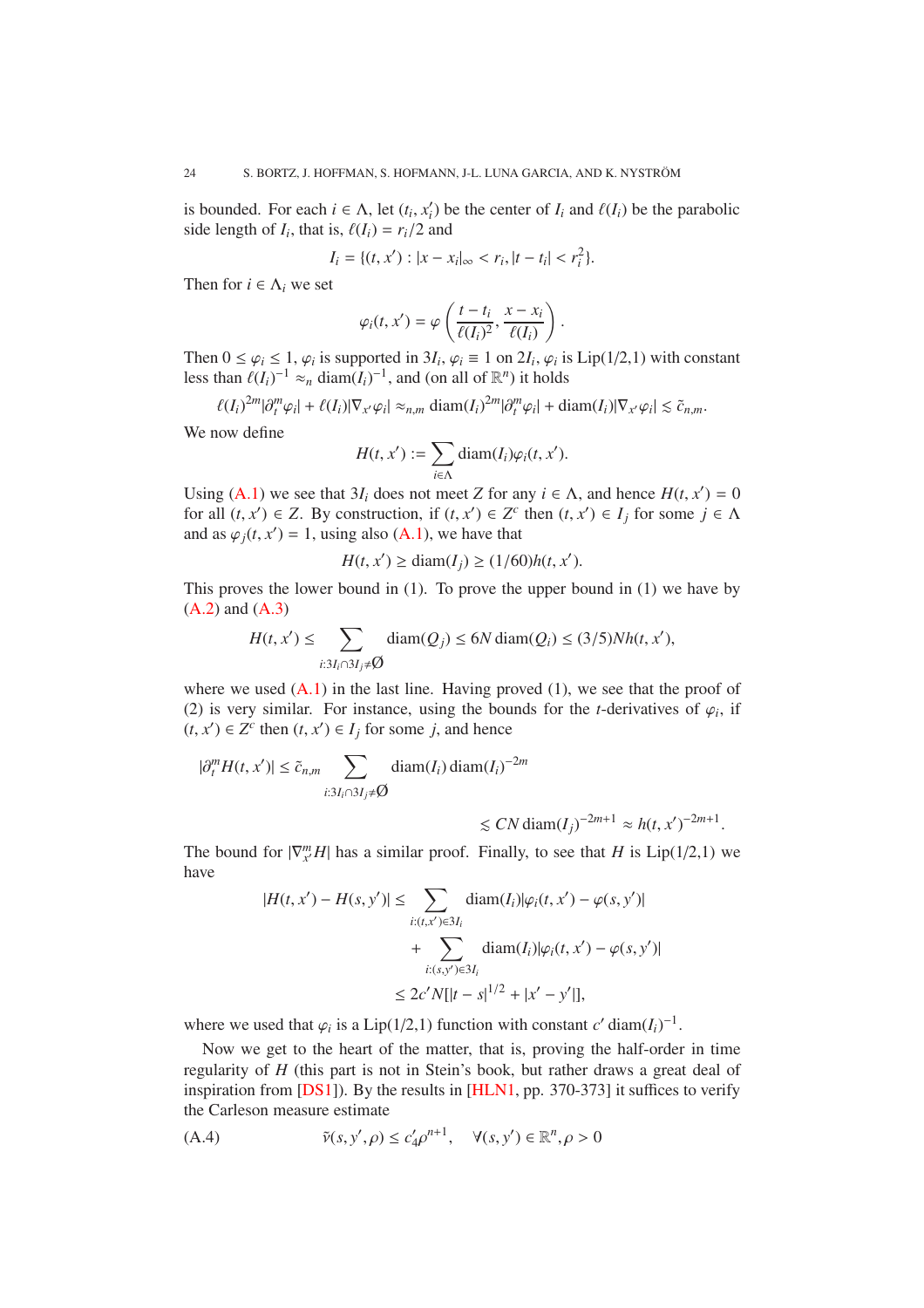where

$$
\tilde{v}(s,y',\rho) := \int_0^{\rho} \iint_{B((s,y'),\rho)} \hat{\gamma}(\tau,z',r)^2 d\sigma(\tau,z') dr/r,
$$

where  $d\sigma(\tau, z') = \sqrt{1 + |\nabla_{z'}H(\tau, z')|}dz'dt$  and

$$
\hat{\gamma}(\tau,z',r) := \inf_L \left[ r^{-d} \iint_{B((\tau,z'),r)} \left( \frac{H(t,x') - L(x')}{r} \right)^2 d\sigma(t,x') \right]^{1/2},
$$

where the infimum is taken over all affine functions  $L$  of  $x'$  only, and we recall that  $d = n + 1$ .

The idea behind the proof of the estimate  $(A.4)$  is as follows. If the scale *r* is large with respect to  $h(\tau, z')$ , then *H* is well approximated by just the linear function 0, and if the scale is small with respect to  $h(\tau, z')$  then, necessarily,  $h(\tau, z') > 0$  and *H* is flat (below the scale *r*) by the derivative estimates (2) and therefore we can approximate *H* by its "*x* ′ -tangent plane".

Now let us begin the proof of [\(A.4\)](#page-23-0). Fix  $(s, y') \in \mathbb{R}^n$  and  $\rho > 0$ . Set  $h_\rho(t, x') :=$  $min\{h(t, x')/60, \rho\}$ , and write

$$
\tilde{\nu}(s, y', \rho) = \int_0^{\rho} \iint_{B((s, y'), \rho)} \hat{\gamma}(\tau, z', r)^2 d\sigma(\tau, z') dr/r
$$
  
\n
$$
= \iint_{B((s, y'), \rho)} \int_{h_{\rho}(\tau, z')}^{\rho} \hat{\gamma}(\tau, z', r)^2 d\sigma(\tau, z') dr/r
$$
  
\n
$$
+ \iint_{B((s, y'), \rho)} \int_0^{h_{\rho}(\tau, z')} \hat{\gamma}(\tau, z', r)^2 d\sigma(\tau, z') dr/r
$$
  
\n
$$
= T_1 + T_2.
$$

Let us handle term  $T_2$  first. For  $(\tau, z')$  and *r* in the domain of integration,  $r > 0$ , and  $h(\tau, z') \ge 60r$ . In particular,  $(\tau, z') \in I_j$  for some  $j \in \Lambda$  and for all such *j* it holds that  $I_j \cap B((s, y'), \rho) \neq \emptyset$ , and  $r \leq \text{diam}(I_j)$  (by the right hand estimate in [\(A.1\)](#page-22-2)). Thus, we have

<span id="page-24-0"></span>(A.5) 
$$
T_2 \leq \sum_{j \in \widetilde{\Lambda}} \iint_{I_j \cap B((s,y'),\rho)} \int_0^{\min\{\text{diam}(I_j),\rho\}} \hat{\gamma}(\tau,z',r)^2 \frac{dr}{r} d\sigma(\tau,z'),
$$

where  $\widetilde{\Lambda} = \{ j \in \Lambda : B((s, y'), \rho) \cap I_j \neq \emptyset \}$ . Fix  $j \in \widetilde{\Lambda}$ ,  $(\tau, z') \in I_j$  and  $r \leq \text{diam}(I_j)$ . Using the affine function

$$
L_{(\tau,z')}(x') = H(\tau,z') + \nabla_{z'}H(\tau,z') \cdot (x'-z'),
$$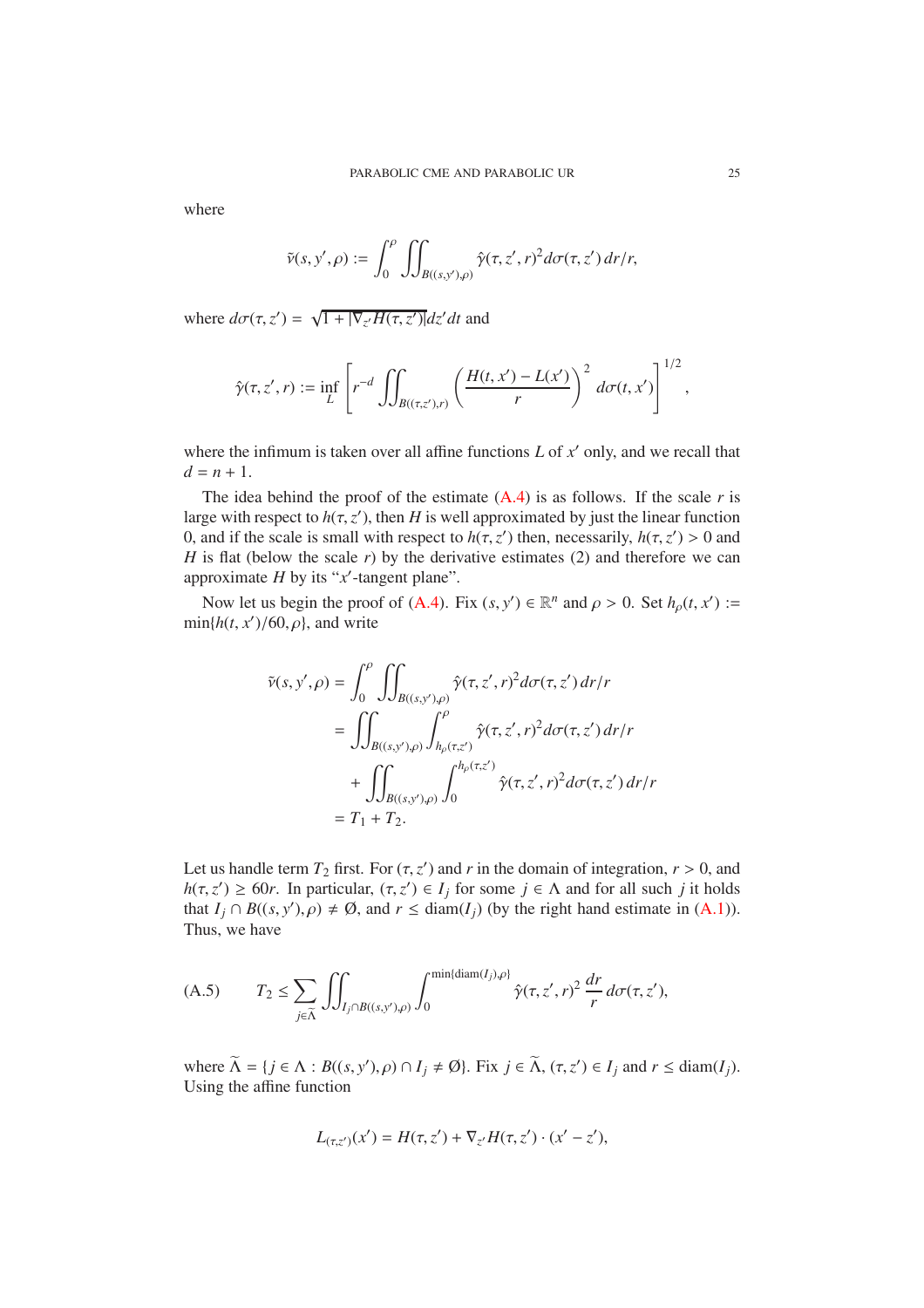we find by Taylor's theorem, Lemma [3.24](#page-14-0) (2) (already proved above), and [\(A.1\)](#page-22-2), that

<span id="page-25-0"></span>
$$
\hat{\gamma}(\tau, z', r)^2 \le r^{-d} \iint_{B((\tau, z'), r)} \left( \frac{|H(t, x') - L_{(\tau, z')}(x')|}{r} \right)^2 d\sigma(t, x')
$$
\n
$$
\le r^2 \sup_{B(x_{1j}, 2 \text{ diam}(I_j))} [|\partial_t H|^2 + |\nabla^2 H|]^2
$$
\n
$$
\le r^2 \sup_{B(x_{1j}, 2 \text{ diam}(I_j))} h^{-2}(t, x') \le r^2 \text{diam}(I_j)^{-2}
$$
\n
$$
\le r^2 (\min\{\text{diam}(I_j), \rho\})^{-2},
$$

where  $\mathbf{x}_{I_j} = (t_{I_j}, x'_{I_j})$  is the center of  $I_j$ . Using [\(A.6\)](#page-25-0) and [\(A.5\)](#page-24-0) we obtain

$$
T_2 \lesssim \sum_{j \in \widetilde{\Lambda}} \iint_{I_j \cap B((s,y'),\rho)} \int_0^{\min\{\text{diam}(I_j),\rho\}} r^2(\min\{\text{diam}(I_j),\rho\})^{-2} \frac{dr}{r} d\sigma(\tau,z')
$$
  

$$
\lesssim \sum_{j \in \widetilde{\Lambda}} \iint_{I_j \cap B((s,y'),\rho)} 1 d\sigma(\tau,z')
$$
  

$$
\lesssim \sum_{j \in \widetilde{\Lambda}} \sigma\left(I_j \cap B\big((s,y'),\rho\big)\right) \lesssim \sigma\left(B\big((s,y'),\rho\big)\right) \lesssim \rho^d
$$

,

as desired.

Having obtained the desired bound for  $T_2$ , we turn our attention to  $T_1$ . For  $(\tau, z') \in \mathbb{R}^n$  and  $r > 0$  we set

<span id="page-25-1"></span>
$$
\Lambda'(\tau, z', r) := \{i \in I_i \cap B((\tau, z'), r) \neq \emptyset\}.
$$

Note that in term  $T_1$ , we have  $r \in (h(\tau, z')/60, \rho)$ , so that  $h(\hat{\tau}, \hat{z}') < 61r$  for all  $(\hat{\tau}, \hat{z}') \in B((\tau, z'), r)$  because *h* has Lip(1/2,1) constant 1. Hence, by [\(A.1\)](#page-22-2), we have diam( $I_i$ )  $\leq 7r \leq 7\rho$  for all  $i \in \Lambda'(\tau, z', r)$ . In particular, since  $(\tau, z') \in B((s, y'), \rho)$ ,

(A.7) 
$$
\bigcup_{i \in \Lambda'(\tau, z', r)} I_i \subset B((s, y'), 10\rho).
$$

For  $(\tau, z') \in B((s, y'), \rho)$ , with  $r \in (h(\tau, z')/60, \rho)$ , we plug  $L = 0$  into the definition of  $\hat{\gamma}$  and use property (1) (which we have already established) along with [\(A.1\)](#page-22-2) to see

$$
(A.8) \quad \hat{\gamma}(\tau, z', r)^2 \le r^{-d} \iint_{B((\tau, z'), r)} \left(\frac{H(t, x')}{r}\right)^2 d\sigma(t, x')
$$
  

$$
\lesssim \sum_{i \in \Lambda'(\tau, z', r)} r^{-d} \iint_{I_i} \text{diam}(I_i)^2 r^{-2} d\sigma(t, x')
$$
  

$$
\lesssim \sum_{i \in \Lambda'(\tau, z', r)} \left(\frac{\text{diam}(I_i)}{r}\right)^{d+2} \lesssim \sum_{i \in \Lambda'(\tau, z', r)} \left(\frac{\text{diam}(I_i)}{r}\right)^{d+1},
$$

where we used the fact that  $\text{diam}(I_i) \leq r$  in the estimate on the last line. Thus, if we let

$$
\Lambda_0 := \{ i \in \Lambda : I_i \subset B((s, y'), 10\rho), \ \mathrm{diam}(I_i) \le 7\rho \},
$$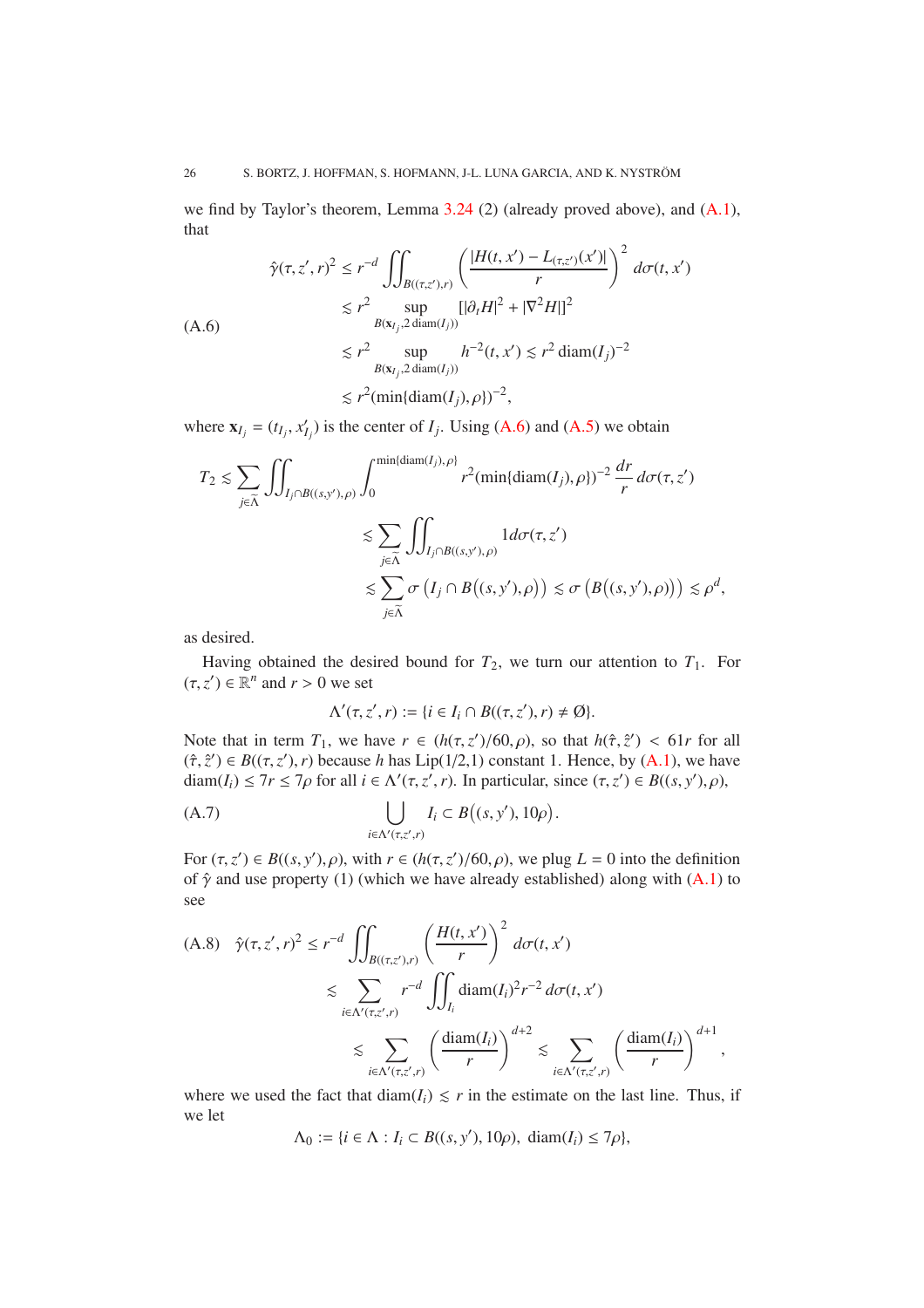then using [\(A.7\)](#page-25-1), the definition of  $\Lambda'(\tau, z', r)$ , and again using the fact that diam(*I<sub>i</sub>*)  $\le$ *Tr* for  $i \in \Lambda'(\tau, z', r)$ , we obtain

$$
T_1 \le \iint_{B((s,y'),\rho)} \int_{h(\tau,z')/60}^{\rho} \sum_{i \in \Lambda'(\tau,z',r)} \text{diam}(I_i)^{d+1} \frac{dr}{r^{d+2}} \, d\sigma(\tau,z')
$$
  

$$
\lesssim \sum_{i \in \Lambda_0} \text{diam}(I_i)^{d+1} \int_{\text{diam}(I_i)/7}^{\rho} \int_{\text{dist}((\tau,z'),I_i) < r} 1 \, d\sigma(\tau,z') \frac{dr}{r^{d+2}}
$$
  

$$
\lesssim \sum_{i \in \Lambda_0} \text{diam}(I_i)^{d+1} \int_{\text{diam}(I_i)/7}^{\infty} \frac{dr}{r^2} \lesssim \sum_{i \in \Lambda_0} \text{diam}(I_i)^d \lesssim \rho^d.
$$

This yields the desired Carleson measure estimate, and concludes the proof of the lemma. □

### <span id="page-26-0"></span>**REFERENCES**

- <span id="page-26-10"></span>[AGMT] J. Azzam, J. Garnett, M. Mourgoglou and X. Tolsa, Uniform rectifiability, elliptic measure, square functions, and  $\epsilon$ -approximability via an ACF monotonicity formula. Preprint arXiv:1612.02650. [4,](#page-3-6) [21](#page-20-2)
- <span id="page-26-1"></span>[AHMMT] J. Azzam, S. Hofmann, J. M. Martell, M. Mourgoglou and X. Tolsa, Harmonic measure and quantitative connectivity: geometric characterization of the  $L^p$ -solvability of the Dirichlet problem. Invent. Math. 222 (2020), no. 3, 881-993. [1](#page-0-1)
- <span id="page-26-15"></span>[BH] S. Bortz and S. Hofmann, Quantitative Fatou theorems and uniform rectifiability. Potential Anal. 53 (2020), no. 1, 329-355. [22](#page-21-2)
- <span id="page-26-7"></span>[BHHLN1] S. Bortz, J. Hoffman, S. Hofmann, J.-L. Luna, K. Nyström, Coronizations and big pieces in metric spaces. Preprint. arXiv:2008.11544 [3,](#page-2-3) [6](#page-5-1)
- <span id="page-26-9"></span>[BHHLN2] S. Bortz, J. Hoffman, S. Hofmann, J.-L. Luna Garcia, K. Nyström, On big pieces approximations of parabolic hypersurfaces. Preprint (2021), arXiv:2102.11912. [3](#page-2-3)
- <span id="page-26-8"></span>[BHHLN3] S. Bortz, J. Hoffman, S. Hofmann, J.-L. Luna, K. Nyström, The corona decomposition for parabolic uniformly rectifiable sets. Preprint. [3,](#page-2-3) [6,](#page-5-1) [7](#page-6-2)
- <span id="page-26-12"></span>[Chr] M. Christ, A *T*(*b*) theorem with remarks on analytic capacity and the Cauchy integral, *Colloq. Math.*, LX/LXI (1990), 601–628. [5](#page-4-3)
- <span id="page-26-3"></span>[CDM] R. Coifman, G. David, G. and Y. Meyer, La solution des conjecture de Calderón. [So-lution of Calderón's conjectures] Adv. in Math. 48 (1983), no. [2](#page-1-3), 144-148. 2
- <span id="page-26-2"></span>[CMM] R. Coifman, A, McIntosh and Y. Meyer, L'intégrale de Cauchy définit un opérateur borné sur *L*<sup>2</sup> pour les courbes lipschitziennes. [The Cauchy integral defines a bounded operator on *L* 2 for Lipschitz curves] Ann. of Math. (2) 116 (1982), no. 2, 361-387. [2](#page-1-3)
- <span id="page-26-4"></span>[CS] R. Coifman and S. Semmes,  $L^2$  estimates in nonlinear Fourier analysis. Harmonic analysis (Sendai, 1990), 79–95, ICM-90 Satell. Conf. Proc., Springer, Tokyo, 1991. [2](#page-1-3)
- <span id="page-26-5"></span>[Dahl] B. Dahlberg, Estimates of harmonic measure. *Arch. Rational Mech. Anal.* 65 (1977), no. 3, 275-288. [2](#page-1-3)
- <span id="page-26-6"></span>[D] G. David, Wavelets and singular integrals on curves and surfaces. Lecture Notes in Mathematics, 1465. Springer-Verlag, Berlin, 1991. x+107 pp. [2](#page-1-3)
- <span id="page-26-13"></span>[DS1] G. David and S. Semmes, Singular integrals and rectifiable sets in  $\mathbb{R}^n$ : Beyond Lipschitz graphs, *Asterisque* 193 (1991). [5,](#page-4-3) [9,](#page-8-3) [23,](#page-22-5) [24](#page-23-1)
- <span id="page-26-14"></span>[DS2] G. David and S. Semmes, *Analysis of and on Uniformly Rectifiable Sets*, Mathematical Monographs and Surveys 38, AMS 1993. [5,](#page-4-3) [7](#page-6-2)
- <span id="page-26-11"></span>[DKP] M. Dindo˘s, C. Kenig, and J. Pipher BMO solvability and the *A*<sup>∞</sup> condition for elliptic operators. J. Geom. Anal. 21 (2011), no. 1, 78-95. [4](#page-3-6)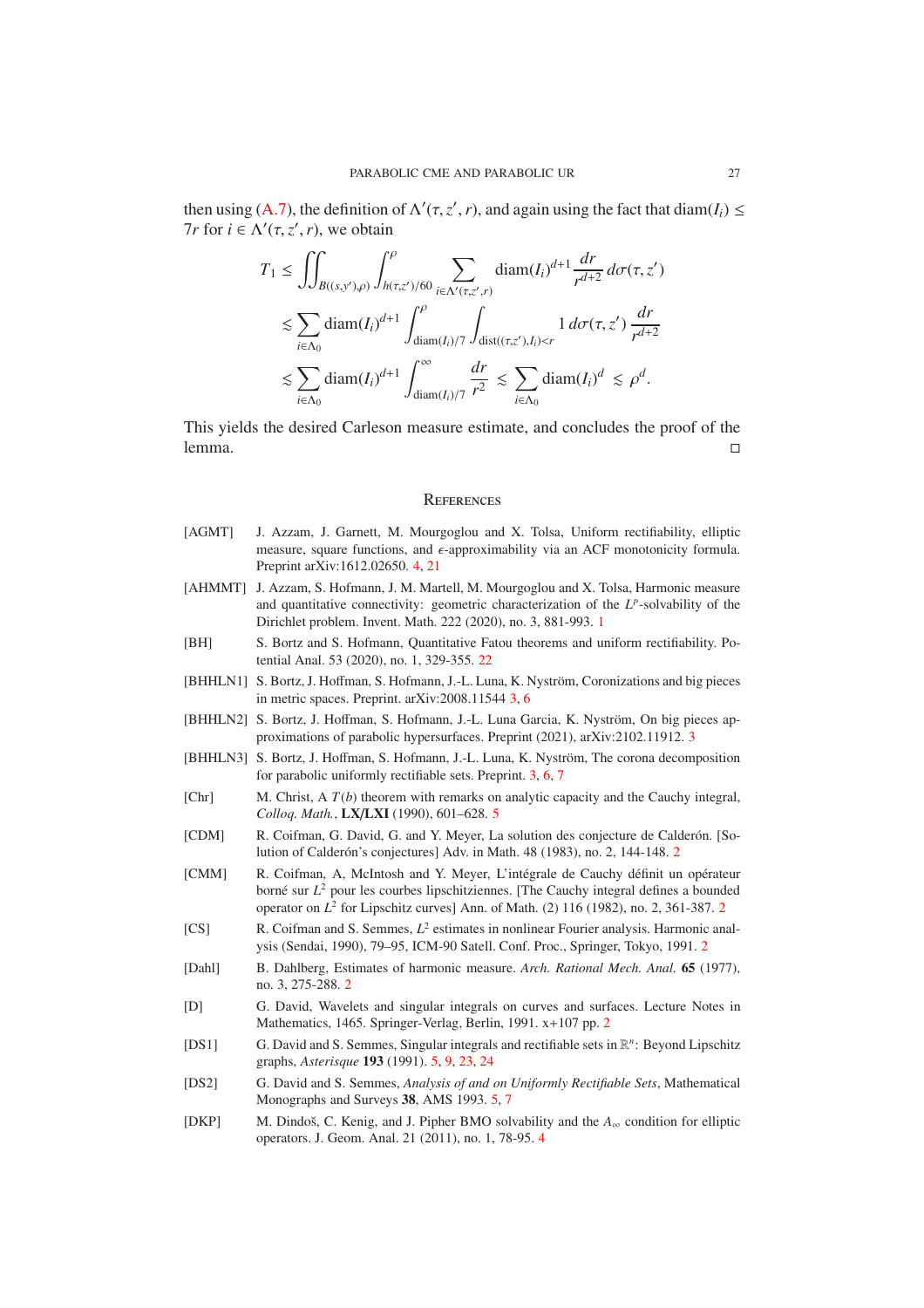#### 28 S. BORTZ, J. HOFFMAN, S. HOFMANN, J-L. LUNA GARCIA, AND K. NYSTRÖM

- <span id="page-27-12"></span>[DPP] M. Dindo˘s, S. Petermichl, and J. Pipher, *BMO* solvability and the *A*<sup>∞</sup> condition for second order parabolic operators. Ann. Inst. H. Poincaré Anal. Non Linéaire 34 (2017), no. 5, 1155-1180. [4](#page-3-6)
- <span id="page-27-0"></span>[GMT] J. Garnett, M. Mourgoglou and X. Tolsa, Uniform rectifiability from Carleson measure estimates and  $\epsilon$ -approximability of bounded harmonic functions. Duke Math. J. 167 (2018), no. 8, 1473-1524. [1,](#page-0-1) [4,](#page-3-6) [21](#page-20-2)
- <span id="page-27-13"></span>[GH] A. Genschaw, and S. Hofmann, A Weak Reverse Hölder Inequality for Caloric Measure. J. Geom. Anal. 30 (2020), no. 2, 1530-1564. [4](#page-3-6)
- <span id="page-27-4"></span>[H1] S. Hofmann, A characterization of commutators of parabolic singular integrals, Proceedings of conference on Harmonic Analysis and PDE, held at Miraflores de la Sierra, Spain, 1992, J. Garcia-Cuerva, E. Hernandez, F.Soria, editors, CRC press, Boca Raton (1995), pp. 195-210. [2](#page-1-3)
- <span id="page-27-5"></span>[H2] S. Hofmann, Parabolic singular integrals of Calderon-type, rough operators, and caloric layer potentials, *Duke Math. J., Vol. 90* (1997), pp 209-259. [2](#page-1-3)
- <span id="page-27-16"></span>[HLe] S. Hofmann and P. Le, *BMO* solvability and absolute continuity of harmonic measure. J. Geom. Anal. 28 (2018), no. 4, 3278-3299. [4](#page-3-6)
- <span id="page-27-6"></span>[HL1] S. Hofmann and J. L. Lewis, *L* <sup>2</sup> Solvability and representation by caloric layer potentials in time-varying domains, *Annals of Math. 144* (1996), 349-420. [2](#page-1-3)
- <span id="page-27-7"></span>[HL2] S. Hofmann and J. L. Lewis, The L<sup>p</sup> Neumann problem for the heat equation in noncylindrical domains. J. Funct. Anal. 220 (2005), no. 1, 1-54. [2,](#page-1-3) [18,](#page-17-2) [22](#page-21-2)
- <span id="page-27-2"></span>[HLN1] S. Hofmann, J. L. Lewis, K. Nyström, Existence of big pieces of graphs for parabolic problems. Ann. Acad. Sci. Fenn. Math. 28 (2003), no. 2, 355-384. [2,](#page-1-3) [3,](#page-2-3) [24](#page-23-1)
- <span id="page-27-3"></span>[HLN2] S. Hofmann, J. Lewis and K. Nyström, *Caloric measure in parabolic flat domains*, Duke math. J 122 (2004), 281-345. [2,](#page-1-3) [3](#page-2-3)
- <span id="page-27-1"></span>[HMM1] S. Hofmann, J.M. Martell, and S. Mayboroda, Uniform rectifiability, Carleson measure estimates and approximation of harmonic functions. Duke Math. J. 165 (2016), no. 12, 2331-2389. [1,](#page-0-1) [2,](#page-1-3) [3,](#page-2-3) [4,](#page-3-6) [9,](#page-8-3) [12,](#page-11-3) [19,](#page-18-5) [22](#page-21-2)
- <span id="page-27-10"></span>[HMM2] S. Hofmann, J.M. Martell, and S. Mayboroda, Transference of scale-invariant estimates from Lipschitz to Non-tangentially accessible to Uniformly rectifiable domains. Preprint, arXiv:1904.13116. [3,](#page-2-3) [22](#page-21-2)
- <span id="page-27-18"></span>[HK] T. Hytönen and A. Kairema, Systems of dyadic cubes in a doubling metric space. Colloq. Math. 126 (2012), no. 1, 1-33. [5](#page-4-3)
- <span id="page-27-11"></span>[J] P. Jones, Rectifiable sets and the traveling salesman problem. Invent. Math. 102 (1990), no. 1, 1-15. [3](#page-2-3)
- <span id="page-27-15"></span>[KKiPT] C. Kenig, B. Kirchheim, J. Pipher and T. Toro, Square functions and the *A*<sup>∞</sup> property of elliptic measures. J. Geom. Anal. 26 (2016), no. 3, 2383-2410. [4](#page-3-6)
- <span id="page-27-14"></span>[KKoPT] C. Kenig, H. Koch, J. Pipher and T. Toro, A new approach to absolute continuity of elliptic measure, with applications to non-symmetric equations. Adv. Math. 153 (2000), no. 2, 231-298. [4](#page-3-6)
- <span id="page-27-8"></span>[LM] J. L. Lewis and M. A. M. Murray, The method of layer potentials for the heat equation in time-varying domains, *Mem. Amer. Math. Soc.* 545 (1995) 1 - 157. [2](#page-1-3)
- <span id="page-27-9"></span>[LS] J. Lewis and J. Silver, Parabolic measure and the Dirichlet problem for the heat equation in two dimensions, Indiana Univ. Math. J. 37 (1988), 801-839. [2](#page-1-3)
- <span id="page-27-19"></span>[RN1] J. Rivera-Noriega, Absolute continuity of parabolic measure and area integral estimates in non-cylindrical domains. Indiana Univ. Math. J. 52 (2003), no. 2, 477-525. [22](#page-21-2)
- <span id="page-27-20"></span>[St] E. M. Stein, Singular integrals and differentiability properties of functions. Princeton Mathematical Series, No. 30 Princeton University Press, Princeton, N.J. 1970 xiv+290 pp. [23](#page-22-5)
- <span id="page-27-17"></span>[Z] Z. Zhao, BMO solvability and *A*<sup>∞</sup> condition of the elliptic measures in uniform domains. J. Geom. Anal. 28 (2018), no. 2, 866-908. [4](#page-3-6)